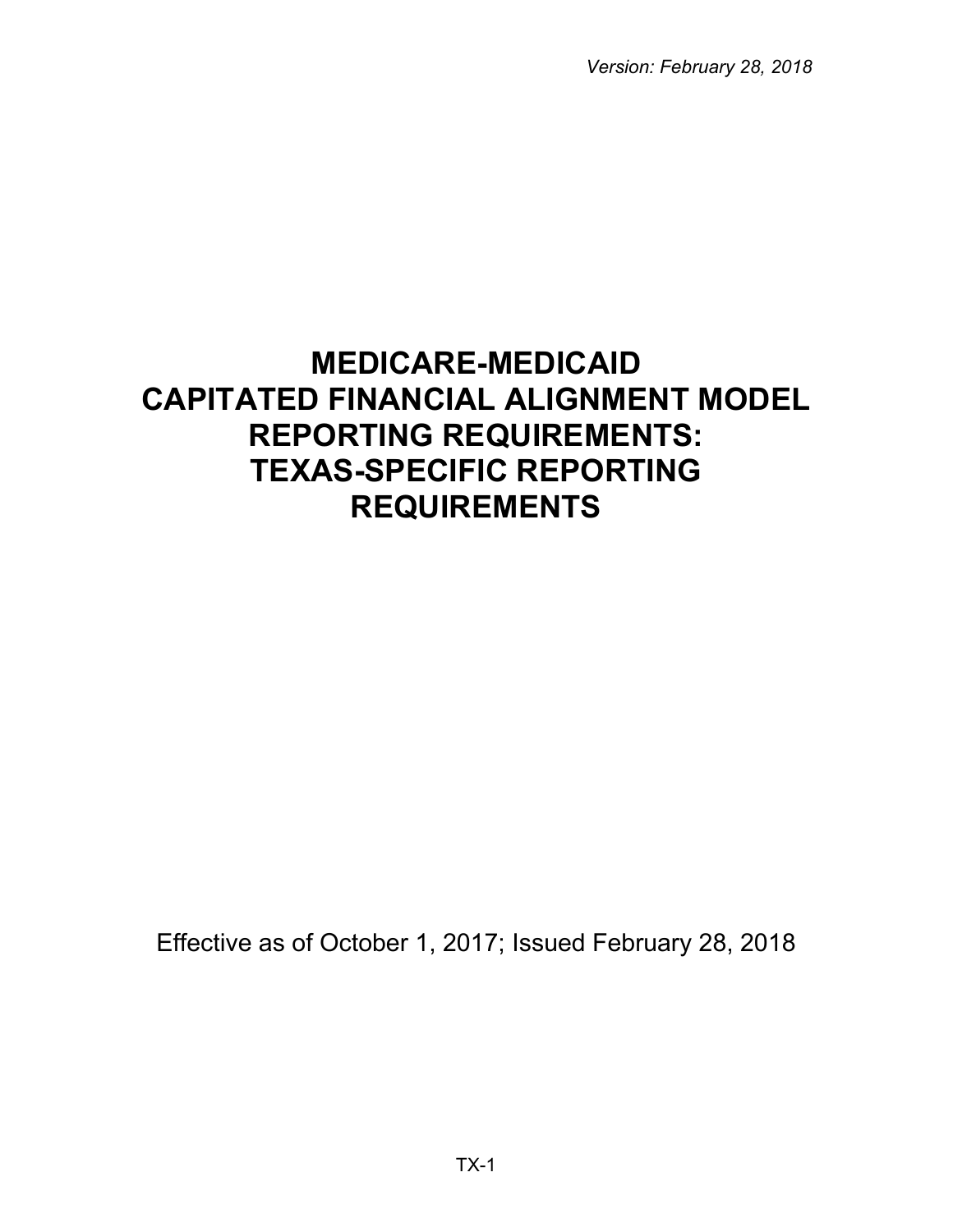# **Table of Contents**

| Texas-Specific Reporting Requirements Appendix TX-3              |  |
|------------------------------------------------------------------|--|
|                                                                  |  |
|                                                                  |  |
|                                                                  |  |
| Reporting on Assessments and Integrated Plans of Care Completed  |  |
| Guidance on Assessments and Integrated Plans of Care for Members |  |
|                                                                  |  |
| Reporting on Disenrolled and Retro-disenrolled Members TX-9      |  |
|                                                                  |  |
| Texas's Implementation, Ongoing, and Continuous Reporting        |  |
|                                                                  |  |
|                                                                  |  |
|                                                                  |  |
|                                                                  |  |
| Section TXIII. Organizational Structure and Staffing TX-24       |  |
| Section TXIV. Performance and Quality Improvement  TX-26         |  |
|                                                                  |  |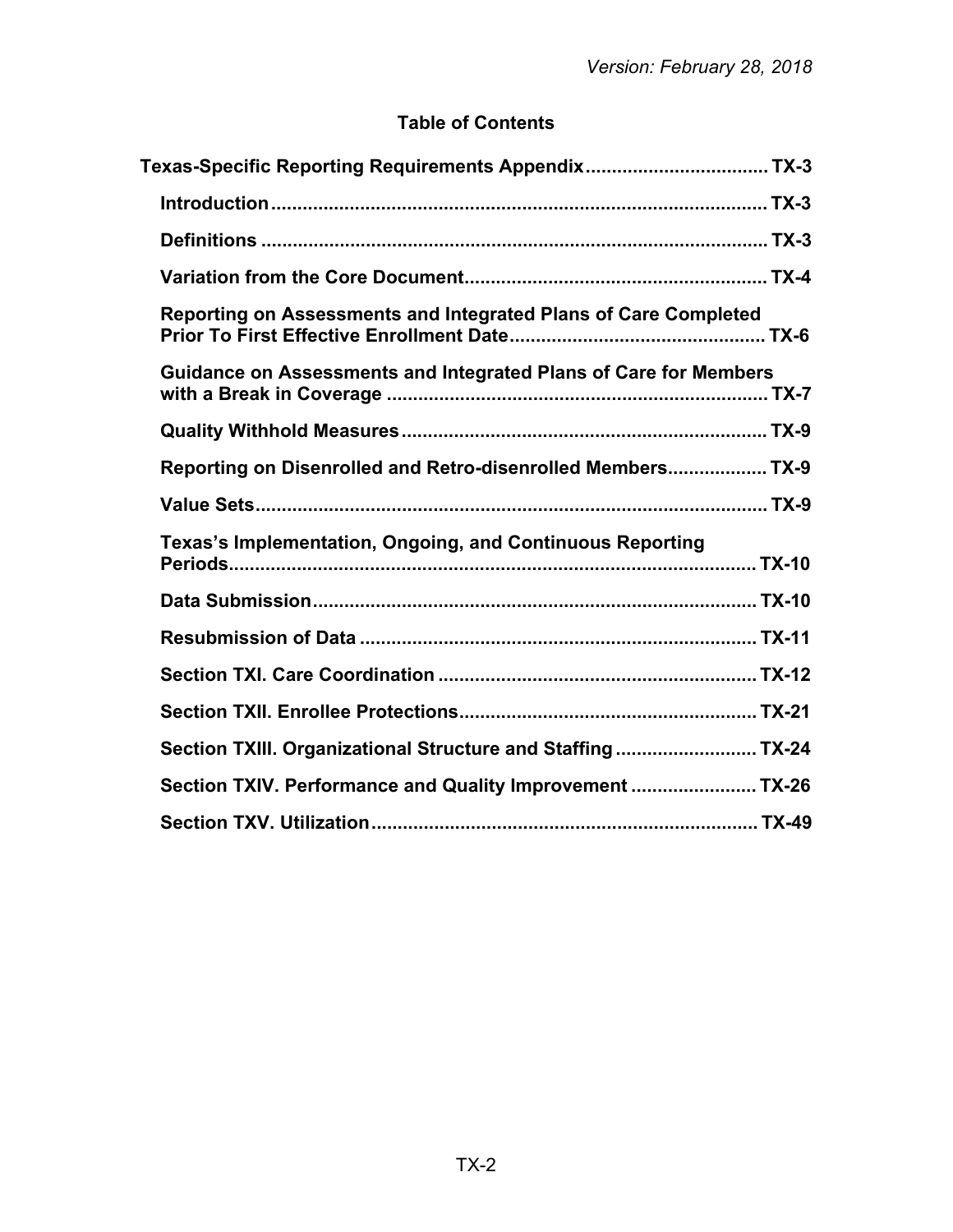# **Texas-Specific Reporting Requirements Appendix**

#### <span id="page-2-1"></span><span id="page-2-0"></span>*Introduction*

The measures in this appendix are required reporting for all MMPs in the Texas Dual Eligible Integrated Care Demonstration Project. CMS and the state reserve the right to update the measures in this appendix for subsequent demonstration years. These state-specific measures directly supplement the Medicare-Medicaid Capitated Financial Alignment Model: Core Reporting Requirements, which can be found at the following web address:

[https://www.cms.gov/Medicare-Medicaid-Coordination/Medicare-and-Medicaid-](https://www.cms.gov/Medicare-Medicaid-Coordination/Medicare-and-Medicaid-Coordination/Medicare-Medicaid-Coordination-Office/FinancialAlignmentInitiative/MMPInformationandGuidance/MMPReportingRequirements.html)[Coordination/Medicare-Medicaid-Coordination-](https://www.cms.gov/Medicare-Medicaid-Coordination/Medicare-and-Medicaid-Coordination/Medicare-Medicaid-Coordination-Office/FinancialAlignmentInitiative/MMPInformationandGuidance/MMPReportingRequirements.html)[Office/FinancialAlignmentInitiative/MMPInformationandGuidance/MMPReporting](https://www.cms.gov/Medicare-Medicaid-Coordination/Medicare-and-Medicaid-Coordination/Medicare-Medicaid-Coordination-Office/FinancialAlignmentInitiative/MMPInformationandGuidance/MMPReportingRequirements.html) [Requirements.html](https://www.cms.gov/Medicare-Medicaid-Coordination/Medicare-and-Medicaid-Coordination/Medicare-Medicaid-Coordination-Office/FinancialAlignmentInitiative/MMPInformationandGuidance/MMPReportingRequirements.html) 

MMPs should refer to the core document for additional details regarding Demonstration-wide definitions, reporting phases and timelines, and sampling methodology.

The core and state-specific measures supplement existing Part C and Part D reporting requirements, as well as measures that MMPs report via other vehicles or venues, such as HEDIS®[1](#page-2-3) and HOS. CMS and the states will also track key utilization measures, which are not included in this document, using encounter and claims data. The quantitative measures are part of broader oversight, monitoring, and performance improvement processes that include several other components and data sources not described in this document.

MMPs should contact the TX Help Desk at [TXHelpDesk@norc.org](mailto:%20TXHelpDesk@norc.org) with any questions about the Texas state-specific appendix or the data submission process.

# <span id="page-2-2"></span>*Definitions*

Calendar Quarter: All quarterly measures are reported on calendar quarters. The four calendar quarters of each calendar year will be as follows: 1/1 – 3/31, 4/1 –  $6/30$ ,  $7/1 - 9/30$ , and  $10/1 - 12/31$ .

Calendar Year: All annual measures are reported on a calendar year basis. Calendar year 2015 (CY1) will be an abbreviated year, with data reported for the time period beginning March 1, 2015 and ending December 31, 2015. Calendar year 2016 (CY2) will represent January 1, 2016 through December 31, 2016.

<span id="page-2-3"></span><sup>&</sup>lt;sup>1</sup> HEDIS<sup>®</sup> is a registered trademark of the National Committee for Quality Assurance (NCQA).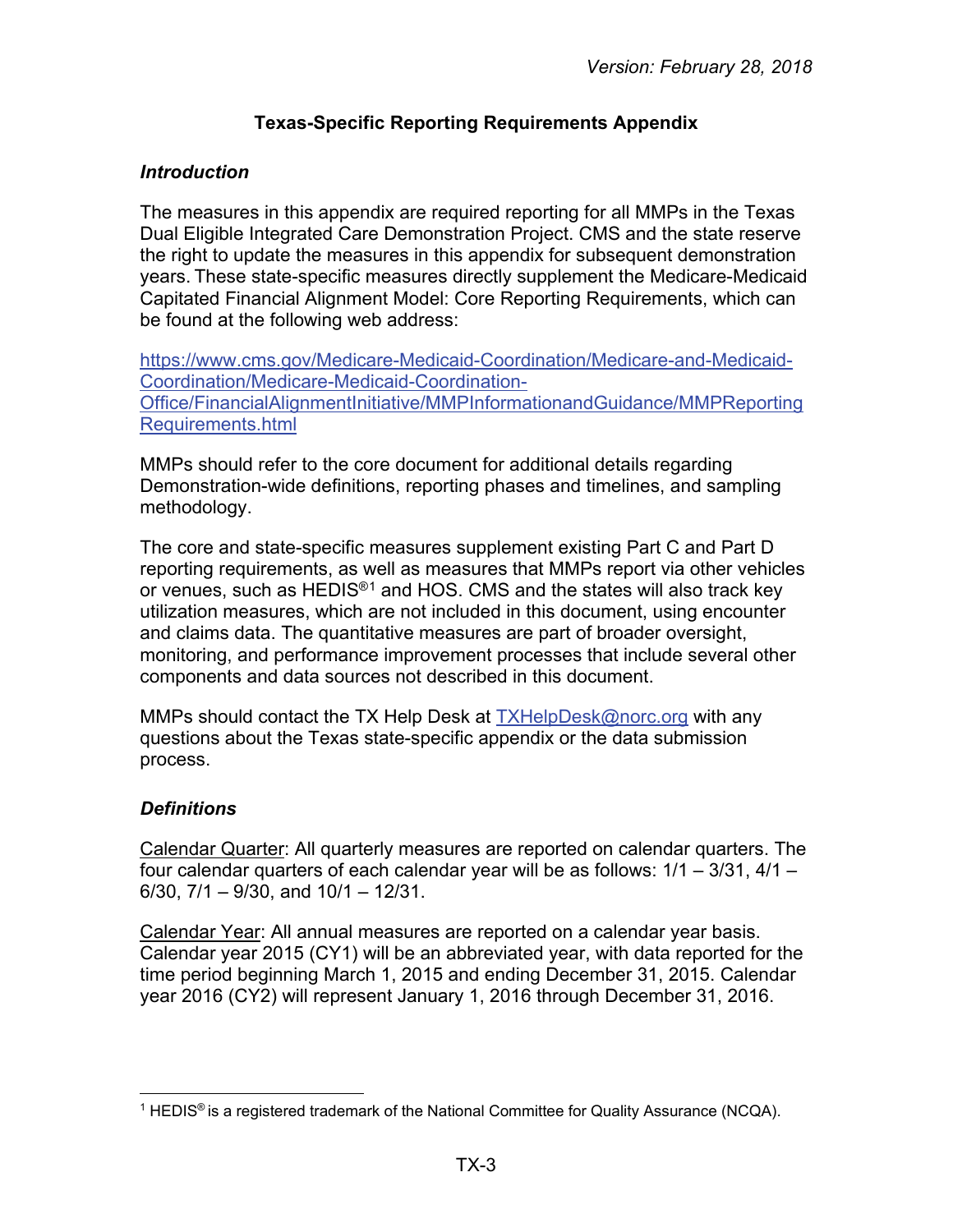Implementation Period: The period of time starting with the first effective enrollment date, March 1, 2015, until September 30, 2015.

Long Term Services and Supports (LTSS): Services to meet an individual's health or personal care needs over an extended period of time and may include nursing, assistance with bathing, toileting, dressing, eating, meal preparation, relief for caregivers, home modifications and repairs, transportation, adaptive aids, services at licensed facilities, and nutrition services such as home-delivered meals or meals at senior centers. LTSS are provided predominantly in homes and communities, but also in facility-based settings such as nursing facilities.

Primary Care Provider: A Provider who has agreed with the STAR+PLUS MMP to provide a Medical Home to Enrollees and who is responsible for providing initial and primary care to Enrollees, maintaining the continuity of care, and initiating referral for services.

Service Coordination: A specialized Care Management service that is performed by a Service Coordinator that includes but is not limited to: 1) identification of needs, including physical and behavioral health services, and LTSS, 2) development of and necessary updates to an Integrated Plan of Care to address those identified needs; 3) assistance to ensure timely and a coordinated access to an array of Providers and Covered Services; 4) attention to addressing unique, person-centered needs of Enrollees; 5) coordination of Covered Services with Non-Capitated Services, as necessary and appropriate; and 6) includes, for Enrollees who have been determined STAR+PLUS HCBS eligible, the development of an ISP with the Enrollee, family members, and Provider(s), as well as authorization of HCBS services.

#### <span id="page-3-0"></span>*Variation from the Core Document*

#### Core 2.1 and Core 2.2

Under certain circumstances, Texas MMPs are permitted to count assessments previously completed by the MMP's affiliated STAR+PLUS and/or Medicare Advantage D-SNP product. As a result, there are some caveats to the reporting of the core measures that pertain to assessments (i.e., Core 2.1 and Core 2.2).

Only those assessments completed by a MMP's own sister product may be counted toward MMP requirements. In addition, the MMP must determine, through contact with the member or other means as appropriate, if the member has experienced any of the triggering events listed in Section 2.6.2.8.2 of the contract. If so, the MMP should conduct a new assessment and report that completion according to the specifications for Core 2.1 and Core 2.2.

In the absence of a triggering event as described in Section 2.6.2.8.2 of the contract, MMPs are not required to complete an additional assessment for members who have previously received a comprehensive assessment in the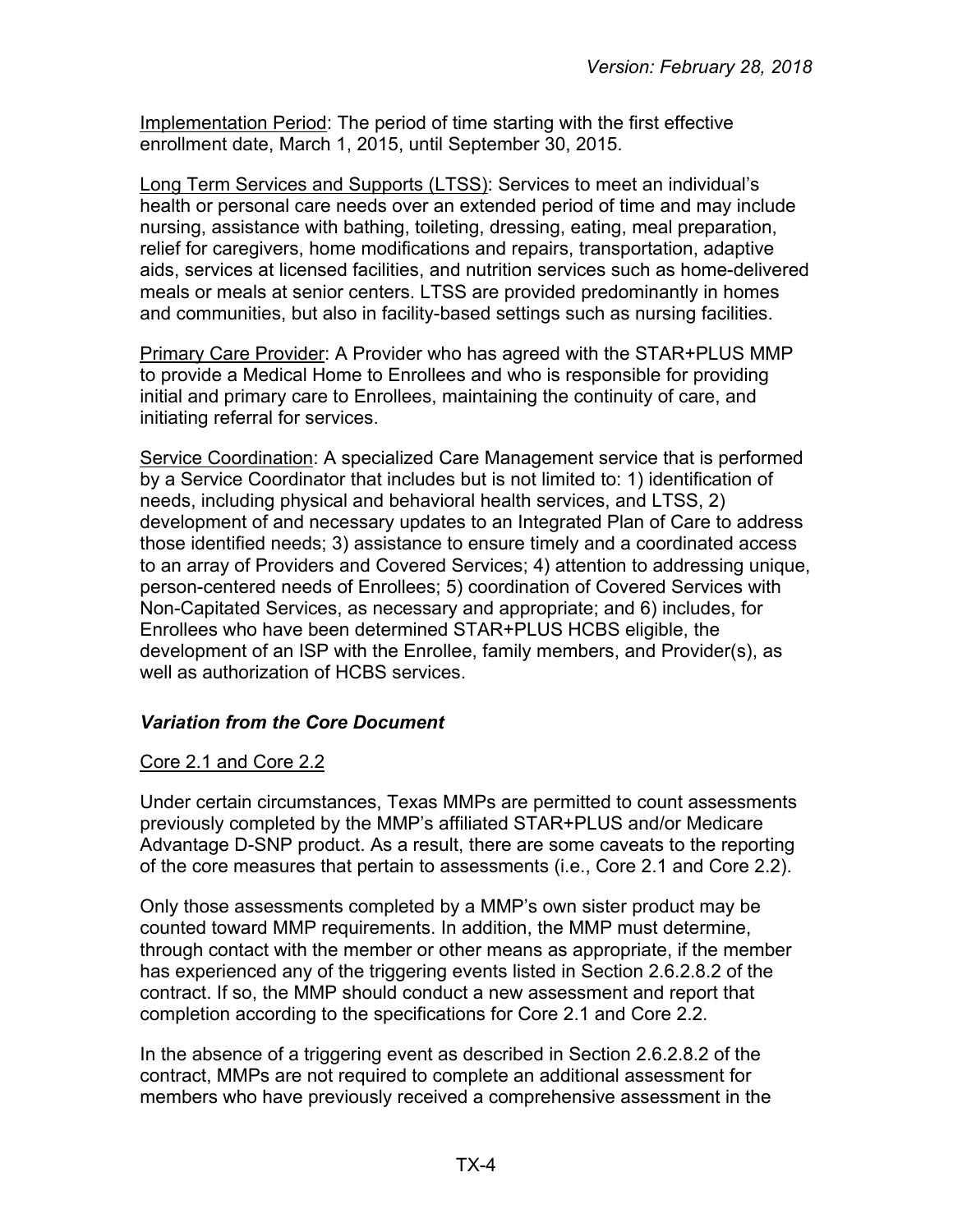MMP's sister product within the prior nine months. As such, for formerly STAR+PLUS and/or D-SNP members with a comprehensive assessment completed within nine months of their initial effective enrollment date in the MMP, MMPs are to report those assessments under Core 2.1 and Core 2.2 as having been completed as of the member's first effective enrollment date in the MMP. For example, if a member's first effective enrollment date was March 1, 2017 and the assessment for that member was previously completed on August 20, 2016, the MMP should report the assessment as if it were completed on March 1, 2017.

For Level 2 members who received a non-comprehensive assessment from the MMP's sister product within nine months of their initial effective enrollment date in the MMP, and who have not had a triggering event as described in Section 2.6.2.8.2 of the contract, MMPs are required to ask the additional required assessment questions within 90 days of the member's effective enrollment date in the MMP. MMPs are to report such assessments as completed as of the date on which the missing questions were asked and documented. Alternatively, the MMP may opt to complete a new assessment for the low-risk member using its new comprehensive tool (with the required questions added) within 90 days of the member's enrollment in the MMP. MMPs would report the completion of the new comprehensive assessment under Core 2.1 and Core 2.2 according to the actual date of completion.

Level 1 members who received a non-comprehensive assessment while enrolled in an MMP's sister product must have a new, comprehensive assessment within 90 days of enrollment. MMPs should report these new comprehensive assessments under Core 2.1 and Core 2.2 according to the actual date of completion.

MMPs should refer to the Core reporting requirements for detailed specifications for reporting Core 2.1 and Core 2.2. For example, Core 2.1 should only include members whose 90th day of enrollment occurred during the reporting period and who were still enrolled as of the last day of the reporting period. Members enrolled into the MMP on March 1 would reach their 90th day (which is equivalent to three full months) on May 31. Therefore, these members would be reported in the data submission for the Quarter 2 reporting period, even if their assessment was marked as complete on the first effective enrollment date (i.e. March 1).

#### Core 2.3

For Core 2.3, members with an annual reassessment, MMPs should determine whether members are eligible for an annual reassessment using the actual date the initial assessment was completed, even if that date occurred when the member was enrolled in the MMP's sister product.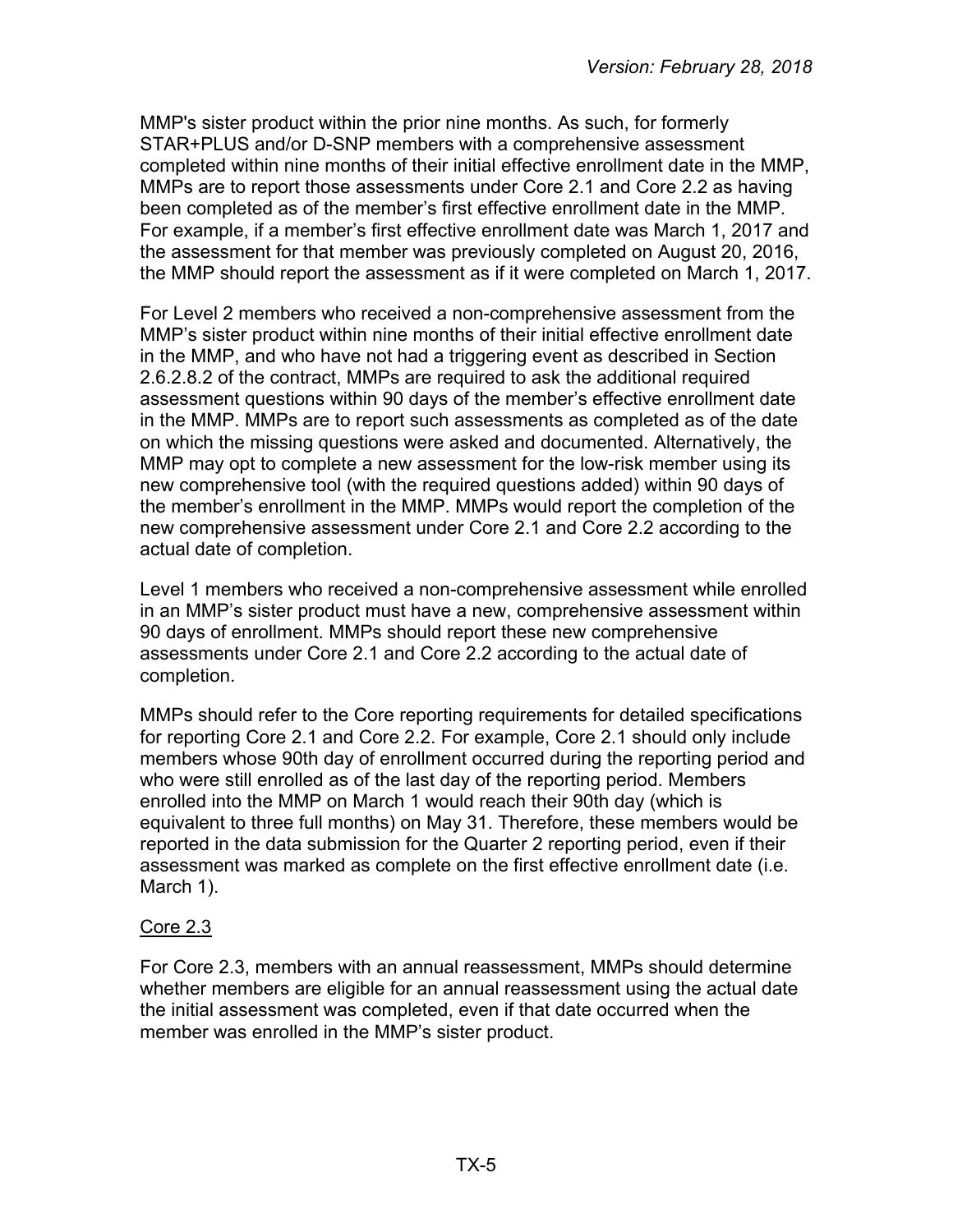# Core 9.2

The following section provides additional guidance about identifying individuals enrolled in the MMP as "nursing home certifiable," or meeting the nursing facility level of care (NF LOC), for the purposes of reporting Core 9.2.

Core 9.2 focuses on "nursing home certifiable" members, defined as "members living in the community, but requiring an institutional level of care" (see the Core Reporting Requirements for more information). TX STAR+PLUS MMPs should use risk group assignments, supplemented by claims or enrollment data, to categorize members as "nursing home certifiable." Members in the following risk groups should be included:

- Dually-eligible, STAR+PLUS Waiver
- Dually-eligible, Nursing Facility, for individuals residing in the nursing home no more than 100 days

In addition, MMPs may have members who, for a short period, may be in HCBS but not yet assigned to the appropriate risk group. MMPs should use information available in internal data systems wherever possible to identify whether these individuals should be included in reporting for Core 9.2.

#### <span id="page-5-0"></span>*Reporting on Assessments and Integrated Plans of Care Completed Prior To First Effective Enrollment Date*

MMPs may complete Health Risk Assessments (HRAs) prior to individuals' effective date of enrollment, provided that the MMP meets the requirements as articulated in the National MMP Enrollment and Disenrollment Guidance. Note that for individuals who are passively enrolled, the MMP may reach out to complete a HRA no sooner than 20 days before the individual's effective date of the passive enrollment.

For purposes of reporting data on HRAs (Core 2.1 and Core 2.2), MMPs should report any HRAs completed prior to the first effective enrollment date as if they were completed on the first effective enrollment date. For example, if a member's first effective enrollment date was June 1 and the HRA for that member was completed on May 25, the MMP should report the HRA as if it were completed on June 1. As noted in the prior section, MMPs should refer to the Core reporting requirements for detailed specifications for reporting Core 2.1 and Core 2.2.

MMPs must comply with contractually specified timelines regarding completion of Integrated Plans of Care (IPCs) within 90 days of enrollment. In the event that an IPC is also finalized prior to the first effective enrollment date, MMPs should report completion of the IPC (for measures Core 3.2, TX1.2, and TX1.4) as if it were completed on the first effective enrollment date. For example, if a member's first effective enrollment date was June 1 and the IPC for that member was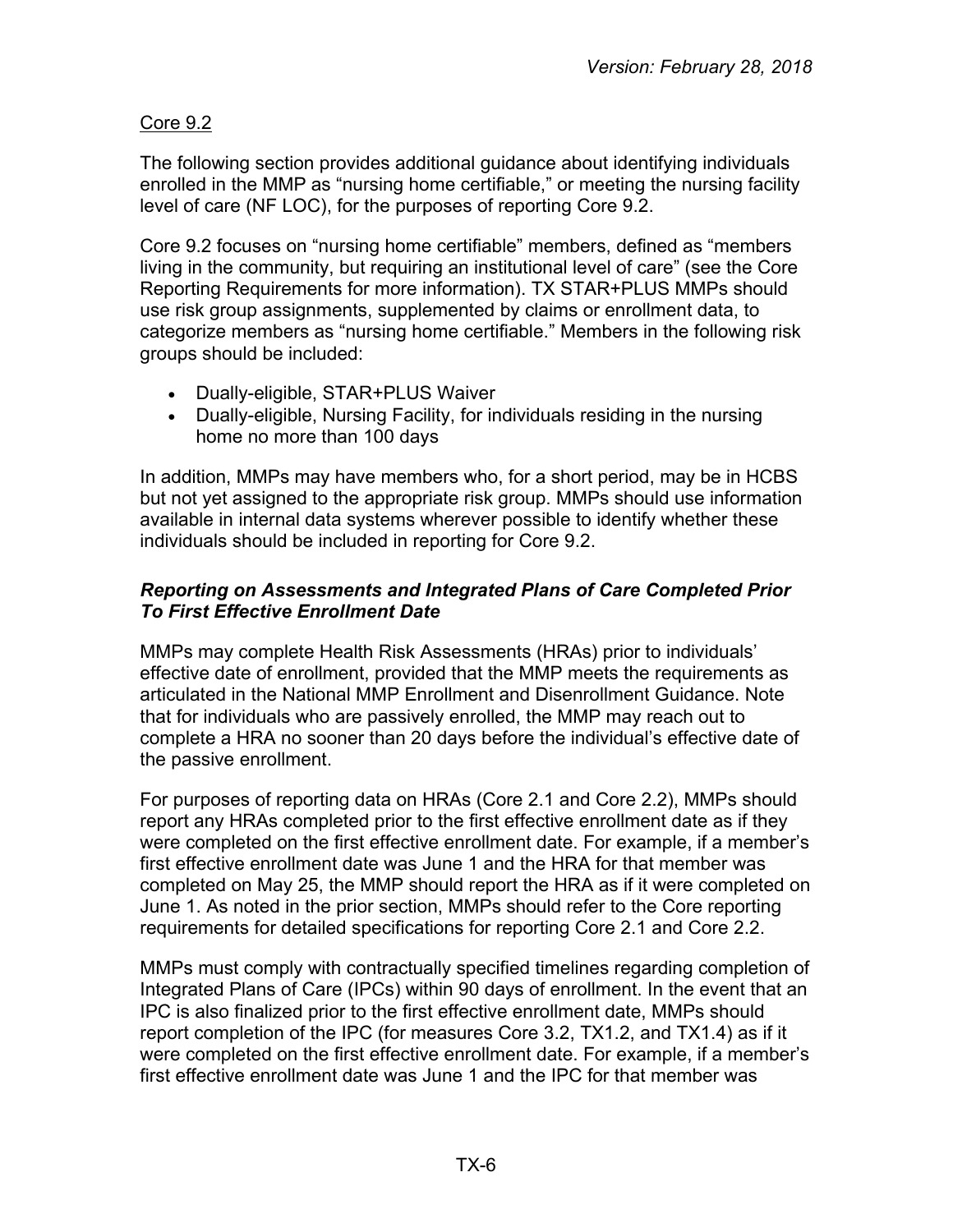completed on May 27, the MMP should report the IPC as if it were completed on June 1.

#### <span id="page-6-0"></span>*Guidance on Assessments and Integrated Plans of Care for Members with a Break in Coverage*

#### Health Risk Assessments

If a MMP already completed a Health Risk Assessment (HRA) for a member that was previously enrolled, the MMP is not necessarily required to conduct a new HRA if the member rejoins the same MMP within one year of his/her most recent HRA. Instead, the MMP can:

- 1. Perform any risk stratification, claims data review, or other analyses as required by the three-way contract to detect any changes in the member's condition since the HRA was conducted; and
- 2. Ask the member (or his/her authorized representative) and service coordinator if there has been a change in the member's health status or needs since the HRA was conducted.

The MMP must document any risk stratification, claims data review, or other analyses that are performed to detect any changes in the member's condition. The MMP must also document its outreach attempts and the discussion(s) with the member (or his/her authorized representative) and service coordinator to determine if there was a change in the member's health status or needs.

If a change is identified, the MMP must conduct a new HRA within the timeframe prescribed by the contract. If there are no changes, the MMP is not required to conduct a new HRA unless requested by the member (or his/her authorized representative). Please note, if the MMP prefers to conduct HRAs on all reenrollees regardless of status, it may continue to do so. The MMP must inform the member of his/her right to request a new HRA at any time.

Once the MMP has conducted a new HRA as needed or confirmed that the prior HRA is still accurate, the MMP can mark the HRA as complete for the member's current enrollment. The MMP would then report that completion according to the specifications for Core 2.1 and Core 2.2. When reporting these core measures, the MMP should count the 90 days from the member's most recent enrollment effective date, and should report the HRA based on the date the prior HRA was either confirmed to be accurate or a new HRA was completed.

If the MMP is unable to reach a re-enrolled member to determine if there was a change in health status, then the MMP may report that member as unable to be reached so long as the MMP made the requisite number of outreach attempts. If a re-enrolled member refuses to discuss his/her health status with the MMP, then the MMP may report that member as unwilling to participate in the HRA.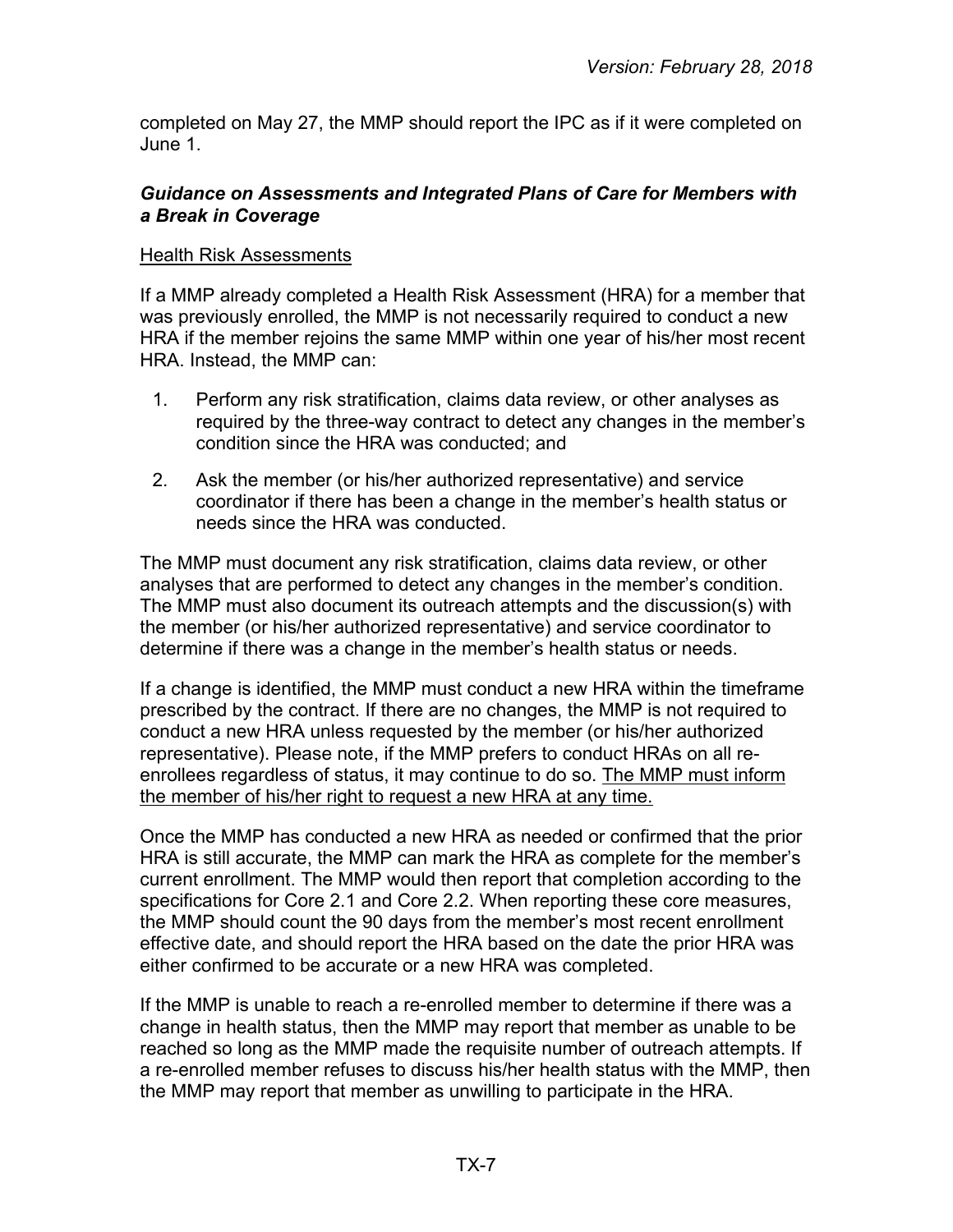If the MMP did not complete an HRA for the re-enrolled member during his/her prior enrollment period, or if it has been more than one year since the member's HRA was completed, the MMP is required to conduct a HRA for the member within the timeframe prescribed by the contract. The MMP must make the requisite number of attempts to reach the member (at minimum) after his/her most recent enrollment effective date, even if the MMP reported that the member was unable to be reached during his/her prior enrollment. Similarly, members that refused the HRA during their prior enrollment must be asked again to participate (i.e., the MMP may not carry over a refusal from one enrollment period to the next).

#### Integrated Plans of Care

If the MMP conducts a new HRA for the re-enrolled member, the MMP must revise the Integrated Plan of Care (IPC) accordingly in collaboration with the member or authorized representative within the timeframe prescribed by the contract. Once the IPC is revised, the MMP may mark the IPC as complete for the member's current enrollment. If the MMP determines that the prior HRA is still accurate and therefore no updates are required to the previously completed IPC, the MMP may mark the IPC as complete for the current enrollment at the same time that the HRA is marked complete. The MMP would then follow the Core 3.2, TX1.2, and TX1.4 measure specifications for reporting the completion. Please note, for purposes of reporting, the IPC for the re-enrolled member should be classified as an *initial* IPC.

If the MMP did not complete an IPC for the re-enrolled member during his/her prior enrollment period, or if it has been more than one year since the member's IPC was completed, the MMP is required to complete an IPC for the member within the timeframe prescribed by the contract. The MMP must also follow the above guidance regarding reaching out to members that previously refused to participate or were not reached.

#### Annual Reassessments and Integrated Plan of Care Updates

The MMP must follow contract requirements regarding the completion of annual reassessments and updates to the IPC. If the MMP determined that an HRA/IPC from a member's prior enrollment was accurate and marked that HRA/IPC as complete for the member's current enrollment, the MMP should count continuously from the date that the HRA/IPC was completed in the prior enrollment period to determine the due date for the annual reassessment and IPC update. For example, when reporting Core 2.3, the MMP should count 365 days from the date when the HRA was actually completed, even if that date was during the member's prior enrollment period.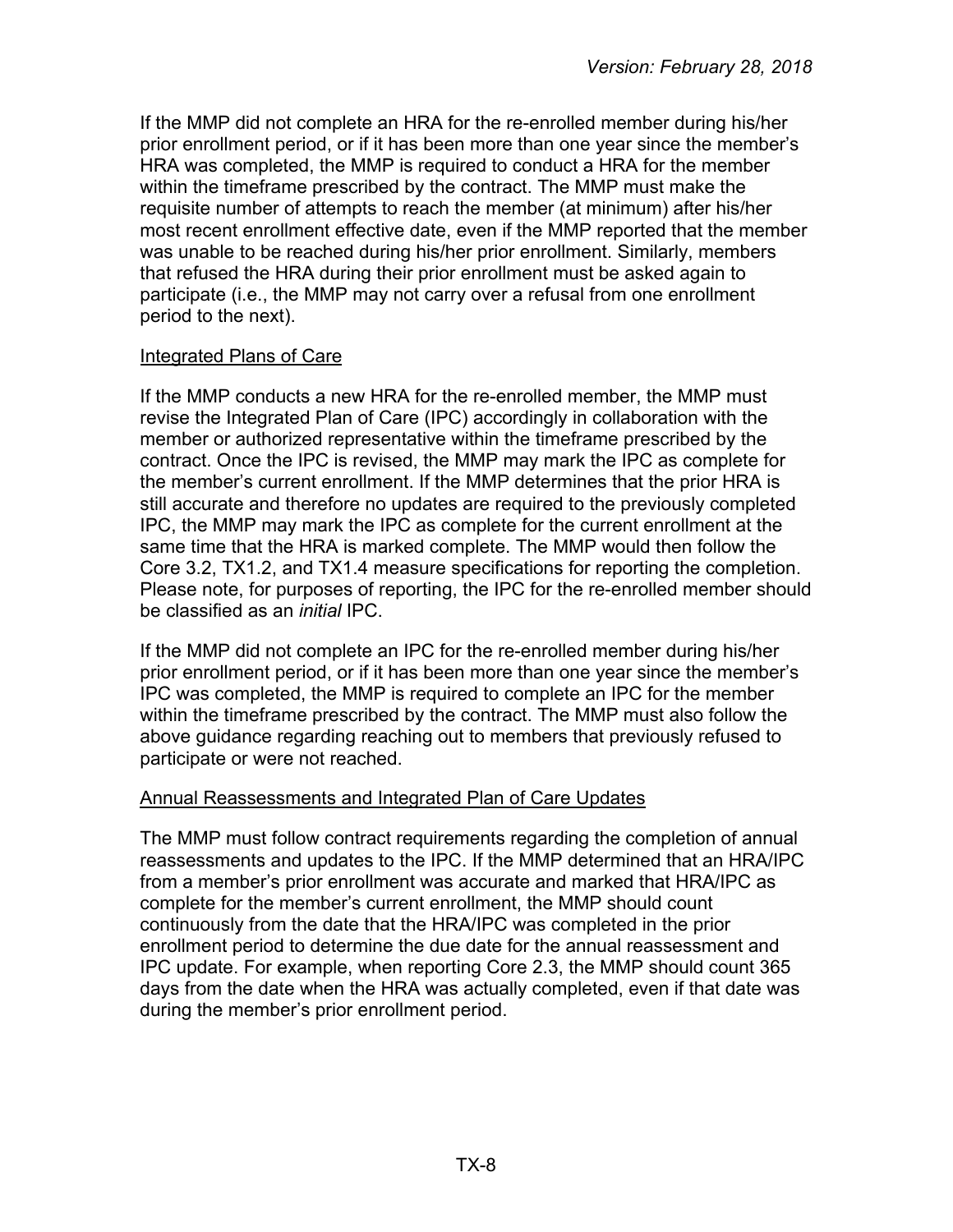# <span id="page-8-0"></span>*Quality Withhold Measures*

CMS and the state will establish a set of quality withhold measures, and MMPs will be required to meet established thresholds. Throughout this document, statespecific quality withhold measures are marked with the following symbol for Demonstration Year 1: (i) and the following symbol for Demonstration Years 2 through 5: (ii). Note that an additional state-specific quality withhold measure is collected separately through CAHPS®. [2](#page-8-3) For more information about the statespecific quality withhold measures for Demonstration Year 1, refer to the Quality Withhold Technical Notes (DY 1): Texas-Specific Measures at [https://www.cms.gov/Medicare-Medicaid-Coordination/Medicare-and-Medicaid-](https://www.cms.gov/Medicare-Medicaid-Coordination/Medicare-and-Medicaid-Coordination/Medicare-Medicaid-Coordination-Office/FinancialAlignmentInitiative/MMPInformationandGuidance/MMPQualityWithholdMethodologyandTechnicalNotes.html)[Coordination/Medicare-Medicaid-Coordination-](https://www.cms.gov/Medicare-Medicaid-Coordination/Medicare-and-Medicaid-Coordination/Medicare-Medicaid-Coordination-Office/FinancialAlignmentInitiative/MMPInformationandGuidance/MMPQualityWithholdMethodologyandTechnicalNotes.html)[Office/FinancialAlignmentInitiative/MMPInformationandGuidance/MMPQualityWit](https://www.cms.gov/Medicare-Medicaid-Coordination/Medicare-and-Medicaid-Coordination/Medicare-Medicaid-Coordination-Office/FinancialAlignmentInitiative/MMPInformationandGuidance/MMPQualityWithholdMethodologyandTechnicalNotes.html) [hholdMethodologyandTechnicalNotes.html.](https://www.cms.gov/Medicare-Medicaid-Coordination/Medicare-and-Medicaid-Coordination/Medicare-Medicaid-Coordination-Office/FinancialAlignmentInitiative/MMPInformationandGuidance/MMPQualityWithholdMethodologyandTechnicalNotes.html) Additional information on the withhold methodology and benchmarks for Demonstration Years 2 through 5 will be provided at a later time.

# <span id="page-8-1"></span>*Reporting on Disenrolled and Retro-disenrolled Members*

Unless otherwise indicated in the reporting requirements, MMPs should report on all members enrolled in the demonstration who meet the definition of the data elements, regardless of whether that member was subsequently disenrolled from the MMPs. Measure-specific guidance on how to report on disenrolled members is provided under the Notes section of each state-specific measure.

Due to retro-disenrollment of members, there may be instances where there is a lag between a member's effective disenrollment date and the date on which the MMP is informed about that disenrollment. This time lag might create occasional data inaccuracies if an MMP includes members in reports who had in fact disenrolled before the start of the reporting period. If MMPs are aware at the time of reporting that a member has been retro-disenrolled with a disenrollment effective date prior to the reporting period (and therefore was not enrolled during the reporting period in question), then MMPs may exclude that member from reporting. Please note that MMPs are *not* required to re-submit corrected data should you be informed of a retro-disenrollment subsequent to a reporting deadline. MMPs should act upon their best and most current knowledge at the time of reporting regarding each member's enrollment status.

# <span id="page-8-2"></span>*Value Sets*

The measure specifications in this document refer to code value sets that must be used to determine and report measure data element values. A value set is the complete set of codes used to identify a service or condition included in a measure. The Texas-Specific Value Sets Workbook includes all value sets and codes needed to report certain measures included in the Texas-Specific

<span id="page-8-3"></span> $\overline{a}$ <sup>2</sup> CAHPS<sup>®</sup> is a registered trademark of the Agency for Healthcare Research and Quality (AHRQ).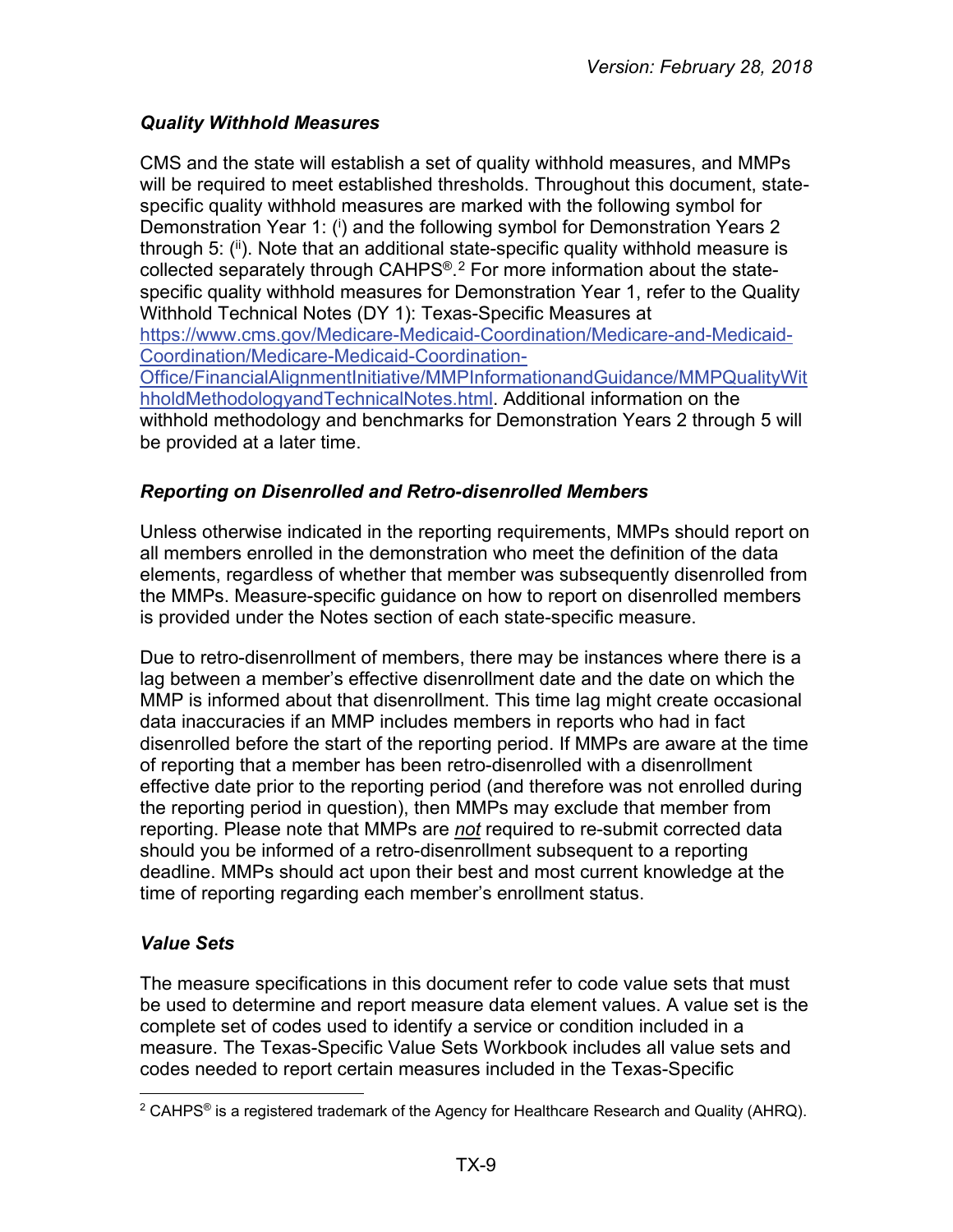Reporting Requirements and is intended to be used in conjunction with the measure specifications outlined in this document. The Texas-Specific Value Sets Workbook can be found on the CMS website at the following address: [https://www.cms.gov/Medicare-Medicaid-Coordination/Medicare-and-Medicaid-](https://www.cms.gov/Medicare-Medicaid-Coordination/Medicare-and-Medicaid-Coordination/Medicare-Medicaid-Coordination-Office/FinancialAlignmentInitiative/MMPInformationandGuidance/MMPReportingRequirements.html)[Coordination/Medicare-Medicaid-Coordination-](https://www.cms.gov/Medicare-Medicaid-Coordination/Medicare-and-Medicaid-Coordination/Medicare-Medicaid-Coordination-Office/FinancialAlignmentInitiative/MMPInformationandGuidance/MMPReportingRequirements.html)[Office/FinancialAlignmentInitiative/MMPInformationandGuidance/MMPReporting](https://www.cms.gov/Medicare-Medicaid-Coordination/Medicare-and-Medicaid-Coordination/Medicare-Medicaid-Coordination-Office/FinancialAlignmentInitiative/MMPInformationandGuidance/MMPReportingRequirements.html) [Requirements.html.](https://www.cms.gov/Medicare-Medicaid-Coordination/Medicare-and-Medicaid-Coordination/Medicare-Medicaid-Coordination-Office/FinancialAlignmentInitiative/MMPInformationandGuidance/MMPReportingRequirements.html)

*Texas's Implementation, Ongoing, and Continuous Reporting Periods*

<span id="page-9-0"></span>

| <b>Phase</b>                |                          | <b>Dates</b>                  | <b>Explanation</b>                                                           |  |
|-----------------------------|--------------------------|-------------------------------|------------------------------------------------------------------------------|--|
|                             |                          | <b>Demonstration Year 1.a</b> |                                                                              |  |
| Continuous                  | Implementation<br>Period | 3-1-15 through 9-30-15        | From the first effective<br>enrollment date through<br>September 30, 2015.   |  |
| Reporting                   | <b>Ongoing Period</b>    | 3-1-15 through 12-31-15       | From the first effective<br>enrollment date through<br>December 31, 2015.    |  |
|                             |                          | <b>Demonstration Year 1.b</b> |                                                                              |  |
| Continuous<br>Reporting     | <b>Ongoing Period</b>    | 1-1-16 through 12-31-16       | From January 1, 2016 through<br>the end of the first<br>demonstration year.  |  |
|                             |                          | <b>Demonstration Year 2</b>   |                                                                              |  |
| Continuous<br>Reporting     | <b>Ongoing Period</b>    | 1-1-17 through 12-31-17       | From January 1, 2017 through<br>the end of the second<br>demonstration year. |  |
|                             |                          | <b>Demonstration Year 3</b>   |                                                                              |  |
| Continuous<br>Reporting     | <b>Ongoing Period</b>    | 1-1-18 through 12-31-18       | From January 1, 2018 through<br>the end of the third<br>demonstration year.  |  |
|                             |                          | <b>Demonstration Year 4</b>   |                                                                              |  |
| Continuous<br>Reporting     | <b>Ongoing Period</b>    | 1-1-19 through 12-31-19       | From January 1, 2019 through<br>the end of the fourth<br>demonstration year. |  |
| <b>Demonstration Year 5</b> |                          |                               |                                                                              |  |
| Continuous<br>Reporting     | <b>Ongoing Period</b>    | 1-1-20 through 12-31-20       | From January 1, 2020 through<br>the end of the fifth<br>demonstration year.  |  |

#### <span id="page-9-1"></span>*Data Submission*

All MMPs will submit state-specific measure data through the web-based Financial Alignment Initiative Data Collection System (FAI DCS), unless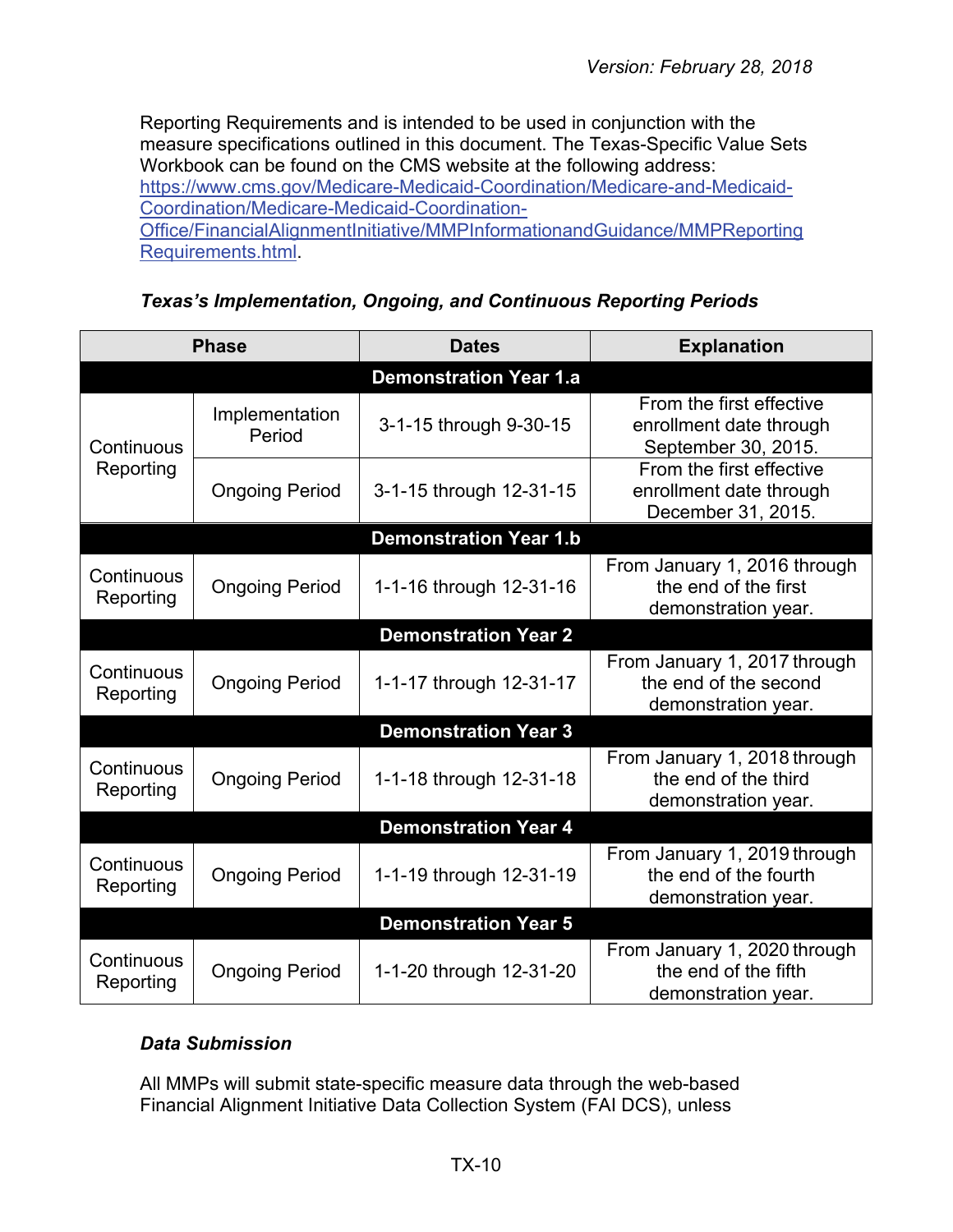otherwise specified in the measure description. All data submissions must be submitted to this site by 5:00p.m. ET on the applicable due date. This site can be accessed at the following web address: [https://Financial-Alignment-](https://financial-alignment-initiative.norc.org/)[Initiative.NORC.org.](https://financial-alignment-initiative.norc.org/)

(Note: Prior to the first use of the system, all MMPs will receive an email notification with the username and password that has been assigned to their plan. This information will be used to log in to the FAI DCS and complete the data submission.)

All MMPs will submit core measure data in accordance with the Core Reporting Requirements. Submission requirements vary by measure, but most core measures are reported through the Health Plan Management System (HPMS).

Please note, late submissions may result in compliance action from CMS.

#### <span id="page-10-0"></span>*Resubmission of Data*

MMPs must comply with the following steps to resubmit data after an established due date:

- 1. Email the TX HelpDesk [\(TXHelpDesk@norc.org\)](mailto:TXHelpDesk@norc.org) to request resubmission.
	- $\circ$  Specify in the email which measures need resubmission;
	- $\circ$  Specify for which reporting period(s) the resubmission is needed; and
	- $\circ$  Provide a brief explanation for why the data need to be resubmitted.
- 2. After review of the request, the TX HelpDesk will notify the MMP once the FAI DCS and/or HPMS has been re-opened.
- 3. Resubmit data through the applicable reporting system.
- 4. Notify the TX HelpDesk again after resubmission has been completed.

Please note, requests for resubmission after an established due date may result in compliance action from CMS.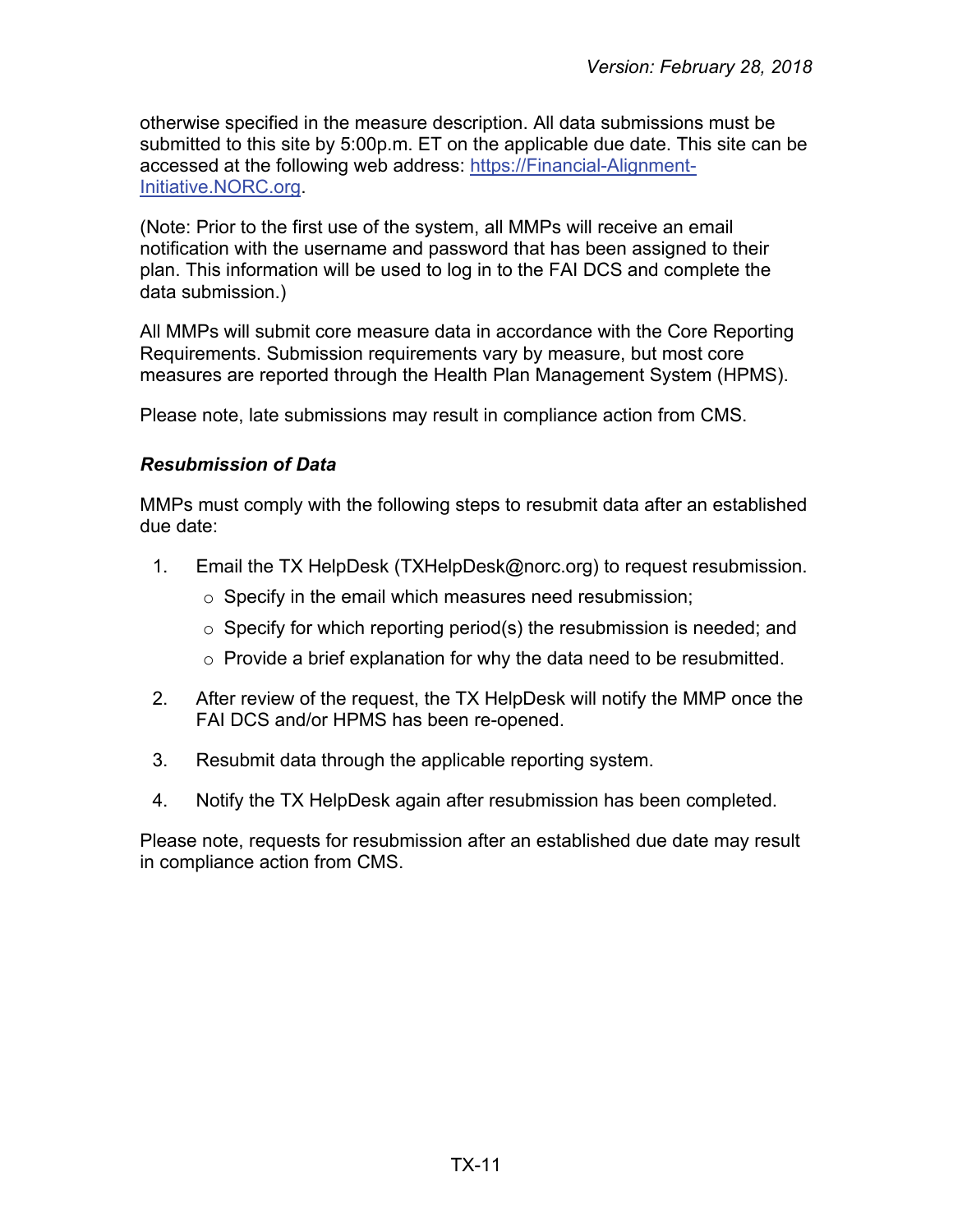# <span id="page-11-0"></span>**Section TXI. Care Coordination**

TX1.1 Members with an Integrated Plan of Care within 90 days of enrollment. – *Retired*

| <b>IMPLEMENTATION</b>              |                                        |                |                                                                                                     |                                                                                           |  |
|------------------------------------|----------------------------------------|----------------|-----------------------------------------------------------------------------------------------------|-------------------------------------------------------------------------------------------|--|
| <b>Reporting</b><br><b>Section</b> | <b>Reporting</b><br><b>Frequency</b>   | Level          | <b>Reporting</b><br><b>Period</b>                                                                   | Due Date                                                                                  |  |
| TX1. Care<br>Coordination          | Monthly,<br>beginning<br>after 90 days | Contract       | Current<br>Month<br>Ex:<br>$1/1 - 1/31$                                                             | By the end of the<br>month following the<br>last day of the<br>reporting period           |  |
|                                    |                                        | <b>ONGOING</b> |                                                                                                     |                                                                                           |  |
| <b>Reporting</b><br><b>Section</b> | <b>Reporting</b><br><b>Frequency</b>   | Level          | <b>Reporting</b><br><b>Periods</b>                                                                  | <b>Due Date</b>                                                                           |  |
| TX1. Care<br>Coordination          | Quarterly                              | Contract       | Current<br>Calendar<br>Quarter<br>Ex:<br>$1/1 - 3/31$<br>$4/1 - 6/30$<br>$7/1 - 9/30$<br>10/1-12/31 | By the end of the<br>second month<br>following the last day<br>of the reporting<br>period |  |

TX1.2 Members with an Integrated Plan of Care completed.

A. Data element definitions – details for each data element reported to CMS and the state, including examples, calculation methods, and how various data elements are associated.

| <b>Element</b><br><b>Letter</b> | <b>Element Name</b>                                                                                            | <b>Definition</b>                                                                                                                                                                                     | <b>Allowable</b><br><b>Values</b> |
|---------------------------------|----------------------------------------------------------------------------------------------------------------|-------------------------------------------------------------------------------------------------------------------------------------------------------------------------------------------------------|-----------------------------------|
| A.                              | Total number of<br>members enrolled for<br>90 days or longer as<br>of the last day of the<br>reporting period. | Total number of<br>members enrolled for<br>90 days or longer as<br>of the last day of the<br>reporting period and<br>who were currently<br>enrolled as of the last<br>day of the reporting<br>period. | Field Type: Numeric               |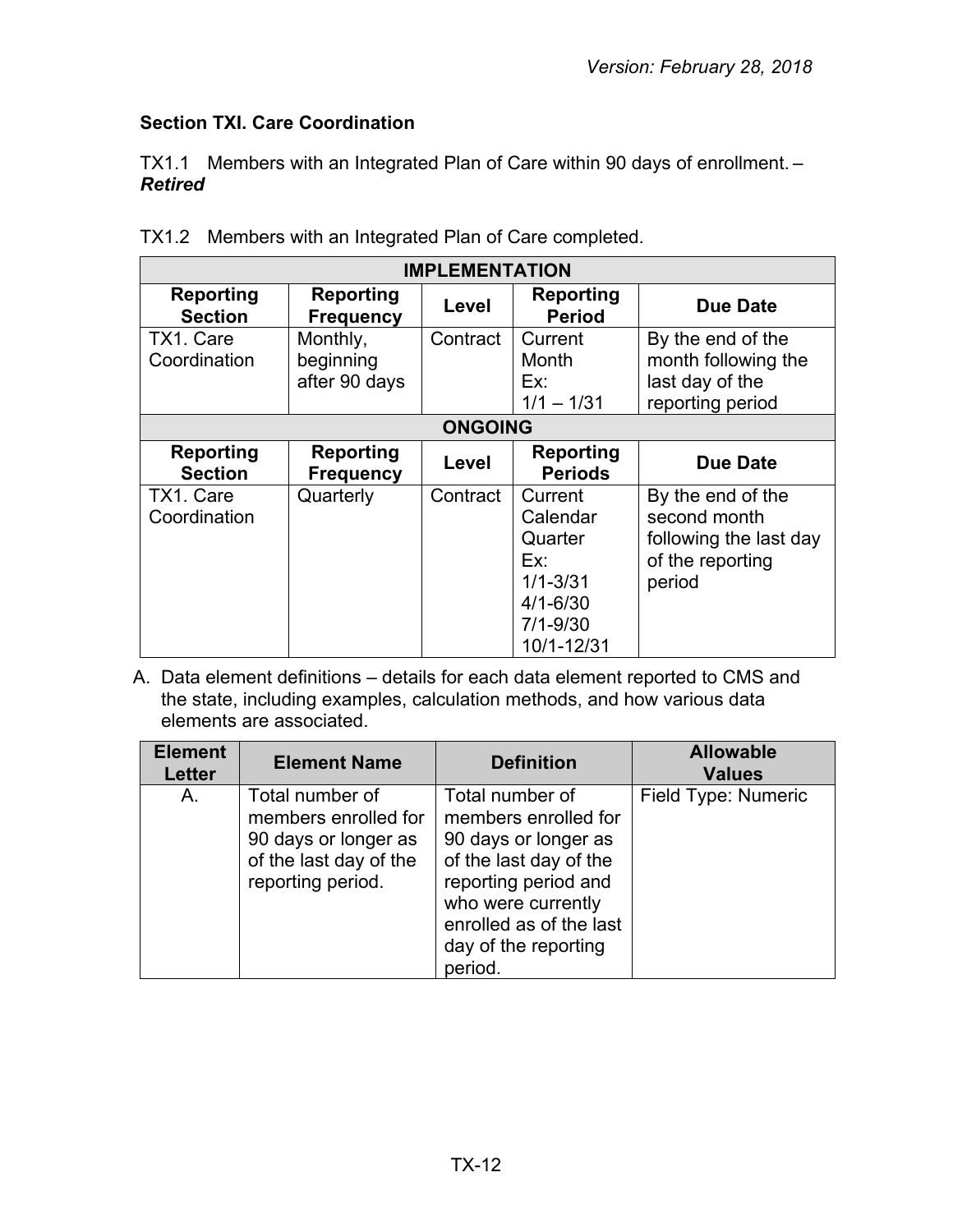| <b>Element</b><br><b>Letter</b> | <b>Element Name</b>                                                                                   | <b>Definition</b>                                                                           | <b>Allowable</b><br><b>Values</b> |
|---------------------------------|-------------------------------------------------------------------------------------------------------|---------------------------------------------------------------------------------------------|-----------------------------------|
| <b>B.</b>                       | Total number of<br>members who had                                                                    | Of the total reported<br>in A, the number of                                                | Field type: Numeric               |
|                                 | an initial Integrated<br>Plan of Care (IPC)<br>completed as of the<br>end of the reporting<br>period. | members who had<br>an initial IPC<br>completed as of the<br>end of the reporting<br>period. | Note: Is a subset of A.           |

- B. QA Checks/Thresholds procedures used by CMS and the state to establish benchmarks in order to identify outliers or data that are potentially erroneous.
	- CMS and the state or its designee will perform an outlier analysis.
	- As data are received from MMPs over time, CMS and the state or its designee will apply threshold checks.
- C. Edits and Validation checks validation checks that should be performed by each MMP prior to data submission.
	- Confirm those data elements listed above as subsets of other elements.
	- MMPs should validate that data element B is less than or equal to data element A.
	- All data elements should be positive values.
- D. Analysis how CMS and the state will evaluate reported data, as well as how other data sources may be monitored.
	- CMS and the state will evaluate the percentage of members enrolled for 90 days or longer as of the last day of the reporting period who had an initial IPC completed as of the end of the reporting period.
- E. Notes additional clarifications to a reporting section. This section incorporates previously answered frequently asked questions.
	- MMPs should include all Medicare-Medicaid members regardless of whether the member was enrolled through passive enrollment or opt-in enrollment. Medicaid-only members should not be included.
	- The 90th day of enrollment should be based on each member's effective enrollment date. For the purposes of reporting this measure, 90 days of enrollment will be equivalent to three full calendar months.
	- The effective enrollment date is the first date of the member's coverage through the MMP.
	- The initial IPCs reported in data element B could have been completed at any time prior to the end of the reporting period, not necessarily during the reporting period.
	- Completion of an IPC requires the participation of the member. An IPC is a person-centered care plan that is developed by the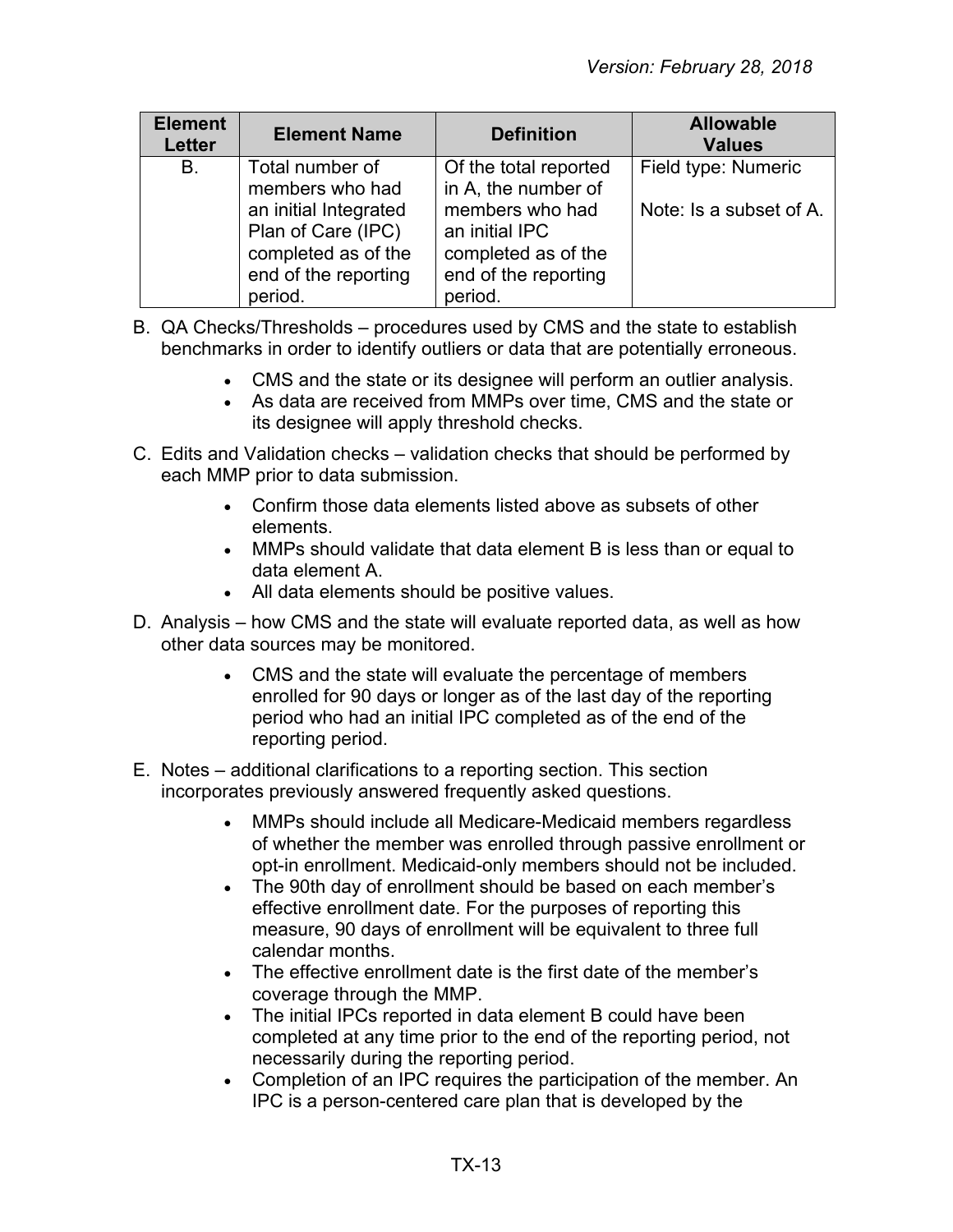STAR+PLUS MMP Service Coordinator with the member, his/her family and caregiver supports, as appropriate, and providers. As such, a member must be able to be reached in order to complete the IPC and members who had an IPC completed by the MMP without participation from the member (or his/her authorized representative) should not be included in the count for data element B. MMPs should refer to the Texas three-way contract for additional requirements pertaining to an IPC.

- F. Data Submission how MMPs will submit data collected to CMS and the state.
	- MMPs will submit data collected for this measure in the above specified format through a secure data collection site established by CMS. This site can be accessed at the following web address: [https://Financial-Alignment-Initiative.NORC.org.](https://financial-alignment-initiative.norc.org/)

TX1.3 Members with first follow-up visit within 30 days of hospital discharge.

| <b>CONTINUOUS REPORTING</b> |                                      |          |                            |                                                                                           |  |  |
|-----------------------------|--------------------------------------|----------|----------------------------|-------------------------------------------------------------------------------------------|--|--|
| Reporting<br><b>Section</b> | <b>Reporting</b><br><b>Frequency</b> | Level    | Reporting<br><b>Period</b> | Due Date                                                                                  |  |  |
| TX1. Care<br>Coordination   | Annually                             | Contract | Calendar<br>Year           | By the end of the<br>fourth month<br>following the last<br>day of the reporting<br>period |  |  |

A. Data element definitions – details for each data element reported to CMS and the state, including examples, calculation methods, and how various data elements are associated.

| <b>Element</b><br><b>Letter</b> | <b>Element Name</b>                                                                                                                                                                              | <b>Definition</b>                                                                                                                                                                                                          | <b>Allowable</b><br><b>Values</b>              |
|---------------------------------|--------------------------------------------------------------------------------------------------------------------------------------------------------------------------------------------------|----------------------------------------------------------------------------------------------------------------------------------------------------------------------------------------------------------------------------|------------------------------------------------|
| A.                              | Total number of<br>acute inpatient<br>hospital discharges.                                                                                                                                       | Total number of acute<br>inpatient hospital<br>discharges during the<br>reporting period.                                                                                                                                  | Field Type: Numeric                            |
| <b>B.</b>                       | Total number of<br>acute inpatient<br>hospital discharges<br>that resulted in an<br>ambulatory care<br>follow-up visit within<br>30 days of<br>discharge from the<br>inpatient hospital<br>stay. | Of the total reported in<br>A, the number of<br>acute inpatient<br>hospital discharges<br>that resulted in an<br>ambulatory care<br>follow-up visit within<br>30 days of discharge<br>from the inpatient<br>hospital stay. | Field Type: Numeric<br>Note: Is a subset of A. |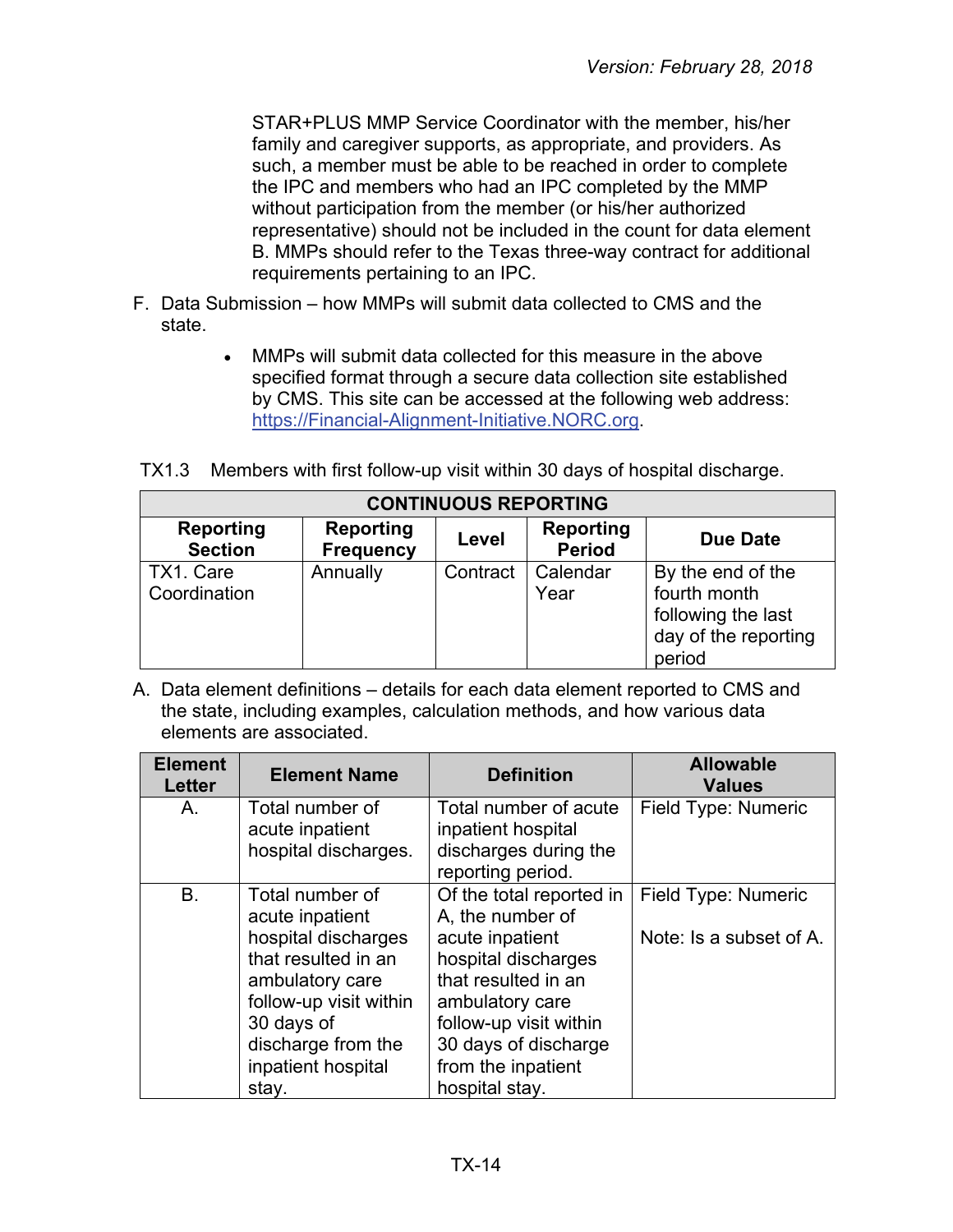- B. QA checks/Thresholds procedures used by CMS and the state to establish benchmarks in order to identify outliers or data that are potentially erroneous.
	- CMS and the state or its designee will perform an outlier analysis.
	- As data are received from MMPs over time, CMS and the state or its designee will apply threshold checks.
- C. Edits and Validation checks validation checks that should be performed by each MMP prior to data submission.
	- Confirm those data elements listed above as subsets of other elements.
	- MMPs should validate that data element B is less than or equal to data element A.
	- All data elements should be positive values.
- D. Analysis how CMS and the state will evaluate reported data, as well as how other data sources may be monitored.
	- CMS and the state will evaluate the percentage of acute inpatient hospital discharges that resulted in an ambulatory care follow-up visit within 30 days of the discharge from the inpatient hospital stay.
- E. Notes additional clarifications to a reporting section. This section incorporates previously answered frequently asked questions.
	- MMPs should include all inpatient hospital discharges for Medicare-Medicaid members regardless of whether the member was enrolled through passive enrollment or opt-in enrollment. Medicaid-only members should not be included.
	- MMPs should include all inpatient hospital discharges for members who meet the criteria outlined in data element A and who were continuously enrolled from the date of the inpatient hospital discharge through 30 days after the inpatient hospital discharge, regardless if they are disenrolled as of the end of the reporting period.
	- The denominator for this measure is based on inpatient hospital discharges, not members.
	- The date of discharge must occur within the reporting period, but the follow-up visit may not be in the same reporting period. For example, if a discharge occurs during the last month of the reporting period, look to the first month of the following reporting period to identify the follow-up visit.
	- This measure will be due four months following the last day of the reporting period; therefore, MMPs will have sufficient time to collect and report data for discharges with a follow-up visit that occurred during the first month of the subsequent reporting period.
	- The member needs to be enrolled from the date of the inpatient hospital discharge through 30 days after the inpatient hospital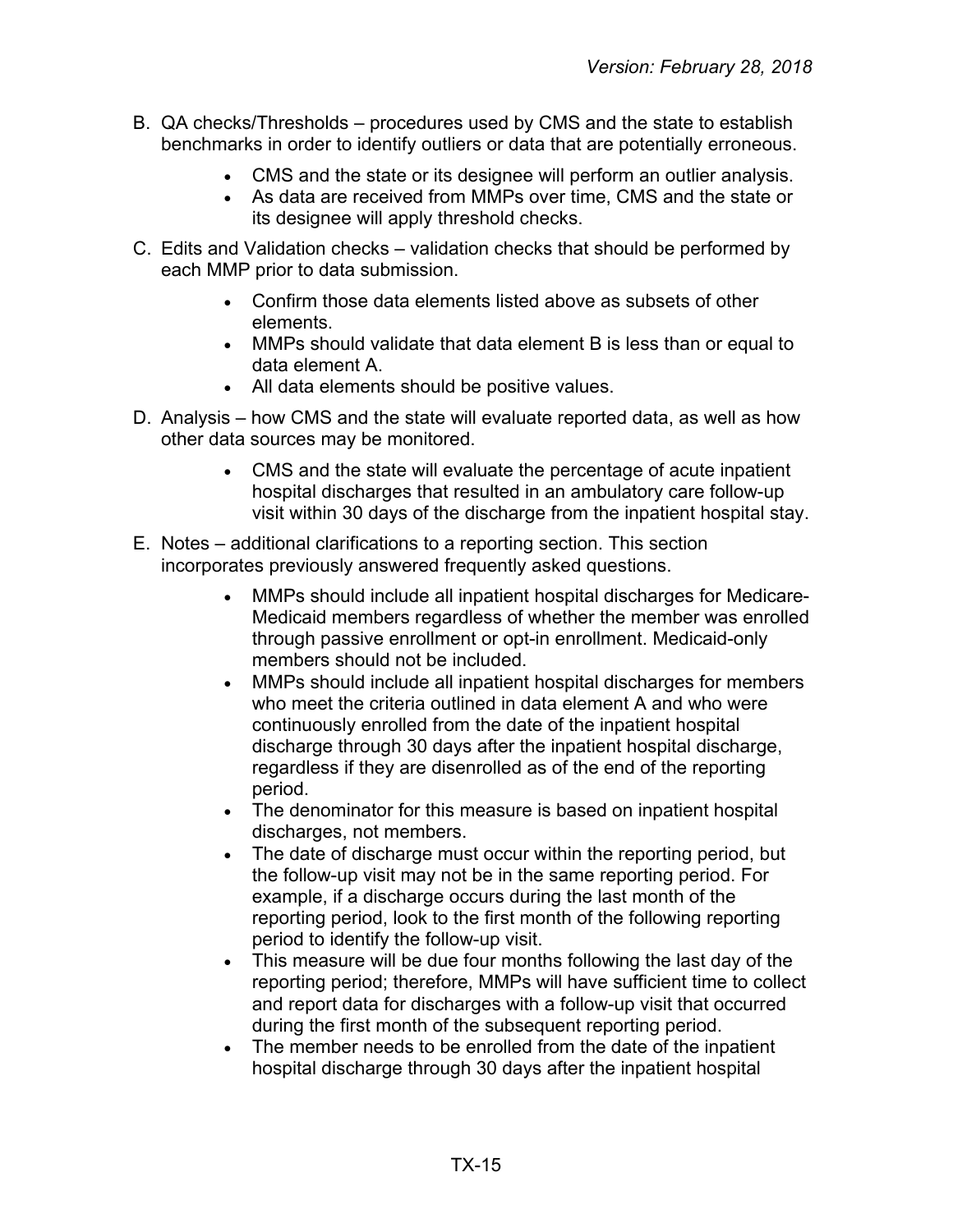discharge, with no gaps in enrollment, to be included in this measure.

- A follow-up visit is defined as an ambulatory care follow-up visit to assess the member's health following a hospitalization. Codes to identify follow-up visits are provided in the Ambulatory Visits value set and Other Ambulatory Visits value set. MMPs should report ambulatory care follow-up visits based on all visits identified, including denied and pended claims, and including encounter data as necessary in cases where follow-up care is included as part of a bundled payment covering the services delivered during the inpatient stay. MMPs should use all information available, including encounter data supplied by providers, to ensure complete and accurate reporting.
- To identify all acute inpatient hospital discharges during the reporting period (data element A):
	- o Identify all acute and nonacute inpatient stays (Inpatient Stay value set).
	- o Exclude nonacute inpatient stays (Nonacute Inpatient Stay value set).
	- $\circ$  Identify the discharge date for the stay. The date of discharge should be within the reporting period.

Additionally, MMPs should use UB Type of Bill codes 11x, 12x, 41x, and 84x or any acute inpatient facility code to identify discharges from an inpatient hospital stay.

- MMPs should report discharges based on all acute inpatient stays identified, including denied and pended claims.
- If the discharge is followed by readmission or direct transfer to an acute inpatient care setting within the 30-day follow-up period, count only the last discharge for reporting in data element A. To identify readmissions and direct transfers to an acute inpatient care setting:
	- o Identify all acute and nonacute inpatient stays (Inpatient Stay value set)
	- o Exclude nonacute inpatient stays (Nonacute Inpatient Stay value set)
	- $\circ$  Identify the admission date for the stay
- Exclude from data element A any discharges followed by readmission or direct transfer to a nonacute inpatient care setting within the 30-day follow-up period. To identify readmissions and direct transfers to a nonacute inpatient care setting:
	- o Identify all acute and nonacute inpatient stays (Inpatient Stay value set)
	- $\circ$  Confirm the stay was for nonacute care based on the presence of a nonacute code (Nonacute Inpatient Stay value set) on the claim
	- $\circ$  Identify the admission date for the stay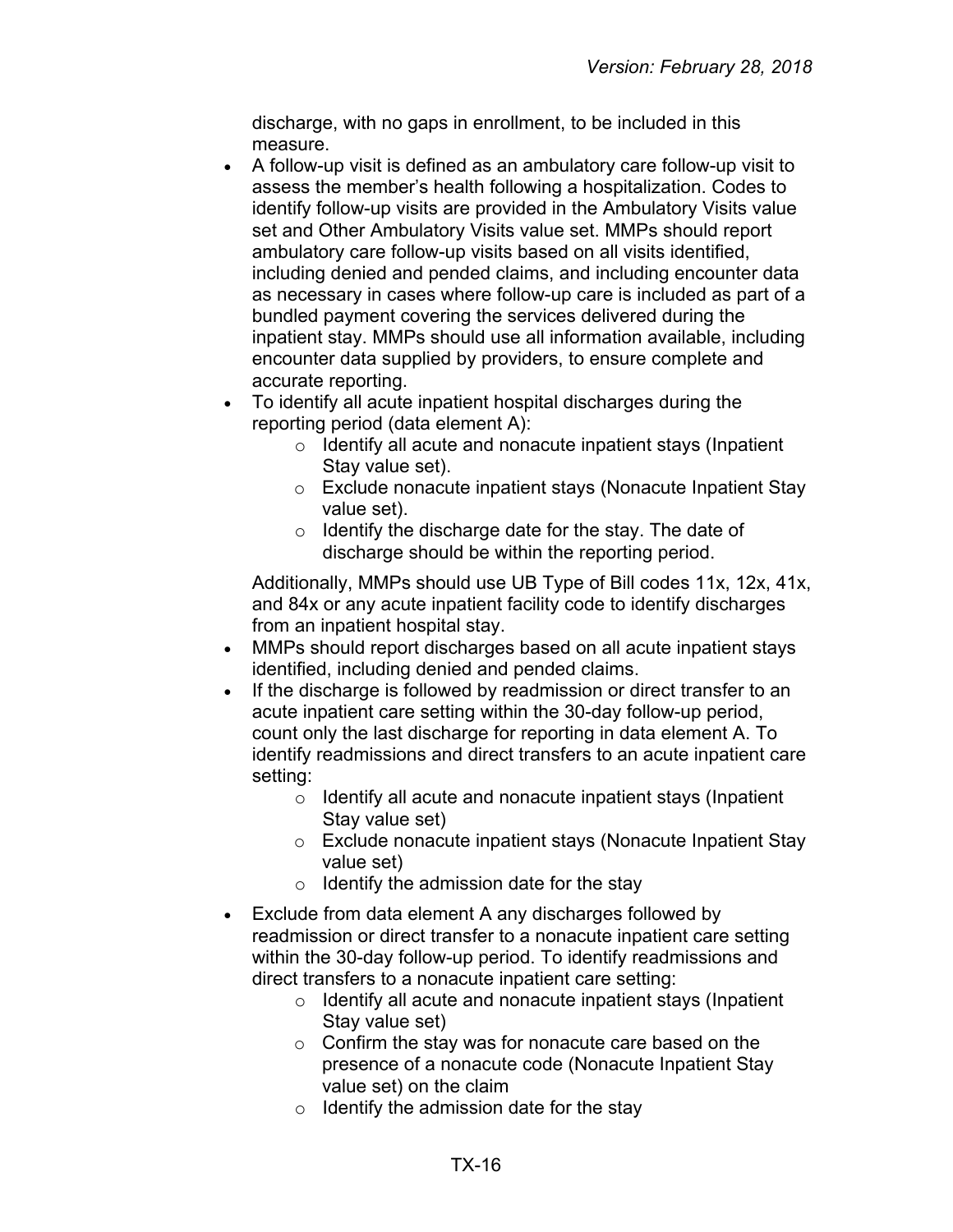These discharges are excluded from the measure because rehospitalization or direct transfer may prevent an outpatient followup visit from taking place.

- For example, the following direct transfers/readmissions should be excluded from this measure:
	- An inpatient discharge on June 1, followed by an admission to another inpatient setting on June 1 (a direct transfer)
	- An inpatient discharge on June 1, followed by a readmission to a hospital on June 15 (readmission within 30 days)
- Exclude discharges due to death, using the Discharges due to Death value set.
- F. Data Submission how MMPs will submit data collected to CMS and the state.
	- MMPs will submit data collected for this measure in the above specified format through a secure data collection site established by CMS. This site can be accessed at the following web address: [https://Financial-Alignment-Initiative.NORC.org.](https://financial-alignment-initiative.norc.org/)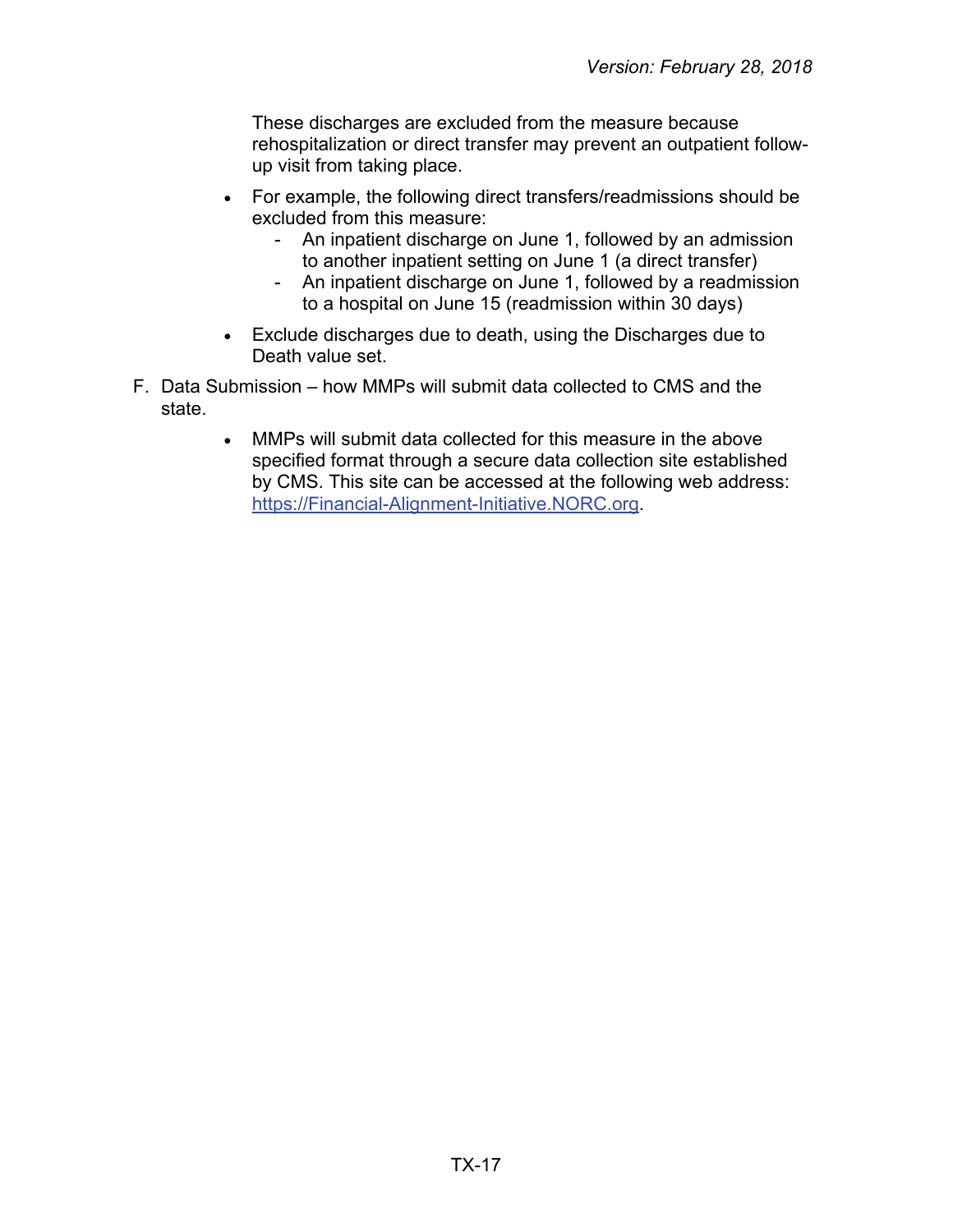TX1.4 Members whose Integrated Plan of Care is updated annually before the expiration date.<sup>i, ii</sup>

| <b>CONTINUOUS REPORTING</b> |                                      |          |                                   |                                                                                           |  |  |  |
|-----------------------------|--------------------------------------|----------|-----------------------------------|-------------------------------------------------------------------------------------------|--|--|--|
| Reporting<br><b>Section</b> | <b>Reporting</b><br><b>Frequency</b> | Level    | <b>Reporting</b><br><b>Period</b> | Due Date                                                                                  |  |  |  |
| TX1. Care<br>Coordination   | Annually                             | Contract | Calendar Year,<br>beginning CY2   | By the end of the<br>second month<br>following the last<br>day of the reporting<br>period |  |  |  |

A. Data element definitions - details for each data element reported to CMS and the state, including examples, calculation methods, and how various data elements are associated.

| <b>Element</b><br>Letter | <b>Element Name</b>                                                                              | <b>Definition</b>                                                                                                                                          | <b>Allowable Values</b>                        |
|--------------------------|--------------------------------------------------------------------------------------------------|------------------------------------------------------------------------------------------------------------------------------------------------------------|------------------------------------------------|
| А.                       | Total number of<br>members eligible for<br>an Integrated Plan of<br>Care (IPC) annual<br>update. | Total number of<br>members eligible for<br>an IPC annual update<br>during the reporting<br>period.                                                         | Field Type: Numeric                            |
| B.                       | Total number of<br>members whose IPC<br>was updated<br>annually before the<br>expiration date.   | Of the total reported in<br>A, the number of<br>members whose IPC<br>was updated annually<br>before the expiration<br>date during the<br>reporting period. | Field Type: Numeric<br>Note: Is a subset of A. |

- B. QA checks/Thresholds procedures used by CMS and the state to establish benchmarks in order to identify outliers or data that are potentially erroneous.
	- Guidance will be forthcoming on the established benchmark for this measure for DY 2 through 5.
- C. Edits and Validation checks validation checks that should be performed by each MMP prior to data submission.
	- Confirm those data elements listed above as subsets of other elements.
	- MMPs should validate that data element B is less than or equal to data element A.
	- All data elements should be positive values.
- D. Analysis how CMS and the state will evaluate reported data, as well as how other data sources may be monitored.
	- CMS and the state will evaluate the percentage of members eligible for an IPC annual update during the reporting period whose IPC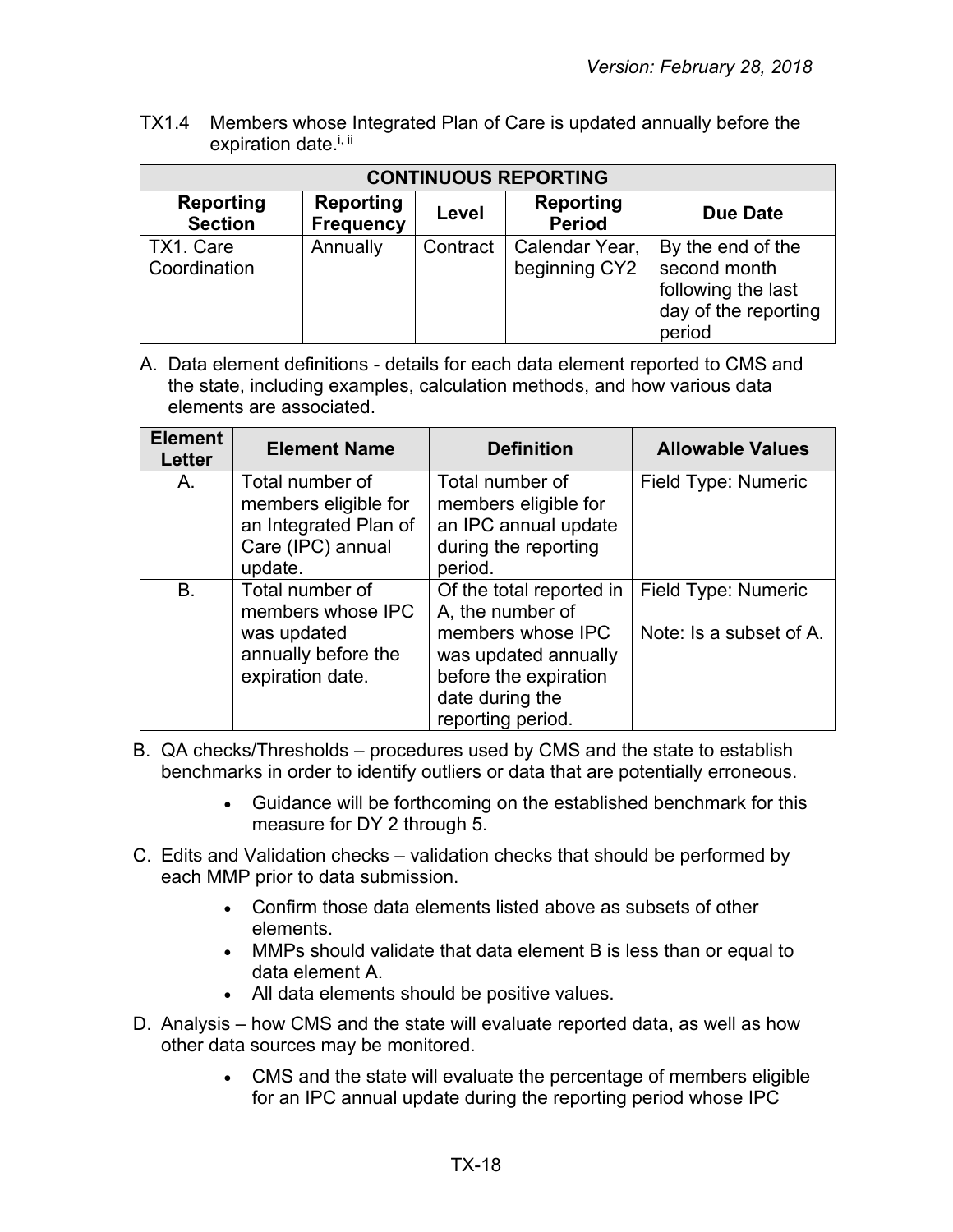was updated annually before the expiration date during the reporting period.

- E. Notes additional clarifications to a reporting section. This section incorporates previously answered frequently asked questions.
	- MMPs should include all Medicare-Medicaid members regardless of whether the member was enrolled through passive enrollment or opt-in enrollment. Medicaid-only members should not be included.
	- MMPs should only include those members who are currently enrolled as of the last day of the reporting period. The last day of the reporting period is the anchor date, or the date on which all reported members must be enrolled in the MMP.
	- For data element A, MMPs should include all members who were enrolled as of the last day of the current reporting period and who had an initial or updated IPC completed in the previous reporting period. To be eligible for an IPC update, a member must be enrolled for 90 days prior to the expiration date of the most recent IPC completion date in the previous reporting period. For example, if a member had his or her IPC updated twice during CY 2017 (the previous reporting period) – first on May 15, 2016 and again on October 15, 2017 – the member must be enrolled continuously in the MMP for at least 90 days prior to October 14, 2018, or enrolled at least July, August, September and October 2018.
	- For data element B, MMPs should include members reported in data element A whose IPC update occurred during the current reporting period and that update was completed within 365 days of their most recent IPC completion date in the previous reporting period. For example, if a member had his or her IPC updated twice during CY 2017 (the previous reporting period) – first on May 15, 2017 and again on October 15, 2017 – count 365 days continuously from October 15, 2017 to determine if an IPC update occurred within 365 days. In this example, if the member's IPC was updated on September 15, 2018, he or she would be included in data element B for CY 2018 reporting. Conversely, if the member's IPC was not updated until November 15, 2018, he or she would not be included in data element B for CY 2018 reporting.
	- Please note that data element B may include a limited number of members with a break in enrollment for whom the updated IPC in the current reporting period has also been marked as an "initial" IPC for the purposes of reporting measures Core 3.2 and TX1.2. For example, if a member had an IPC update on October 15, 2017, subsequently disenrolled from the MMP on October 31, 2017, reenrolled on July 1, 2018, had his or her IPC updated on September 20, 2018, and remained enrolled December 31, 2018, this member's IPC would be reported in multiple measures. The member would be reported as having an initial IPC completed within 90 days for the purposes of Core 3.2 (Q3 2018 reporting), as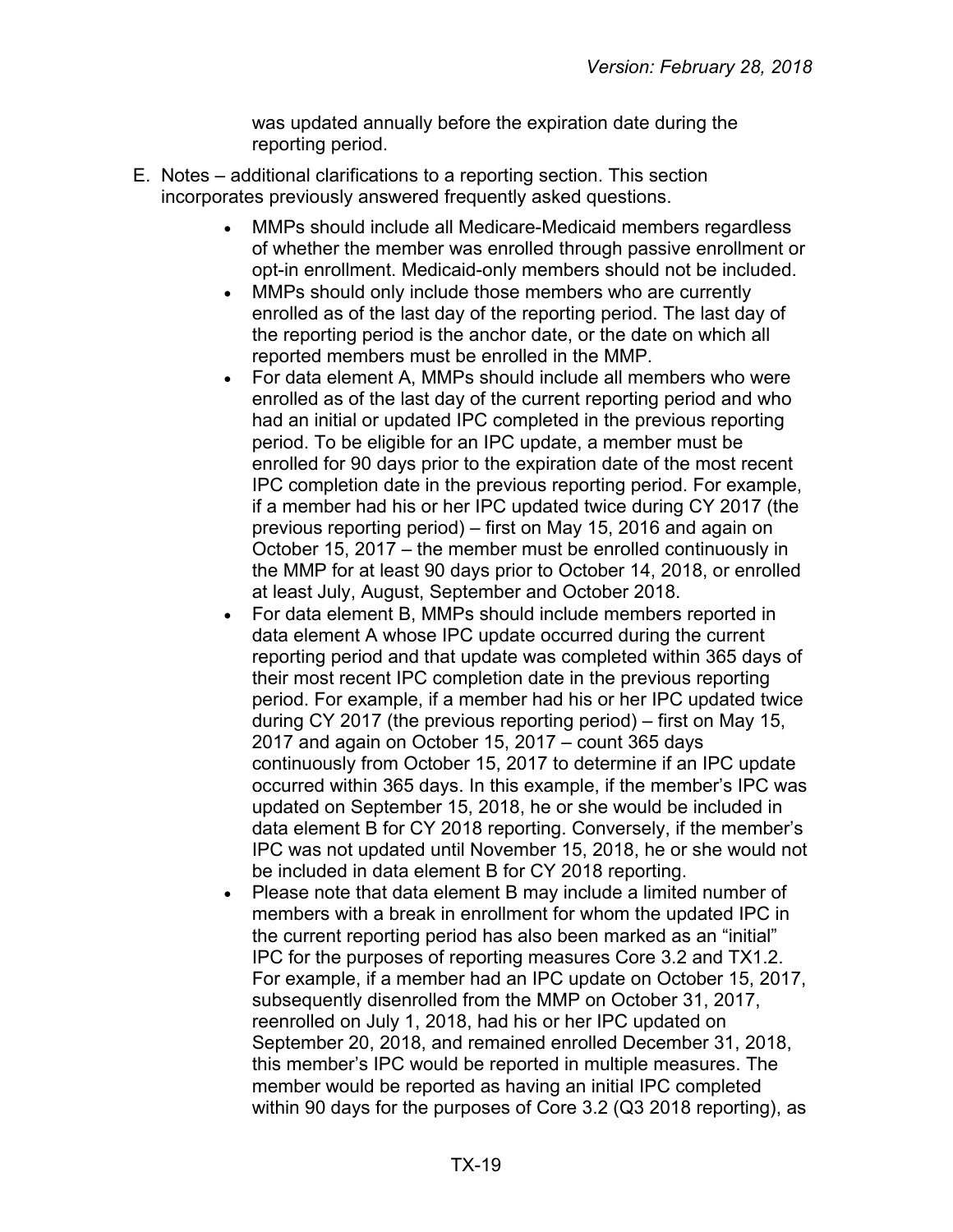having an initial IPC completed for the purposes of TX1.2 (Q3 2018 reporting), and as having an IPC update annually before the expiration date for TX1.4 (CY 2018). For members with a break in enrollment who are reenrolled with the MMP for less than 90 days prior to the expiration date of the most recent IPC update in the previous reporting period, initial IPCs should be completed according to the Texas three-way contract requirements and reported distinctly from the annual IPC update reported in this measure. Members who meet the inclusion criteria for this measure who do not have an annual IPC update completed within 365 days of the most recent IPC update in the previous reporting period should not be included in data element B.

- This measure will not be reported until Calendar Year 2 (e.g., CY 2016 will be Calendar Year 2 for all MMPs whose demonstration effective enrollment date began in CY 2015).
- F. Data Submission how MMPs will submit data collected to CMS and the state.
	- MMPs will submit data collected for this measure in the above specified format through a secure data collection site established by CMS. This site can be accessed at the following web address: [https://Financial-Alignment-Initiative.NORC.org.](https://financial-alignment-initiative.norc.org/)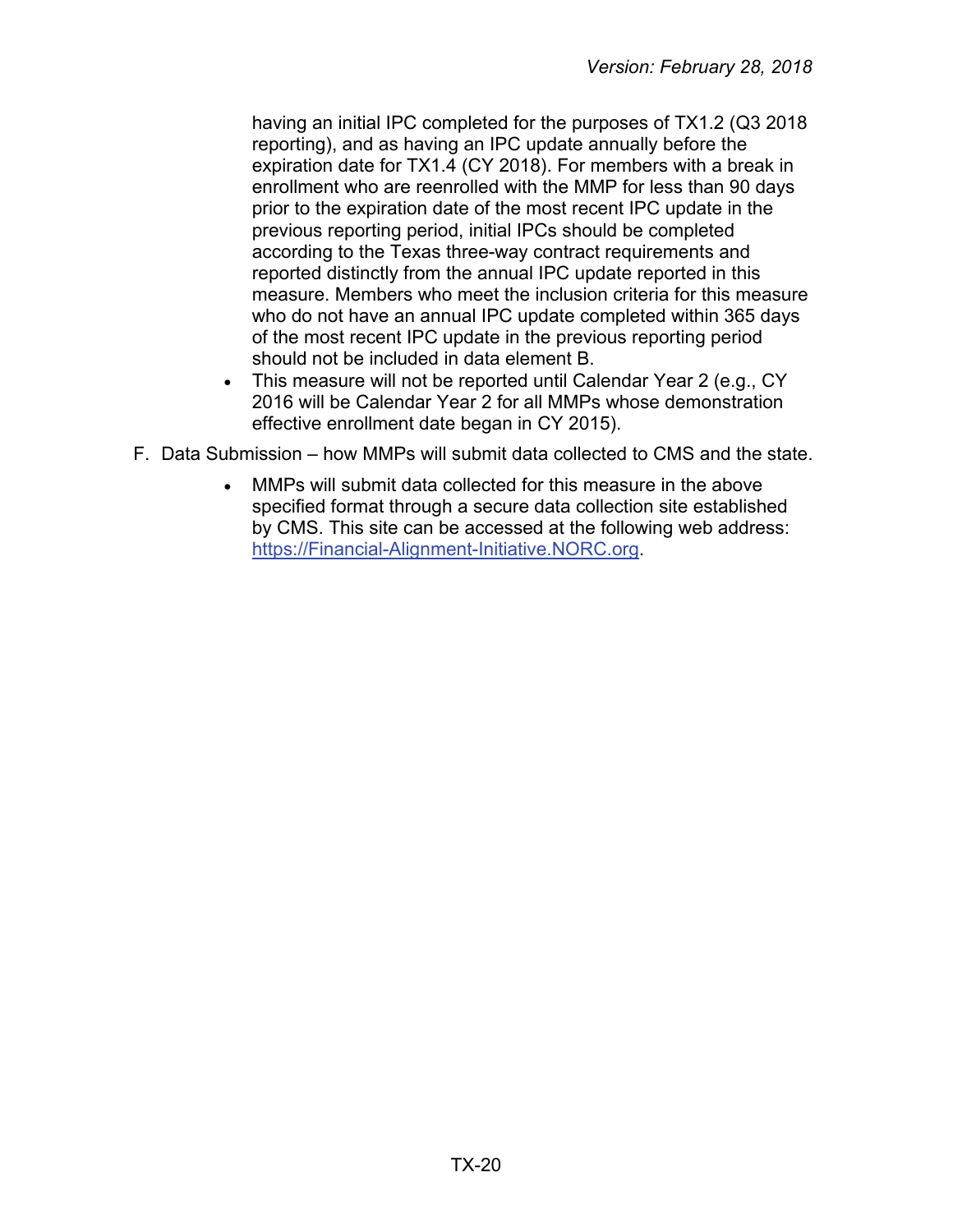## <span id="page-20-0"></span>**Section TXII. Enrollee Protections**

| <b>IMPLEMENTATION</b>                      |                                      |                |                                                                                                     |                                                                                           |  |  |
|--------------------------------------------|--------------------------------------|----------------|-----------------------------------------------------------------------------------------------------|-------------------------------------------------------------------------------------------|--|--|
| <b>Reporting</b><br><b>Section</b>         | <b>Reporting</b><br><b>Frequency</b> | Level          | <b>Reporting</b><br><b>Period</b>                                                                   | <b>Due Date</b>                                                                           |  |  |
| <b>TX2. Enrollee</b><br><b>Protections</b> | Monthly                              | Contract       | <b>Current Month</b><br>Ex:<br>$1/1 - 1/31$                                                         | By the end of the<br>month following the<br>last day of the<br>reporting period           |  |  |
|                                            |                                      | <b>ONGOING</b> |                                                                                                     |                                                                                           |  |  |
| <b>Reporting</b><br><b>Section</b>         | Reporting<br><b>Frequency</b>        | Level          | Reporting<br><b>Periods</b>                                                                         | <b>Due Date</b>                                                                           |  |  |
| <b>TX2. Enrollee</b><br><b>Protections</b> | Quarterly                            | Contract       | Current<br>Calendar<br>Quarter<br>Ex:<br>$1/1 - 3/31$<br>$4/1 - 6/30$<br>$7/1 - 9/30$<br>10/1-12/31 | By the end of the<br>second month<br>following the last<br>day of the reporting<br>period |  |  |

TX2.1 The number of critical incident and abuse reports for members receiving LTSS.

A. Data element definitions – details for each data element reported to CMS and the state, including examples, calculation methods, and how various data elements are associated.

| <b>Element</b><br><b>Letter</b> | <b>Element Name</b>                                        | <b>Definition</b>                                                                                                      | <b>Allowable</b><br><b>Values</b> |
|---------------------------------|------------------------------------------------------------|------------------------------------------------------------------------------------------------------------------------|-----------------------------------|
| A.                              | Total number of<br>members receiving<br>LTSS.              | Total number of<br>members receiving<br>LTSS during the<br>reporting period.                                           | Field Type: Numeric               |
| <b>B.</b>                       | Total number of<br>critical incident and<br>abuse reports. | Of the total reported in<br>A, the number of<br>critical incident and<br>abuse reports during<br>the reporting period. | Field Type: Numeric               |

- B. QA checks/Thresholds procedures used by CMS and the state to establish benchmarks in order to identify outliers or data that are potentially erroneous.
	- CMS and the state or its designee will perform an outlier analysis.
	- As data are received from MMPs over time, CMS and the state or its designee will apply threshold checks.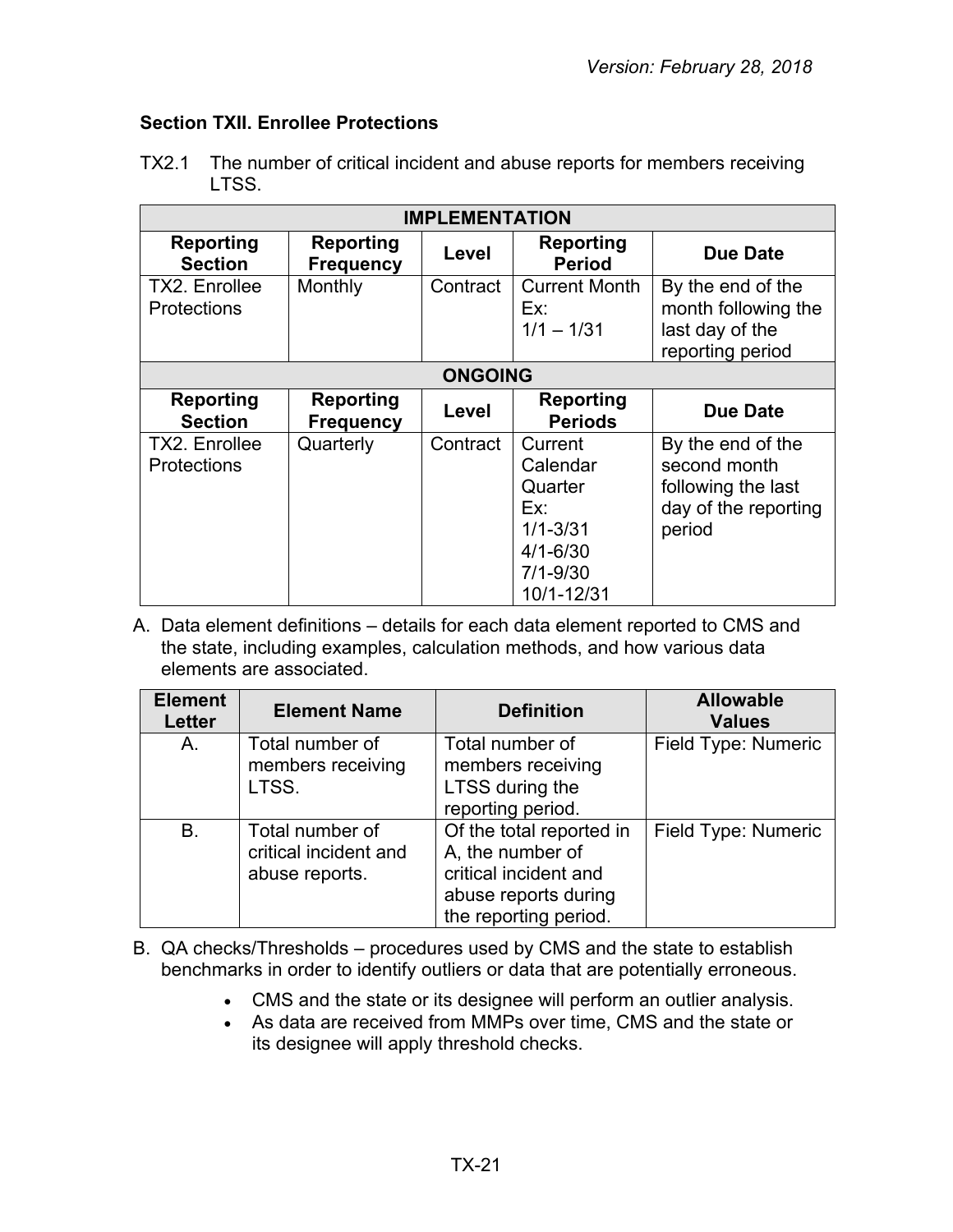- C. Edits and Validation checks validation checks that should be performed by each MMP prior to data submission.
	- All data elements should be positive values.
- D. Analysis how CMS and the state will evaluate reported data, as well as how other data sources may be monitored.
	- CMS and the state will evaluate the number of critical incident and abuse reports per 1,000 members receiving LTSS.
- E. Notes additional clarifications to a reporting section. This section incorporates previously answered frequently asked questions.
	- MMPs should include all Medicare-Medicaid members regardless of whether the member was enrolled through passive enrollment or opt-in enrollment. Medicaid-only members should not be included.
	- MMPs should include all members who meet the criteria outlined in data element A, regardless if they are disenrolled as of the end of the reporting period (i.e., include all members regardless if they are currently enrolled or disenrolled as of the last day of the reporting period).
	- MMPs should refer to the STAR+PLUS handbook for guidance on how to identify members classified as receiving LTSS.
	- It is possible for members to have more than one critical incident and/or abuse report during the reporting period. All critical incident and abuse reports during the reporting period should be counted.
	- For data elements A and B, MMPs should include all new critical incident and abuse cases that are reported during the reporting period, regardless if the case status is open or closed as of the last day of the reporting period.
	- Critical incident and abuse reports could be reported by the MMP or any provider, and are not limited to only those providers defined as LTSS providers.
	- Critical Event or Incident means an event or incident that may harm, or create the potential for harm, to an individual. Critical Events or Incidents include:
		- o Abuse, neglect, or exploitation;
		- o The unauthorized use of restraint, seclusion, or restrictive interventions;
		- o Serious injuries that require medical intervention or result in hospitalization;
		- o Criminal victimization;
		- o Unexplained death;
		- o Medication errors; and
		- $\circ$  Other events or incidents that involve harm or risk of harm to a member.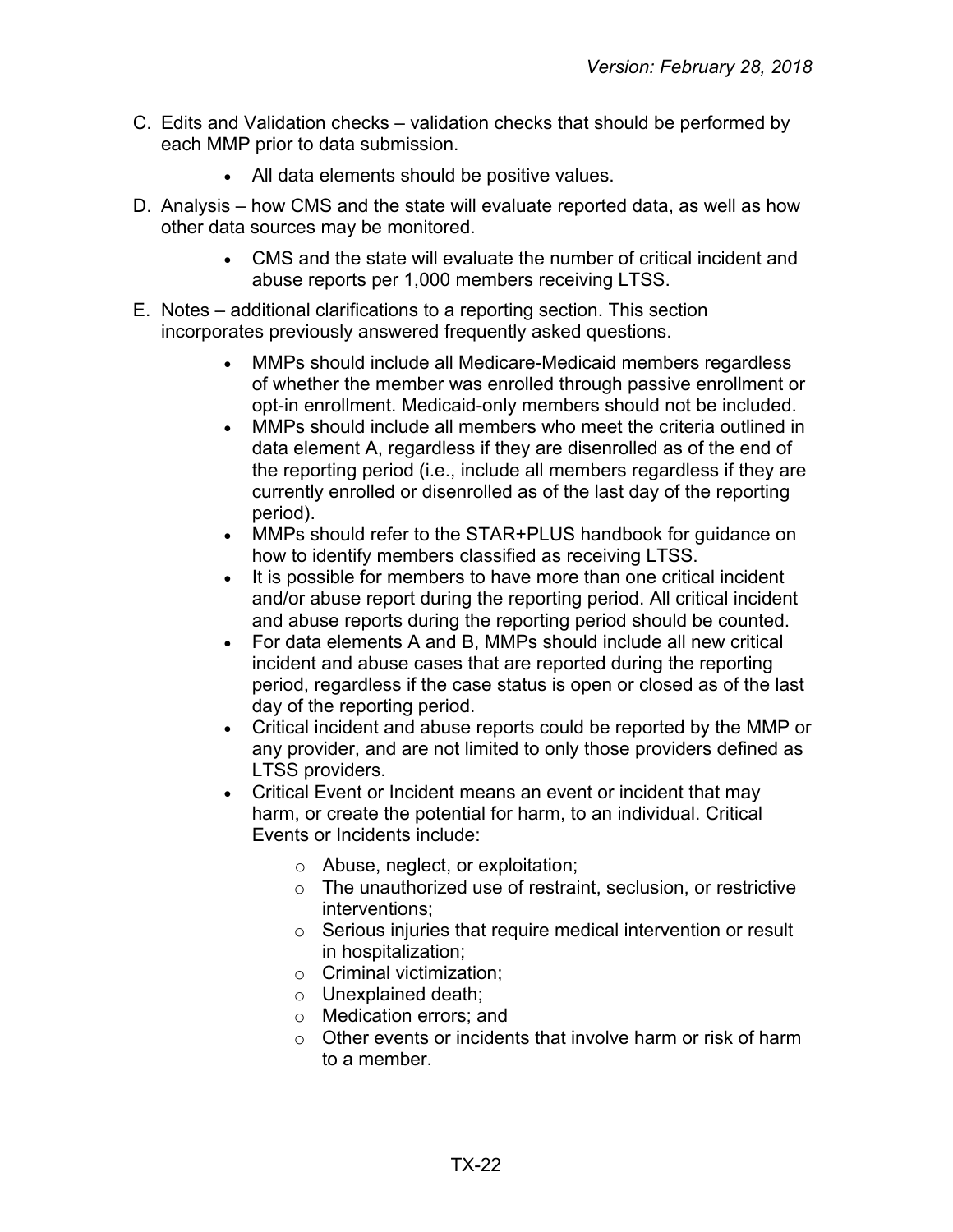- F. Data Submission how MMPs will submit data collected to CMS and the state.
	- MMPs will submit data collected for this measure in the above •specified format through a secure data collection site established by CMS. This site can be accessed at the following web address: [https://Financial-Alignment-Initiative.NORC.org.](https://financial-alignment-initiative.norc.org/)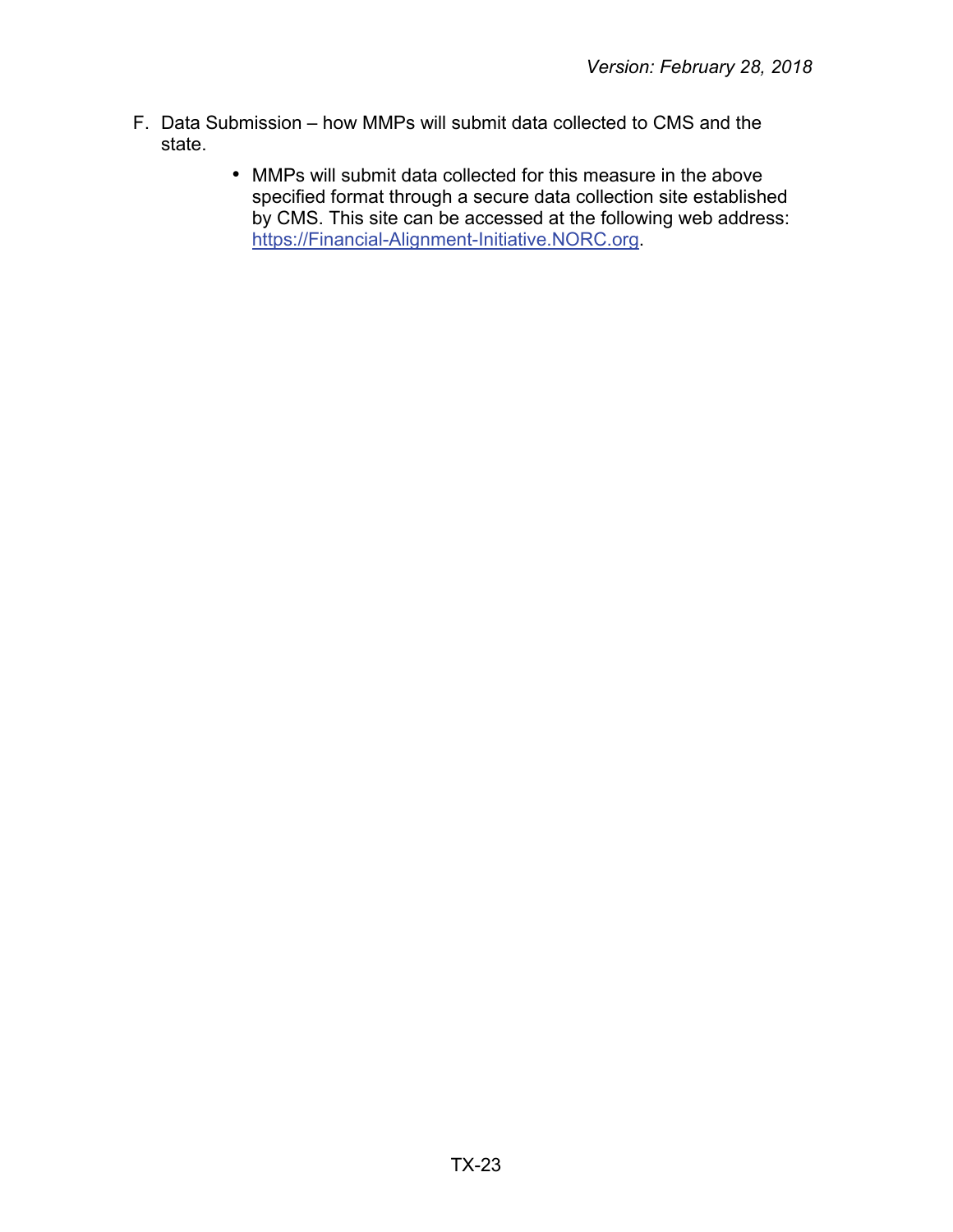#### <span id="page-23-0"></span>**Section TXIII. Organizational Structure and Staffing**

| <b>CONTINUOUS REPORTING</b>                      |                                      |          |                                   |                                                                                           |  |  |
|--------------------------------------------------|--------------------------------------|----------|-----------------------------------|-------------------------------------------------------------------------------------------|--|--|
| <b>Reporting Section</b>                         | <b>Reporting</b><br><b>Frequency</b> | Level    | <b>Reporting</b><br><b>Period</b> | <b>Due Date</b>                                                                           |  |  |
| TX3. Organizational<br>Structure and<br>Staffing | Annually                             | Contract | <b>Calendar Year</b>              | By the end of the<br>second month<br>following the last<br>day of the<br>reporting period |  |  |

TX3.1 Service coordinator training for supporting self-direction.

A. Data element definitions – details for each data element reported to CMS and the state, including examples, calculation methods, and how various data elements are associated.

| <b>Element</b><br>Letter | <b>Element Name</b>                                                                                                                                                    | <b>Definition</b>                                                                                                                                                                                       | <b>Allowable</b><br><b>Values</b>              |
|--------------------------|------------------------------------------------------------------------------------------------------------------------------------------------------------------------|---------------------------------------------------------------------------------------------------------------------------------------------------------------------------------------------------------|------------------------------------------------|
| A.                       | Total number of<br>newly hired service<br>coordinators (or<br>those newly assigned<br>to the MMP) who<br>have been employed<br>by the MMP for at<br>least six months.  | Total number of<br>newly hired service<br>coordinators (or<br>those newly assigned<br>to the MMP) who<br>have been employed<br>by the MMP for at<br>least six months<br>during the reporting<br>period. | Field Type: Numeric                            |
| <b>B.</b>                | Total number of<br>newly hired service<br>coordinators that<br>have undergone<br>State-based training<br>for supporting self-<br>direction under the<br>demonstration. | Of the total reported<br>in A, the number of<br>newly hired service<br>coordinators that<br>received State-based<br>training for<br>supporting self-<br>direction under the<br>demonstration.           | Field Type: Numeric<br>Note: Is a subset of A. |

B. QA checks/Thresholds – procedures used by CMS and the state to establish benchmarks in order to identify outliers or data that are potentially erroneous.

- CMS and the state or its designee will perform an outlier analysis.
- As data are received from MMPs over time, CMS and the state or its designee will apply threshold checks.
- C. Edits and Validation checks validation checks that should be performed by each MMP prior to data submission.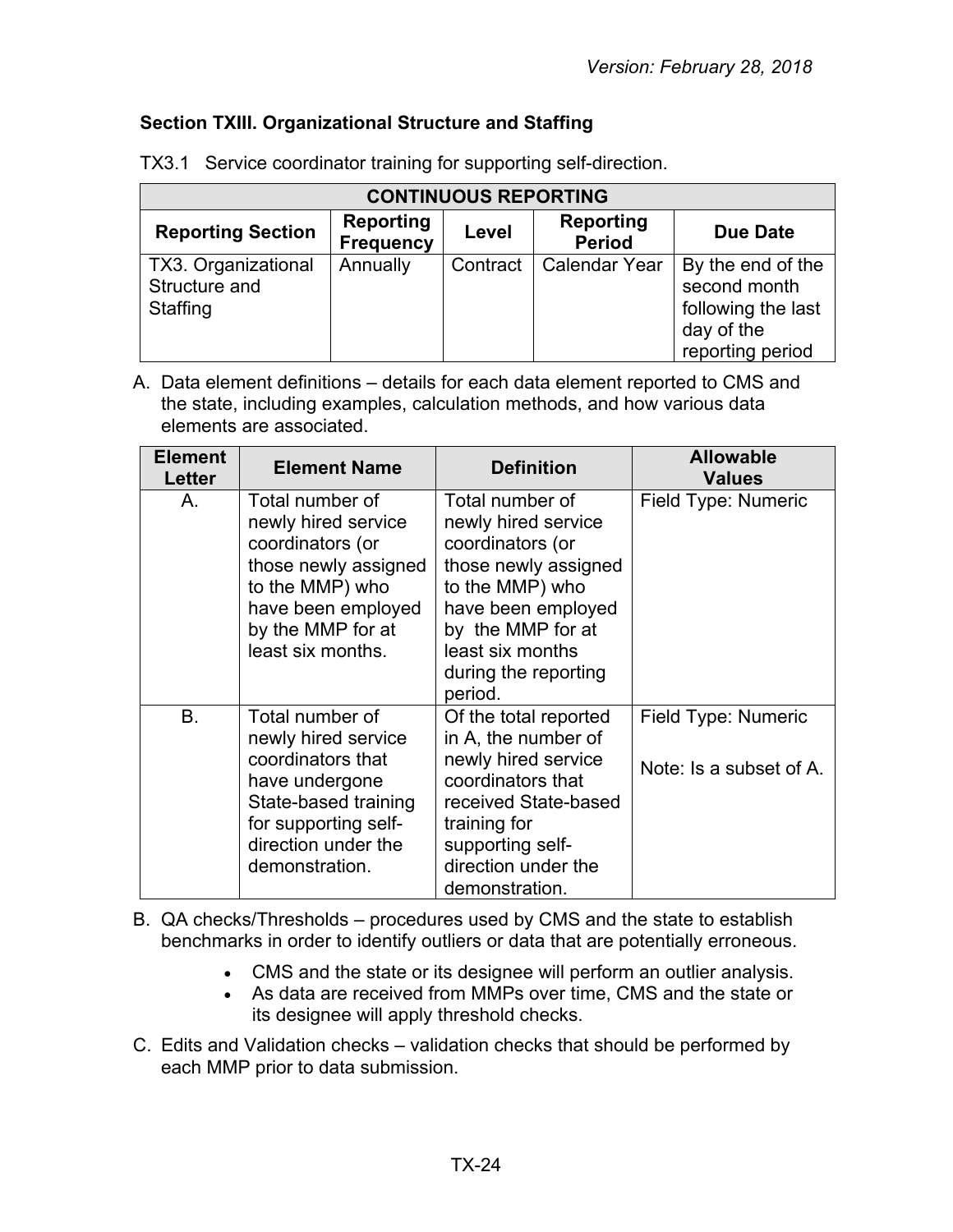- Confirm those data elements listed above as subsets of other elements.
- MMPs should validate that data element B is less than or equal to data element A.
- All data elements should be positive values.
- D. Analysis how CMS and the state will evaluate reported data, as well as how other data sources may be monitored.
	- CMS and the state will evaluate the percentage of newly hired service coordinators who have been employed by the MMP for at least six months that received State-based training for supporting self-direction.
- E. Notes additional clarifications to a reporting section. This section incorporates previously answered frequently asked questions.
	- MMPs should refer to the Texas three-way contract for specific requirements pertaining to a service coordinator.
	- MMPs should refer to the Texas three-way contract for specific requirements pertaining to training for supporting self-direction. Additional guidance and training materials will be provided by HHSC.
	- A service coordinator includes all full-time and part-time staff.
	- If a service coordinator was not currently with the MMP at the end of the reporting period, but was with the MMP for at least six months during the reporting period, they should be included in this measure. All service coordinators newly hired and beginning employment with the MMP during the reporting period, or newly assigned during the reporting period to the MMP from another role, should be reported in data element A.
- F. Data Submission how MMPs will submit data collected to CMS and the state.
	- MMPs will submit data collected for this measure in the above specified format through a secure data collection site established by CMS. This site can be accessed at the following web address: [https://Financial-Alignment-Initiative.NORC.org.](https://financial-alignment-initiative.norc.org/)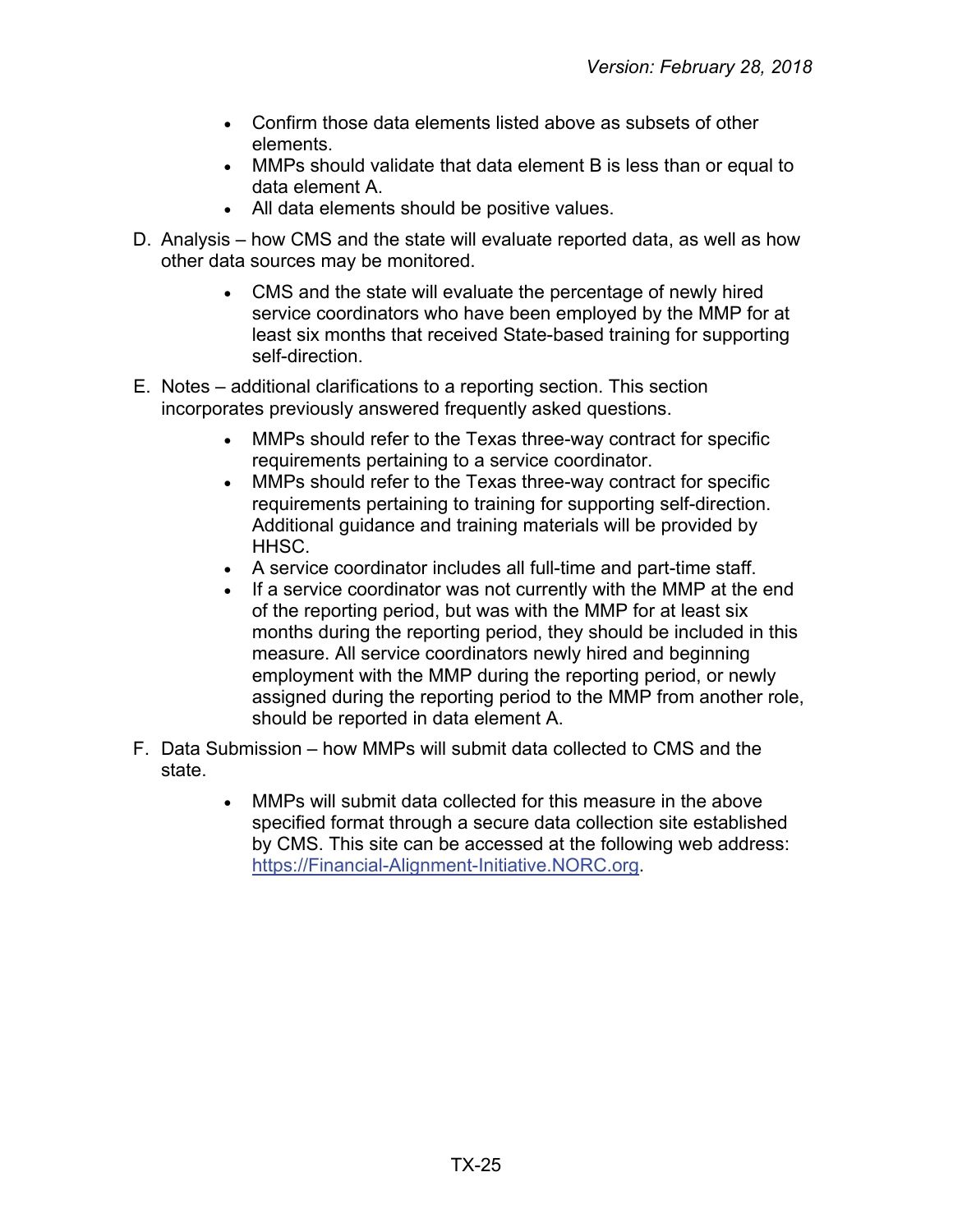# <span id="page-25-0"></span>**Section TXIV. Performance and Quality Improvement**

| TX4.1  | Diabetes short-term complications admission rate. (PQI #01) – Retired                                           |
|--------|-----------------------------------------------------------------------------------------------------------------|
| TX4.2  | Diabetes long-term complications admission rate. (PQI #03) – Retired                                            |
| TX4.3  | Chronic obstructive pulmonary disease (COPD) or asthma in older<br>adults admission rate. (PQI #05) - Retired   |
| TX4.4  | Hypertension admission rate. (PQI #07) - Retired                                                                |
|        | TX4.5 Heart failure admission rate. $(PQI \#08) -$ <b>Retired</b>                                               |
| TX4.6  | Dehydration admission rate. (PQI #10) - Retired                                                                 |
| TX4.7  | Bacterial pneumonia admission rate. (PQI #11) - Retired                                                         |
| TX4.8  | Urinary tract infection admission rate. $(PQI #12) -$ <b>Retired</b>                                            |
| TX4.9  | Angina without procedure admission rate. $(PQI #13) -$ <b>Retired</b>                                           |
|        | TX4.10 Uncontrolled diabetes admission rate. $(PQI #14) -$ <b>Retired</b>                                       |
|        | TX4.11 Lower-extremity amputation among patients with diabetes admission<br>rate. $(PQI \#16) -$ <b>Retired</b> |
| TX4.12 | Medication management for people with asthma. - Retired                                                         |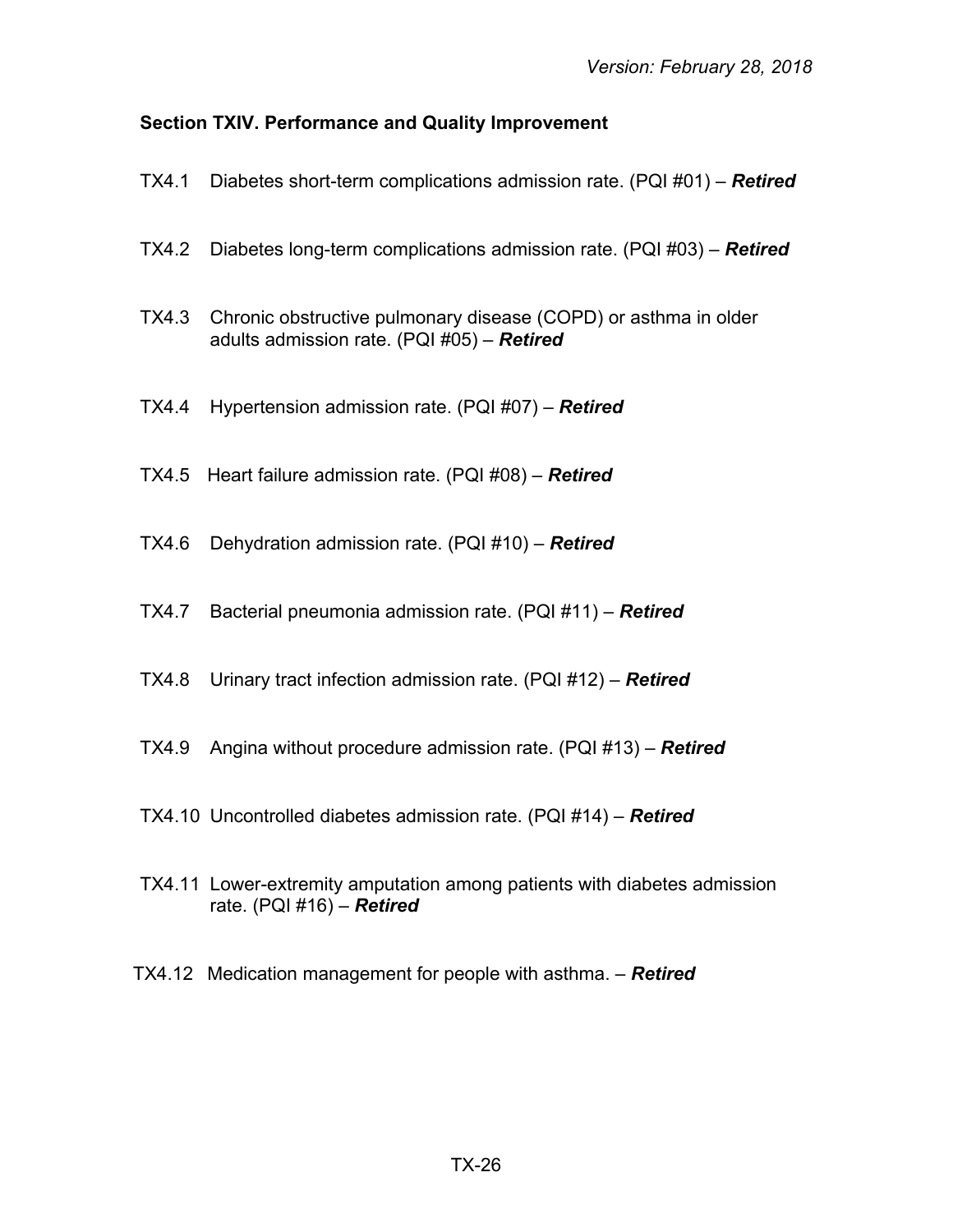TX4.13 Cervical cancer screening.

| <b>CONTINUOUS REPORTING</b>                       |                                      |          |                                                      |                                                                                          |
|---------------------------------------------------|--------------------------------------|----------|------------------------------------------------------|------------------------------------------------------------------------------------------|
| <b>Reporting</b><br><b>Section</b>                | <b>Reporting</b><br><b>Frequency</b> | Level    | <b>Reporting</b><br><b>Period</b>                    | <b>Due Date</b>                                                                          |
| TX4.<br>Performance and<br>Quality<br>Improvement | Annually                             | Contract | Calendar<br>Year,<br>beginning in<br>CY <sub>2</sub> | By the end of the<br>sixth month<br>following the last<br>day of the reporting<br>period |

A. Data element definitions – details for each data element reported to CMS and the state, including examples, calculation methods, and how various data elements are associated.

| <b>Element</b><br><b>Letter</b> | <b>Element Name</b>                                    | <b>Definition</b>                                                    | <b>Allowable</b><br><b>Values</b> |
|---------------------------------|--------------------------------------------------------|----------------------------------------------------------------------|-----------------------------------|
| Α.                              | Total number of<br>women 24-64<br>years old.           | Total number of women<br>24-64 years old, who<br>were continuously   | Field Type: Numeric               |
|                                 |                                                        | enrolled during the<br>reporting period, and<br>who were enrolled on |                                   |
|                                 |                                                        | December 31 of the<br>reporting period.                              |                                   |
| B.                              | Total number of<br>women sampled<br>that met inclusion | Of the total reported in<br>A, the number of<br>women sampled that   | Field Type: Numeric               |
|                                 | criteria.                                              | met inclusion criteria.                                              | Note: Is a subset of A.           |
| $C$ .                           | Total number of<br>women who were                      | Of the total reported in<br>B, the number of                         | Field Type: Numeric               |
|                                 | appropriately<br>screened for<br>cervical cancer.      | women who were<br>appropriately screened<br>for cervical cancer.     | Note: Is a subset of B.           |

- B. QA Checks/Thresholds procedures used by CMS and the state to establish benchmarks in order to identify outliers or data that are potentially erroneous.
	- CMS and the state or its designee will perform an outlier analysis.
	- As data are received from MMPs over time, CMS and the state or its designee will apply threshold checks.
- C. Edits and Validation checks validation checks that should be performed by each MMP prior to data submission.
	- Confirm those data elements listed above as subsets of other elements.
	- MMPs should validate that data element B is less than or equal to data element A.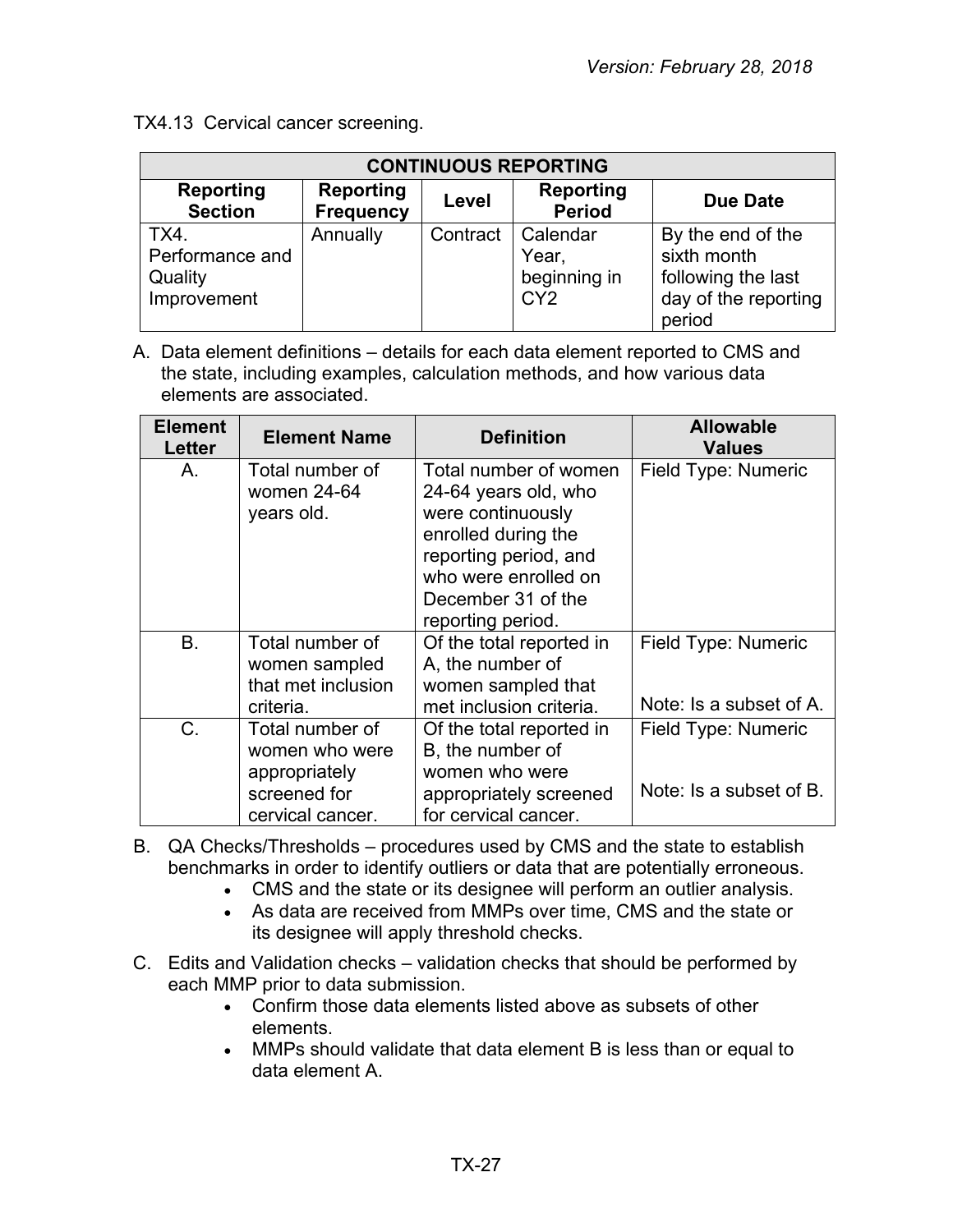- MMPs should validate that data element C is less than or equal to data element B.
- All data elements should be positive values.
- D. Analysis how CMS and the state will evaluate reported data, as well as how other data sources may be monitored.
	- CMS and the state will evaluate the percentage of women 24-64 years old who were appropriately screened for cervical cancer.
- E. Notes additional clarifications to a reporting section. This section incorporates previously answered frequently asked questions.
	- MMPs should include all Medicare-Medicaid members ages 24-64 regardless of whether the member was enrolled through passive enrollment or opt-in enrollment. Medicaid-only members should not be included. A subset of all members that are eligible will be included in the sample.
	- The member must be enrolled during the current reporting period and the previous reporting period with no more than one gap in enrollment of up to 45 days during the reporting period (i.e., January through December). To determine continuous enrollment for a member for whom enrollment is verified monthly, the member may not have more than a 1-month gap in coverage (i.e., a member whose coverage lapses for 2 months [60 days] is not considered continuously enrolled).
	- Due to continuous enrollment criteria this measure will be reported beginning CY2.
	- Members who use hospice services or elect to use a hospice benefit at any time during the reporting period are excluded from the eligible population. These members may be identified using various methods, which may include but are not limited to enrollment data, medical record or claims/encounter data (Hospice value set).When reporting this measure, services rendered before the current reporting period may be included in the numerator, whether or not they occurred during MMP-specific enrollment spells. Services rendered during the current reporting period but outside of MMP-specific enrollment spells should not be included.

#### **Administrative Specifications**

- The MMP should refer to the HEDIS<sup>®</sup> Value sets listed in steps 1 and 2 to identify numerator positive hits when using administrative data.
	- **Step 1**: Identify women 24-64 years of age as of December 31 of the reporting period who had a cervical cytology (Cervical Cytology value set) during the reporting period or the two years prior to the reporting period.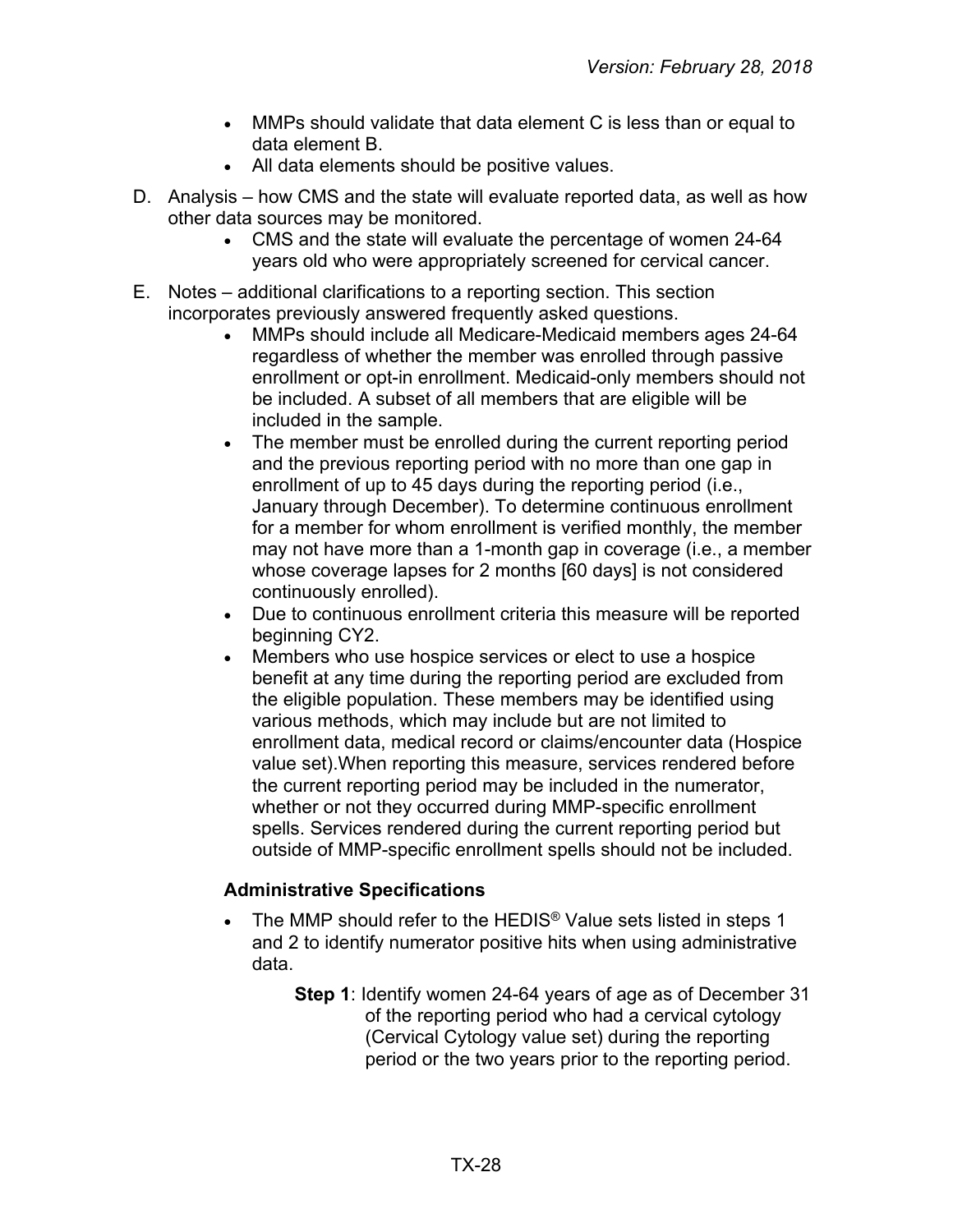**Step 2:** From the women who did not meet step 1 criteria, identify women 30-64 years of age as of December 31 of the reporting period who had cervical cytology (Cervical Cytology value set) and a human papillomavirus (HPV) test (HPV Tests value set) with service dates four or less days apart during the reporting period or the four years prior to the reporting period and who were 30 years or older on the date of both tests. For example, if the service date for cervical cytology was December 1 of the reporting period, then the HPV test must include a service date on or between November 27 and December 5 of the reporting period.

**Step 3**: Sum the events from steps 1 and 2 to obtain the rate.

• Exclude hysterectomy with no residual cervix, cervical agenesis, or acquired absence of cervix (Absence of Cervix value set) any time during the member's history through December 31 of the reporting period. This is an optional exclusion.

# **Hybrid Specifications**

- MMPs may elect to use a hybrid methodology for this measure.
- The systematic sample drawn must include a subset of all eligible members whether the member was enrolled through passive enrollment or opt-in enrollment.
- Sampling should be systematic to ensure all eligible individuals have an equal chance of inclusion. The sample size should be 411, plus oversample to allow for substitution.
- If the MMP does not elect to sample, data element B will be equal to data element A.
- The MMP should refer to the *Administrative Specifications* to identify positive numerator hits from administrative data.
- When reviewing a member's medical record, the following steps should be used to identify numerator compliance.
	- **Step 1**: Identify the number of women who were 24–64 years of age as of December 31 of the reporting period who had cervical cytology during the reporting period, or the two years prior to the reporting period. Documentation in the medical record must include both of the following:
		- − A note indicating the date when the cervical cytology was performed.
		- − The result or finding.
		- o Count any cervical cancer screening method that includes collection and microscopic analysis of cervical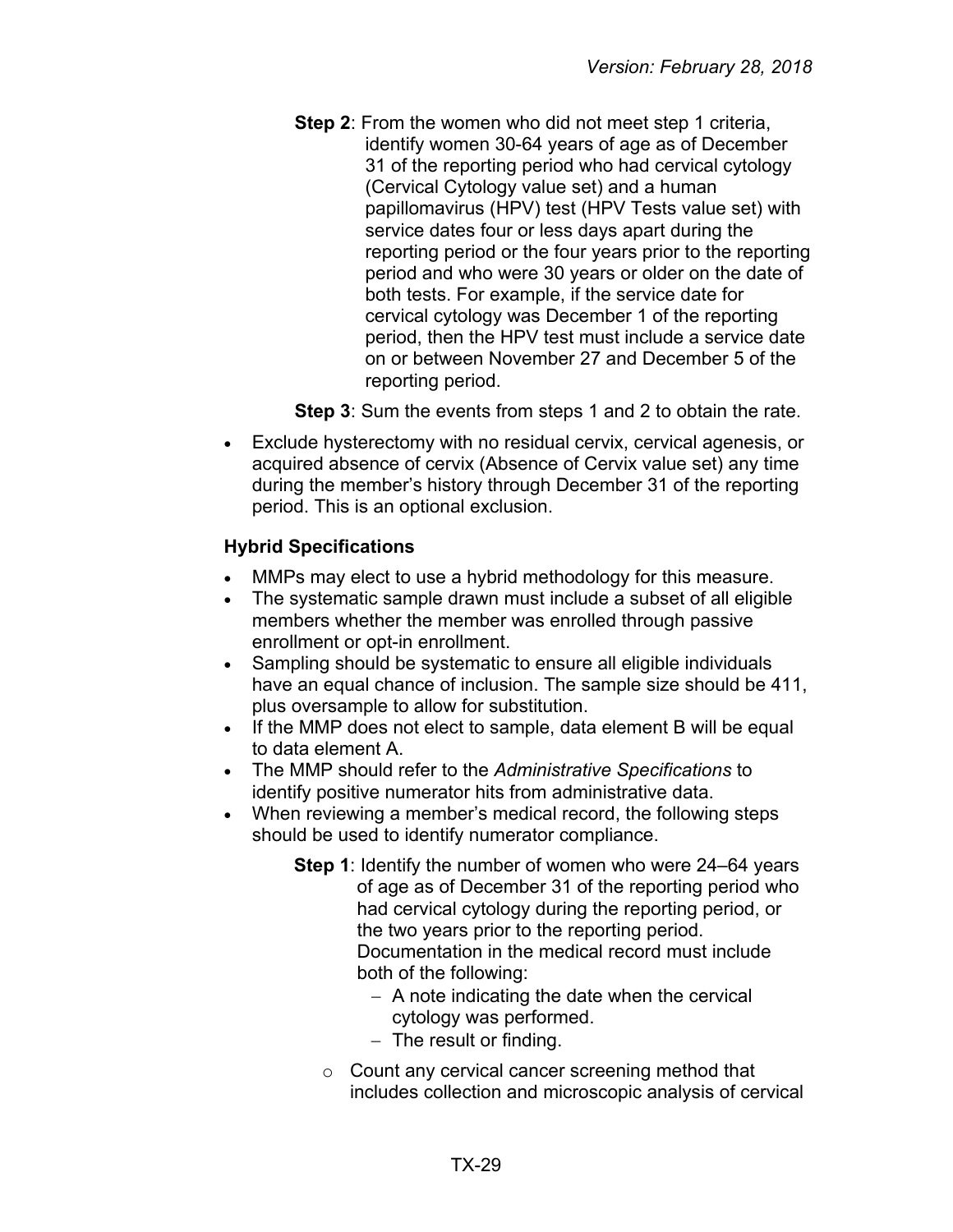cells. Do not count lab results that explicitly state the sample was inadequate or that "no cervical cells were present"; this is not considered appropriate screening.

- o Do not count biopsies because they are diagnostic and therapeutic only and are not valid for primary cervical cancer screening.
- $\circ$  Lab results that indicate the sample contained "no endocervical cells" may be used if a valid result was reported for the test.
- **Step 2:** From the women who did not meet step 1 criteria, identify the number of women who were 30–64 years of age as of December 31 of the reporting period who had cervical cytology and an HPV test on the same date of service during the reporting period or the four years prior to the reporting period *and* who were 30 years or older as of the date of testing. Documentation in the medical record must include both of the following:
	- − A note indicating the date when the cervical cytology and the HPV test were performed. The cervical cytology and HPV test must be from the same data source.
	- − The results or findings.
	- o Include only cytology and HPV "co-testing"; in cotesting, both cytology and HPV tests are performed (i.e., the samples are collected and both tests are ordered, regardless of the cytology result) on the same date of service. Do not include reflex testing. In addition, if the medical record indicates the HPV test was performed only after determining the cytology result, this is considered reflex testing and does not meet criteria for the measure.
	- o Count any cervical cancer screening method that includes collection and microscopic analysis of cervical cells. Do not count lab results that explicitly state the sample was inadequate or that "no cervical cells were present"; this is not considered appropriate screening.
	- o Do not count biopsies because they are diagnostic and therapeutic only and are not valid for primary cervical cancer screening.
	- $\circ$  Lab results that indicate the sample contained "no endocervical cells" may be used if a valid result was reported for the test.

**Step 3**: Sum the events from Steps 1-2 to obtain the rate.

Exclude the following (these are optional exclusions):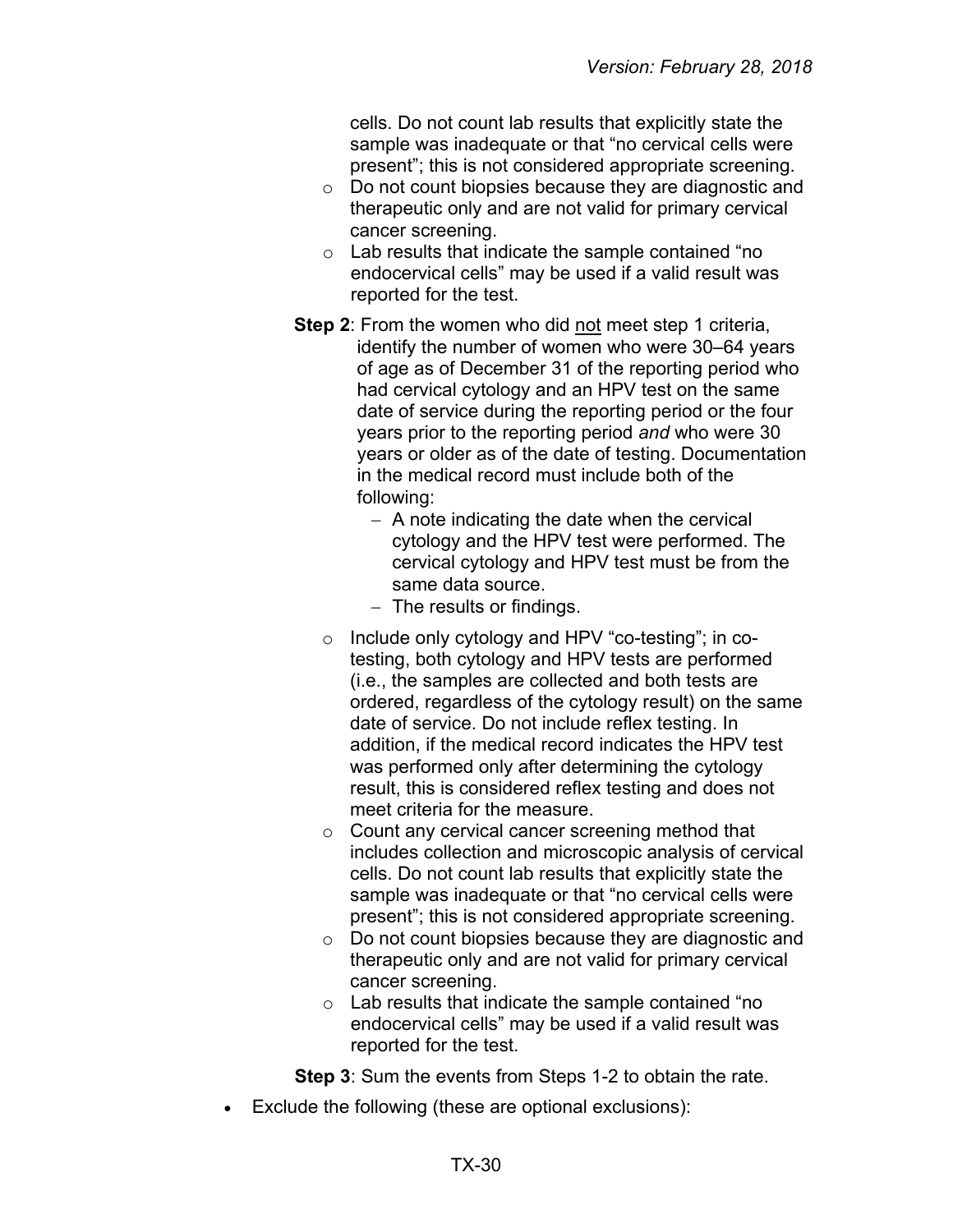- $\circ$  Evidence of a hysterectomy with no residual cervix, cervical agenesis, or acquired absence of cervix (Absence of Cervix value set) any time during the member's history through December 31 of the reporting period. Documentation of "complete," "total" or "radical" abdominal or vaginal hysterectomy meets the criteria for hysterectomy with no residual cervix.
- $\circ$  The following also meet criteria:
	- Documentation of a "vaginal pap smear" in conjunction with documentation of "hysterectomy"
	- Documentation of hysterectomy in combination with documentation that the patient no longer needs pap testing/cervical cancer screening

Documentation of hysterectomy alone does not meet the criteria because it is not sufficient evidence that the cervix was removed.

- F. Data Submission how MMPs will submit data collected to CMS and the state.
	- MMPs will submit data collected for this measure in the above specified format through a secure data collection site established by CMS. This site can be accessed at the following web address: [https://Financial-Alignment-Initiative.NORC.org.](https://financial-alignment-initiative.norc.org/)

|  |  |  |  |  | TX4.14 Avoidance of antibiotic treatment in adults with acute bronchitis. |
|--|--|--|--|--|---------------------------------------------------------------------------|
|--|--|--|--|--|---------------------------------------------------------------------------|

| <b>CONTINUOUS REPORTING</b>                       |                                      |          |                                                      |                                                                                          |
|---------------------------------------------------|--------------------------------------|----------|------------------------------------------------------|------------------------------------------------------------------------------------------|
| <b>Reporting</b><br><b>Section</b>                | <b>Reporting</b><br><b>Frequency</b> | Level    | Reporting<br><b>Period</b>                           | <b>Due Date</b>                                                                          |
| TX4.<br>Performance and<br>Quality<br>Improvement | Annually                             | Contract | Calendar<br>Year,<br>beginning in<br>CY <sub>2</sub> | By the end of the<br>sixth month<br>following the last<br>day of the reporting<br>period |

A. Data element definitions – details for each data element reported to CMS and the state, including examples, calculation methods, and how various data elements are associated.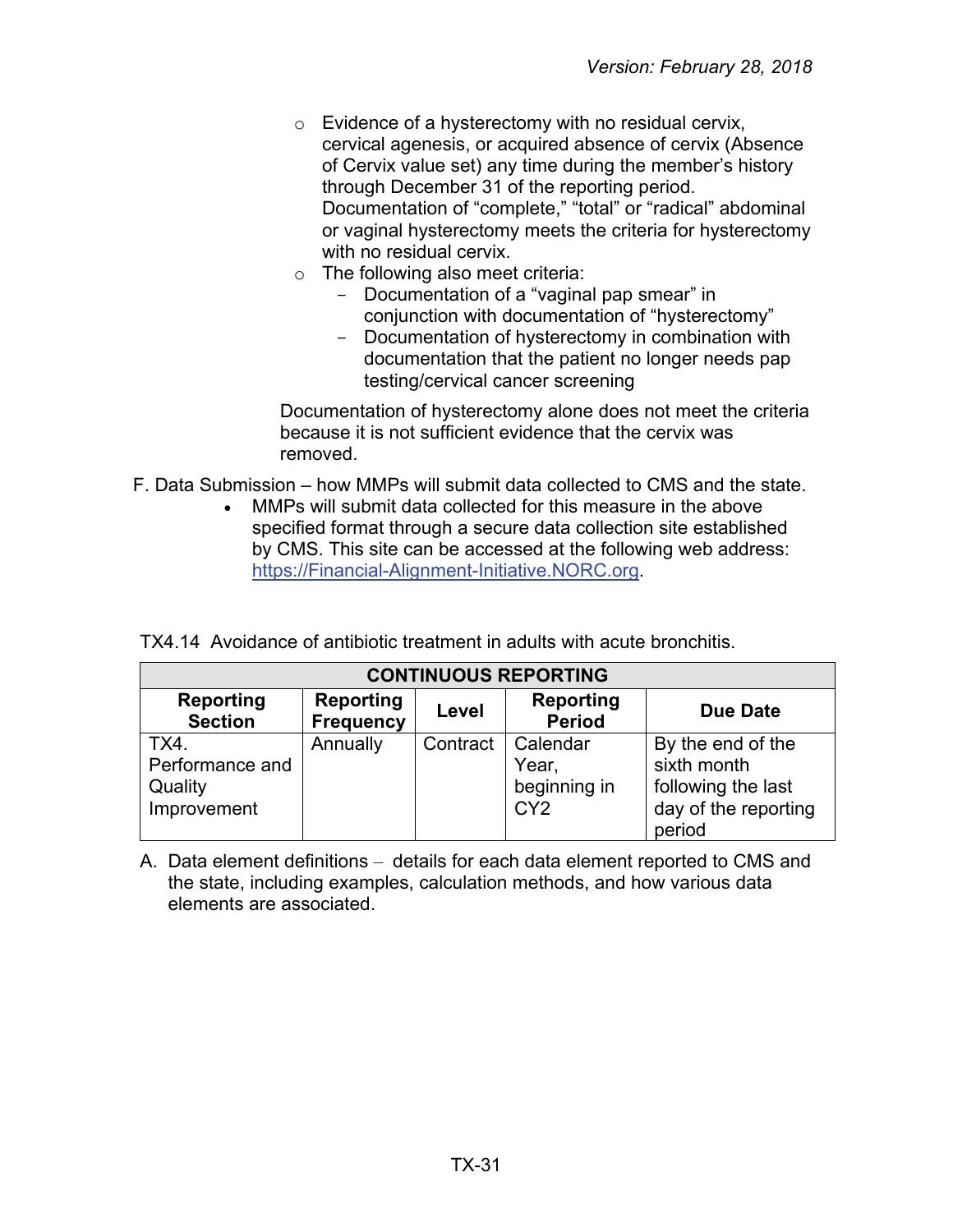| <b>Element</b><br>Letter | <b>Element Name</b>                                                                                                                                                                        | <b>Definition</b>                                                                                                                                                                                                              | <b>Allowable Values</b>                        |
|--------------------------|--------------------------------------------------------------------------------------------------------------------------------------------------------------------------------------------|--------------------------------------------------------------------------------------------------------------------------------------------------------------------------------------------------------------------------------|------------------------------------------------|
| Α.                       | Total number of<br>members 21-64<br>years of age with a<br>diagnosis of acute<br>bronchitis.                                                                                               | Total number of<br>members 21-64 years<br>of age who were<br>continuously enrolled<br>one year prior to the<br>Episode Date through<br>seven days after the<br>Episode Date with a<br>diagnosis of acute<br>bronchitis.        | Field Type: Numeric                            |
| <b>B.</b>                | Total number of<br>members 21-64<br>years of age who<br>were dispensed a<br>prescription for<br>antibiotic medication<br>on or three days after<br>the index episode<br>start date (IESD). | Of the total reported in<br>A, the number of<br>members 21-64 years<br>of age who were<br>dispensed a<br>prescription for<br>antibiotic medication<br>on or three days after<br>the IESD.                                      | Field Type: Numeric<br>Note: Is a subset of A. |
| C.                       | Total number of<br>members 65 years of<br>age and older with a<br>diagnosis of acute<br>bronchitis.                                                                                        | Total number of<br>members 65 years of<br>age and older who<br>were continuously<br>enrolled one year<br>prior to the Episode<br>Date through seven<br>days after the Episode<br>Date with a diagnosis<br>of acute bronchitis. | Field Type: Numeric                            |
| D.                       | Total number of<br>members 65 years of<br>age and older who<br>were dispensed a<br>prescription for<br>antibiotic medication<br>on or three days after<br>the IESD.                        | Of the total reported in<br>C, the number of<br>members 65 years of<br>age and older who<br>were dispensed a<br>prescription for<br>antibiotic medication<br>on or three days after<br>the IESD.                               | Field Type: Numeric<br>Note: Is a subset of C. |

- B. QA checks/Thresholds procedures used by CMS and the state to establish benchmarks in order to identify outliers or data that are potentially erroneous.
	- CMS and the state or its designee will perform an outlier analysis.
	- As data are received from MMPs over time, CMS and the state or its designee will apply threshold checks.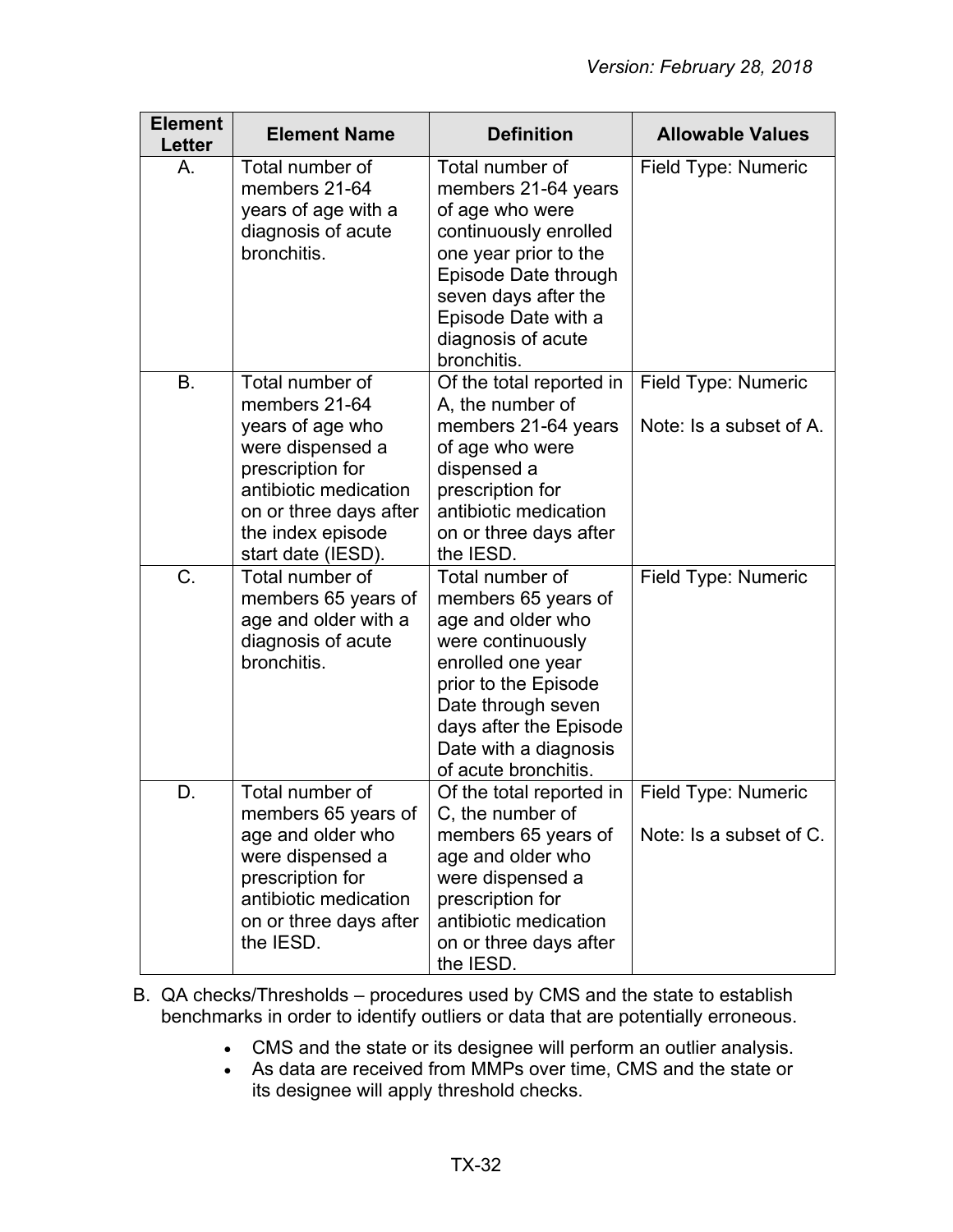- C. Edits and Validation checks validation checks that should be performed by each MMP prior to data submission.
	- Confirm those data elements listed above as subsets of other elements.
	- MMPs should validate that data element B is less than or equal to data element A.
	- MMPs should validate that data element D is less than or equal to data element C.
	- All data elements should be positive values.
- D. Analysis how CMS and the state will evaluate reported data, as well as how other data sources may be monitored.
	- NOTE: This measure is reported as an inverted rate [1-(numerator/eligible population)]. A higher rate indicates appropriate treatment of adults with acute bronchitis (i.e., the proportion for whom antibiotics were not prescribed).

CMS and the state will evaluate the percentage of:

- Members 21-64 years of age with a diagnosis of acute bronchitis who were not dispensed a prescription for antibiotic medication on or three days after the IESD.
- Members 65 years of age and older with a diagnosis of acute bronchitis who were not dispensed a prescription for antibiotic medication on or three days after the IESD.
- E. Notes additional clarifications to a reporting section. This section incorporates previously answered frequently asked questions.
	- MMPs should include all Medicare-Medicaid members regardless of whether the member was enrolled through passive enrollment or opt-in enrollment. Medicaid-only members should not be included.
	- A member must be continuously enrolled for one year prior to the Episode Date through seven days after the Episode Date (373 total days).
	- Due to continuous enrollment criteria this measure will be reported beginning CY2.
	- No more than one gap in enrollment of up to 45 days is allowed during the 365 days (1 year) prior to the Episode Date. To determine continuous enrollment for a member for whom enrollment is verified monthly, the member may not have more than a 1-month gap in coverage (i.e., a member whose coverage lapses for 2 months [60 days] is not considered continuously enrolled). No gaps in enrollment are allowed on the IESD through seven days after the IESD (defined below).
	- The Intake Period is January 1-December 24 of the reporting period. The Intake Period captures eligible episodes of treatment.
	- The Episode Date is the date of service for any outpatient or ED visit during the Intake Period with a diagnosis of acute bronchitis.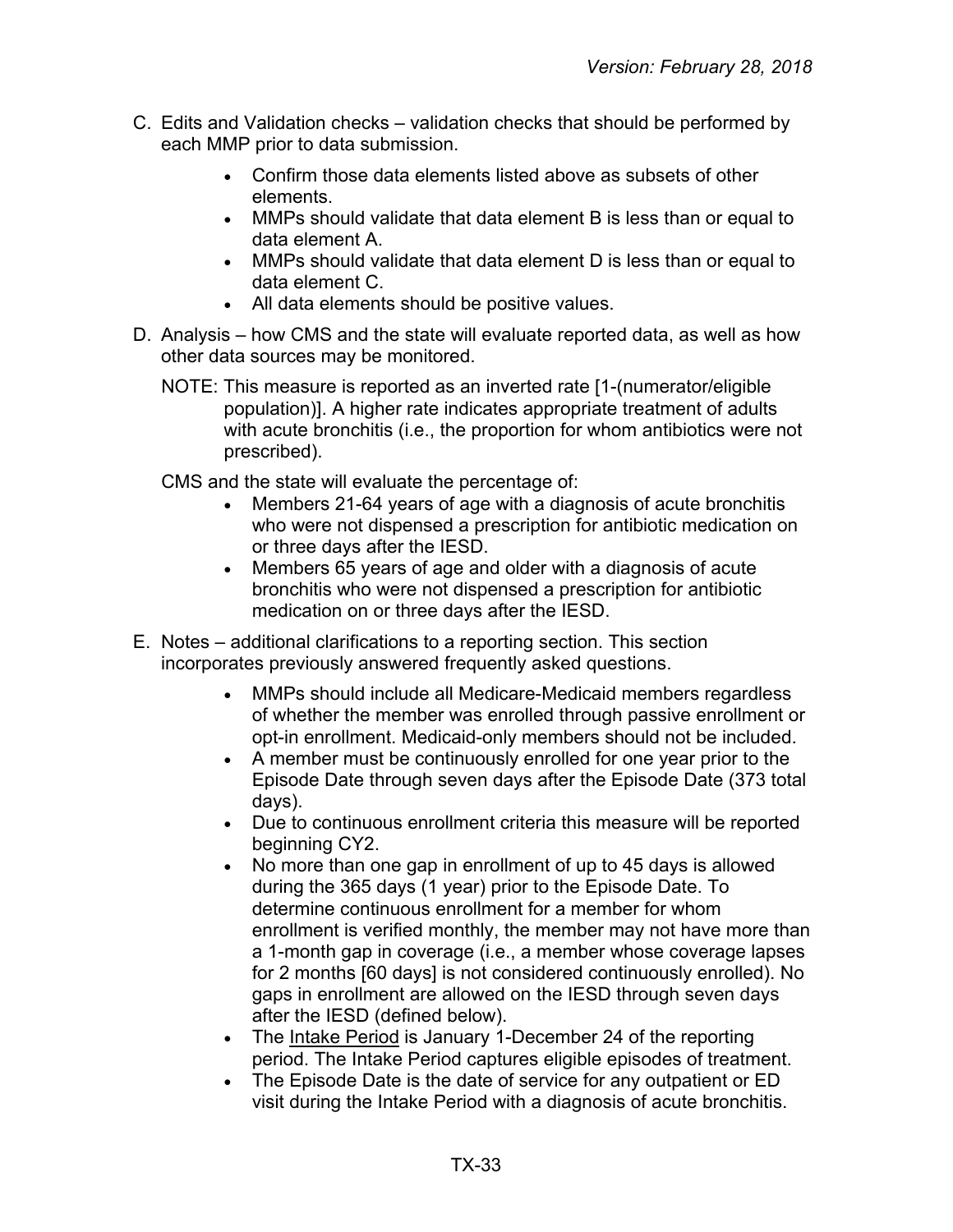- The Index Episode Start Date (IESD) is the earliest Episode Date during the Intake Period that meets all of the following criteria:
	- $\circ$  A 30-day Negative Medication History prior to the Episode Date.
	- o A 12-month Negative Comorbid Condition History prior to and including the Episode Date.
	- o A Negative Competing Diagnosis during the 38-day period from 30 days prior to the Episode Date through seven days after the Episode Date.
	- $\circ$  The member was continuously enrolled one year prior to the Episode Date through seven days after the Episode Date.
- To qualify for Negative Medication History, the following criteria must be met:
	- $\circ$  A period of 30 days prior to the Episode Date, when the member had no pharmacy claims for either new or refill prescriptions for a listed antibiotic drug.
	- $\circ$  No prescriptions that were filled more than 30 days prior to the Episode Date and are active on the Episode Date.
- A prescription is considered active if the "days supply" indicated on the date when the member filled the prescription is the number of days or more between that date and the relevant service date. The 30-day look-back period for pharmacy data includes the 30 days prior to the Intake Period.
- The Negative Comorbid Condition History is a period of 12 months prior to and including the Episode Date, when the member had no claims/encounters with any diagnosis for a comorbid condition.
- The Negative Competing Diagnosis is a period of 30 days prior to the Episode Date through seven days after the Episode Date (38 total days), when the member had no claims/encounters with any competing diagnosis.
- Follow the steps below to identify the eligible population. Members who use hospice services or elect to use a hospice benefit at any time during the reporting period are excluded from the eligible population. These members may be identified using various methods, which may include but are not limited to enrollment data, medical record or claims/encounter data (Hospice value set).
	- **Step 1**: Identify all members who had an outpatient visit (Outpatient value set), an observation visit (Observation value set), or an ED visit (ED value set), during the Intake Period, with a diagnosis of acute bronchitis (Acute Bronchitis value set). Do not include ED visits or observation visits that result in an inpatient stay (Inpatient Stay value set).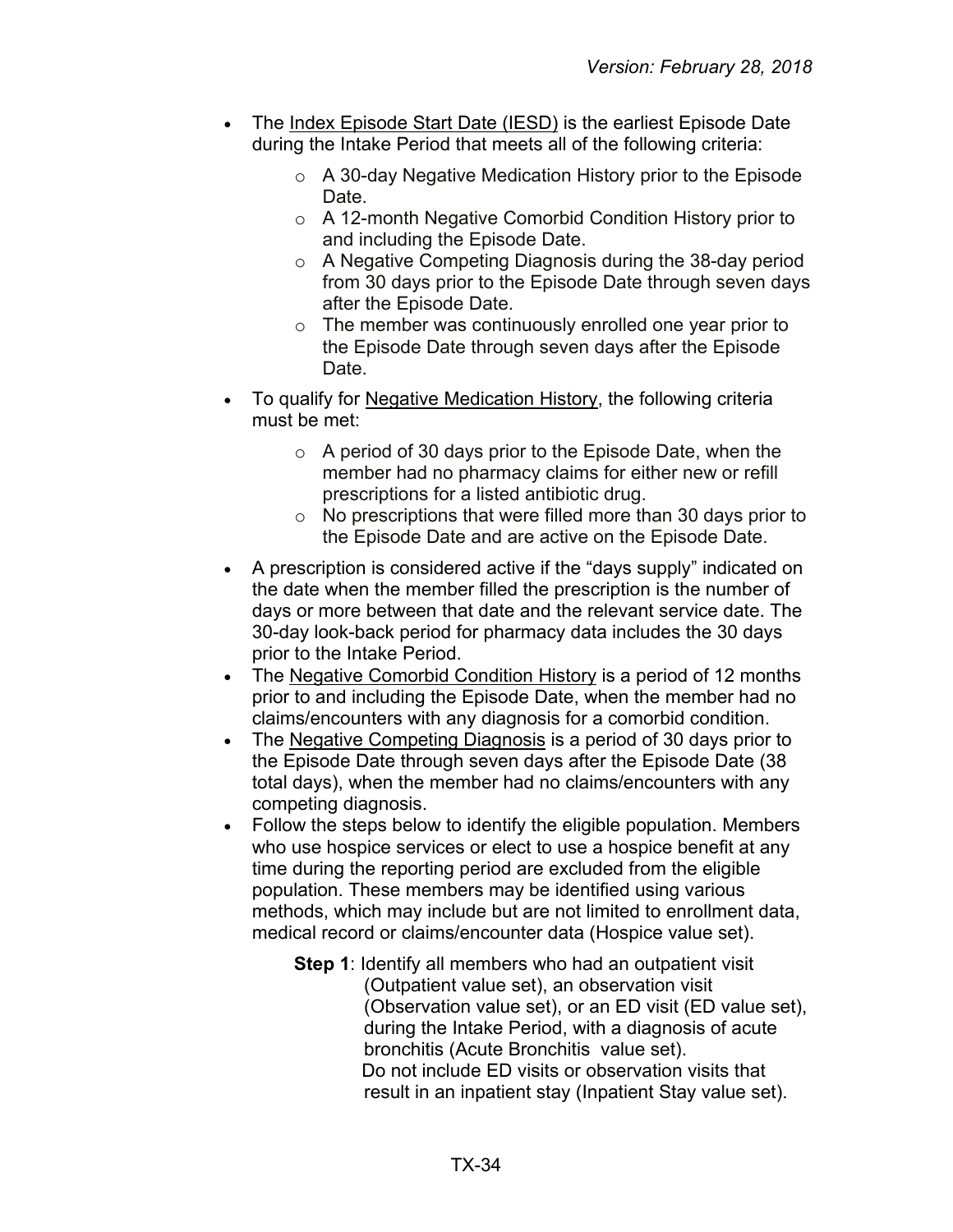When an ED or observation visit and an inpatient stay are billed on separate claims, the visit results in an inpatient stay when the admission date for the inpatient stay occurs on the ED/observation date of service or one calendar day after. An ED or observation visit billed on the same claim as an inpatient stay is considered a visit that results in an inpatient stay.

- **Step 2**: Determine all acute bronchitis Episode Dates. For each member identified in step one, determine all outpatient, observation or ED visits with a diagnosis of acute bronchitis.
- **Step 3**: Test for Negative Comorbid Condition History. Exclude Episode Dates when the member had a claim/encounter with any diagnosis for a comorbid condition during the 12 months prior to or on the Episode Date. A code from any of the following meets criteria for a comorbid condition:
	- $-$  HIV value set
	- HIV Type 2 value set
	- Malignant Neoplasms value set
	- Emphysema value set
	- COPD value set
	- Cystic Fibrosis value set
	- Comorbid Conditions value set
	- Disorders of the Immune System value set
	- Other Malignant Neoplasm of Skin value set
- **Step 4**: Test for Negative Medication History. Exclude Episode Dates where a new or refill prescription for an antibiotic medication (AAB Antibiotic Medications List) was filled 30 days prior to the Episode Date or was active on the Episode Date.
	- i. MMPs should also reference the complete list of medications and NDC codes NCQA has posted to [www.ncqa.org.](http://www.ncqa.org/)
- **Step 5**: Test for Negative Competing Diagnosis. Exclude Episode Dates where during the period 30 days prior to the Episode Date through seven days after the Episode Date (38 total days), the member had a claim/encounter with any competing diagnosis. A code from either of the following meets criteria for a competing diagnosis:
	- Pharyngitis value set
	- Competing Diagnosis value set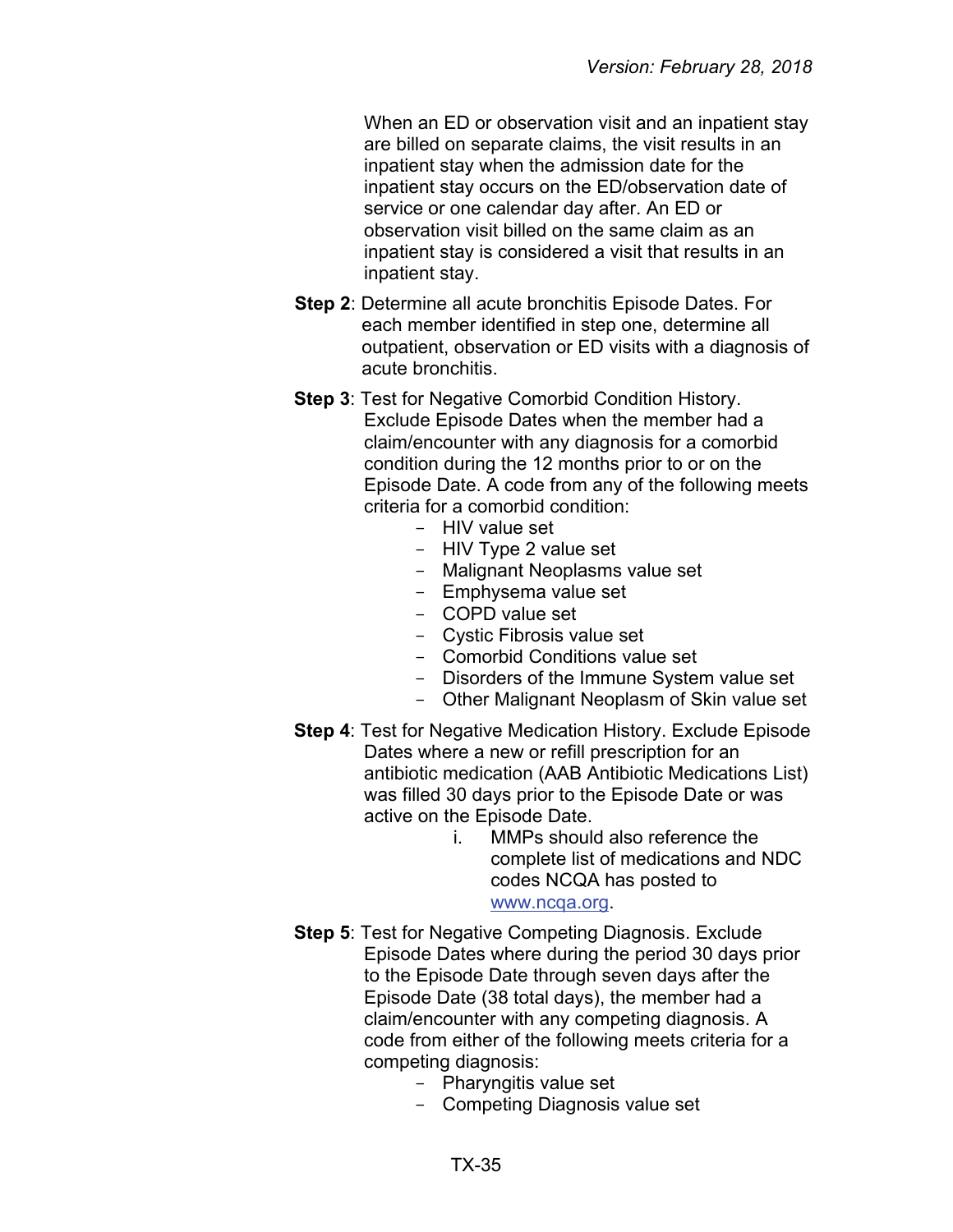- **Step 6:** Calculate continuous enrollment. The member must be continuously enrolled with no more than one gap in coverage from 365 days (one year) prior to the Episode Date through seven days after the Episode Date (373 total days).
- **Step 7**: Select the IESD. This measure examines the earliest eligible episode per member.
- For data elements B and D, do not include denied claims.
- F. Data Submission how MMPs will submit data collected to CMS and the state.
	- MMPs will submit data collected for this measure in the above specified format through a secure data collection site established by CMS. This site can be accessed at the following web address: [https://Financial-Alignment-Initiative.NORC.org.](https://financial-alignment-initiative.norc.org/)

TX4.15 Use of appropriate medications for people with asthma. – *Retired*

|  | TX4.16 Prenatal and postpartum care. |  |
|--|--------------------------------------|--|
|--|--------------------------------------|--|

| <b>CONTINUOUS REPORTING</b>                       |                                      |          |                                                      |                                                                                          |
|---------------------------------------------------|--------------------------------------|----------|------------------------------------------------------|------------------------------------------------------------------------------------------|
| <b>Reporting</b><br><b>Section</b>                | <b>Reporting</b><br><b>Frequency</b> | Level    | Reporting<br><b>Period</b>                           | <b>Due Date</b>                                                                          |
| TX4.<br>Performance and<br>Quality<br>Improvement | Annually                             | Contract | Calendar<br>Year,<br>beginning in<br>CY <sub>2</sub> | By the end of the<br>sixth month<br>following the last<br>day of the reporting<br>period |

A. Data element definitions - details for each data element reported to CMS and the state, including examples, calculation methods, and how various data elements are associated.

| <b>Element</b><br><b>Letter</b> | <b>Element Name</b>                 | <b>Definition</b>                                                                                                                                                                          | <b>Allowable Values</b> |
|---------------------------------|-------------------------------------|--------------------------------------------------------------------------------------------------------------------------------------------------------------------------------------------|-------------------------|
| Α.                              | Total number of live<br>deliveries. | Total number of live<br>deliveries for women<br>who were<br>continuously enrolled<br>between 43 days prior<br>to delivery and 56<br>days after delivery<br>during the reporting<br>period. | Field Type: Numeric     |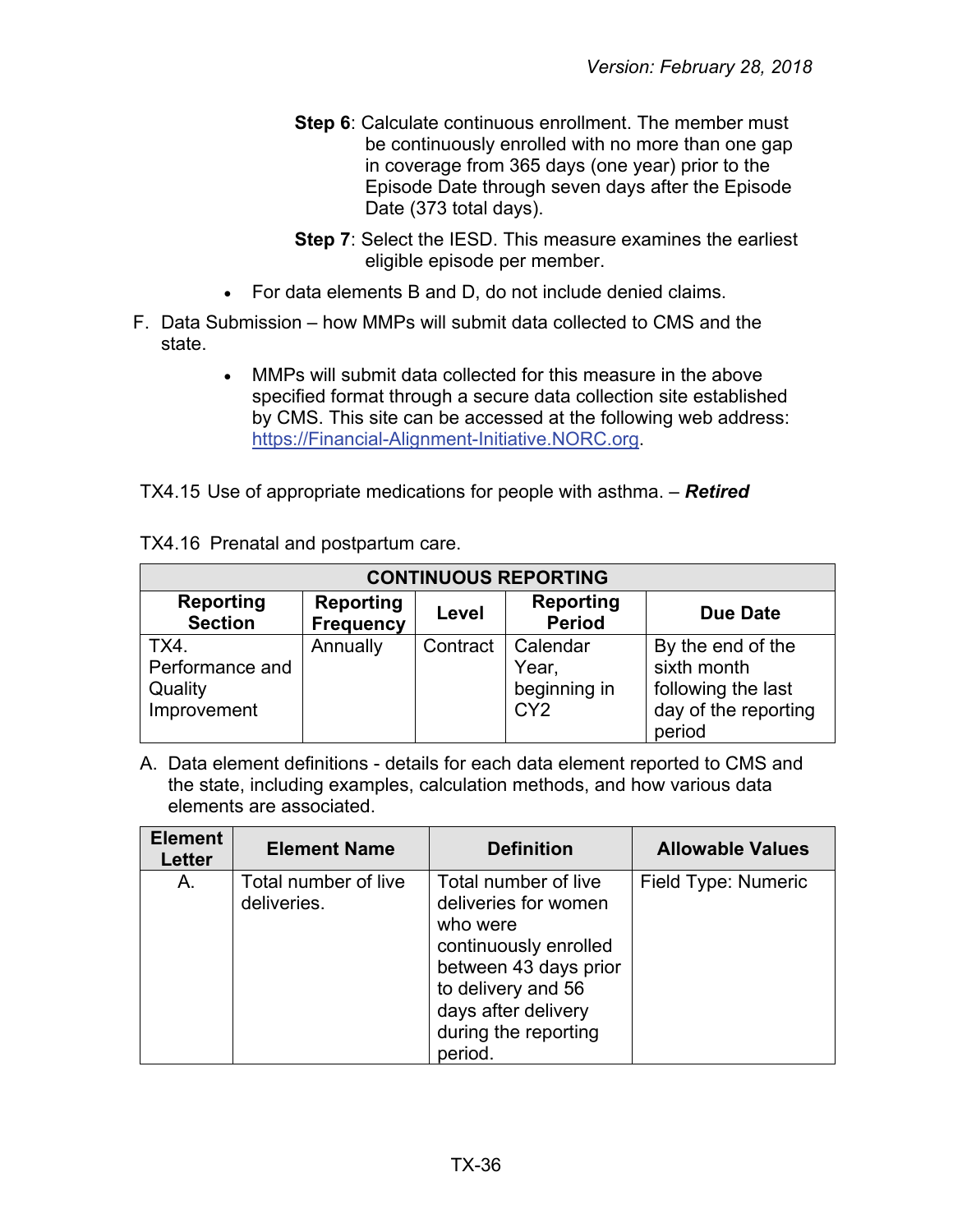| <b>Element</b><br>Letter | <b>Element Name</b>                                                                                                                                           | <b>Definition</b>                                                                                                                                                                                         | <b>Allowable Values</b>                        |
|--------------------------|---------------------------------------------------------------------------------------------------------------------------------------------------------------|-----------------------------------------------------------------------------------------------------------------------------------------------------------------------------------------------------------|------------------------------------------------|
| В.                       | Total number of<br>deliveries sampled<br>that met inclusion<br>criteria.                                                                                      | Of the total reported in<br>A, the number of<br>deliveries sampled<br>that met inclusion<br>criteria.                                                                                                     | Field Type: Numeric<br>Note: Is a subset of A. |
| C.                       | Total number of<br>deliveries that<br>received a prenatal<br>visit in the first<br>trimester or within 42<br>days of enrollment.                              | Of the total reported in<br>B, the number of<br>deliveries that<br>received a prenatal<br>visit in the first<br>trimester, on the<br>enrollment date or<br>within 42 days of<br>enrollment in the<br>MMP. | Field Type: Numeric<br>Note: Is a subset of B. |
| D.                       | Total number of<br>deliveries that had a<br>postpartum visit for a<br>pelvic exam or<br>postpartum care on<br>or between 21 and<br>56 days after<br>delivery. | Of the total reported in<br>B, the number of<br>deliveries that had a<br>postpartum visit for a<br>pelvic exam or<br>postpartum care on or<br>between 21 and 56<br>days after delivery.                   | Field Type: Numeric<br>Note: Is a subset of B. |

- B. QA checks/Thresholds procedures used by CMS and the state to establish benchmarks in order to identify outliers or data that are potentially erroneous.
	- CMS and the state or its designee will perform an outlier analysis.
	- As data are received from MMPs over time, CMS and the state or its designee will apply threshold checks.
- C. Edits and Validation checks validation checks that should be performed by each MMP prior to data submission.
	- Confirm those data elements listed above as subsets of other elements.
	- MMPs should validate that data element B is less than or equal to data element A.
	- MMPs should validate that data elements C and D are less than or equal to data element B.
	- All data elements should be positive values.
- D. Analysis how CMS and the state will evaluate reported data, as well as how other data sources may be monitored. CMS and the state will evaluate the percentage of deliveries for women who were continuously enrolled between 43 days prior to delivery and 56 days after delivery during the reporting period that: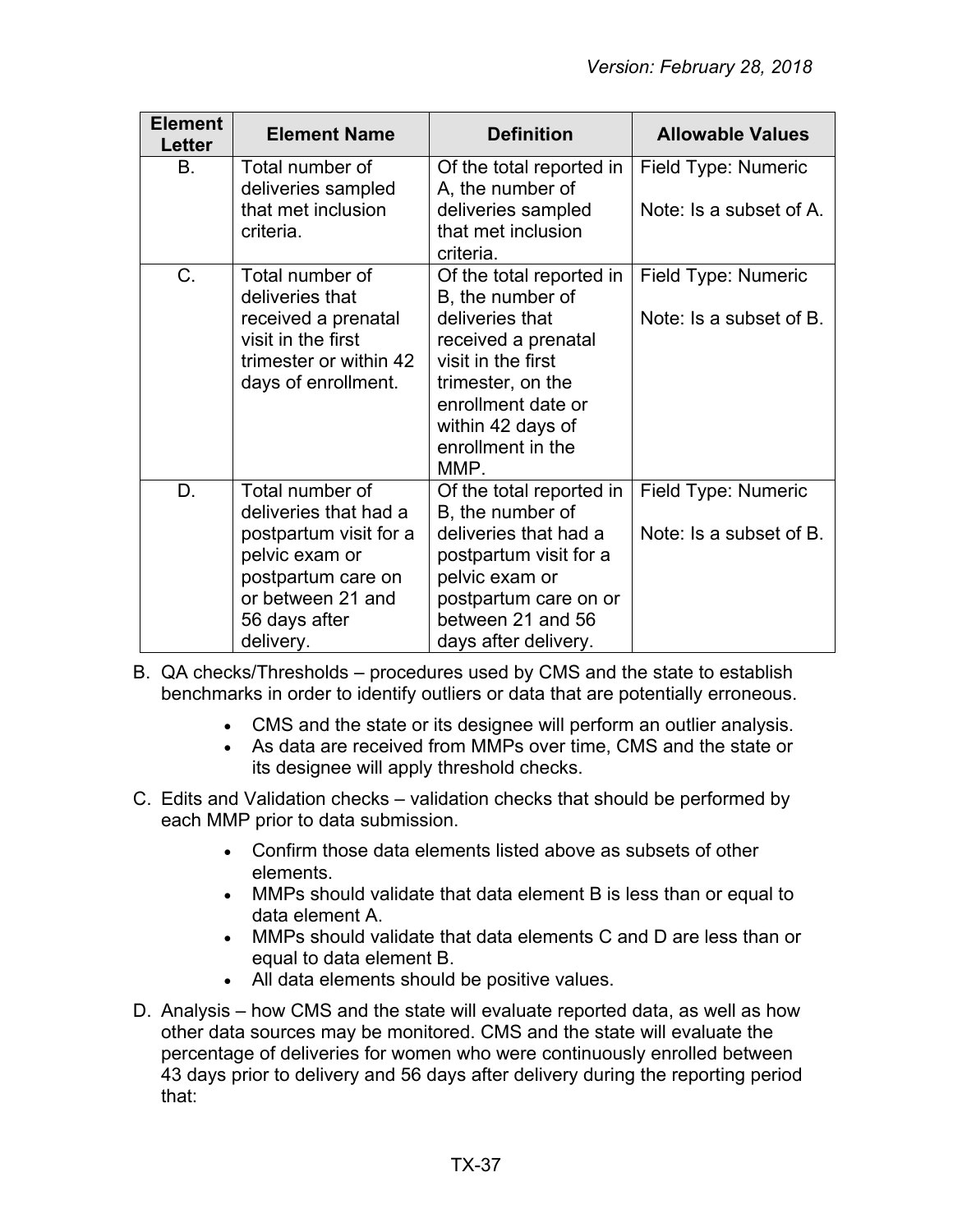- Received a prenatal visit in the first trimester, on the enrollment start date or within 42 days of enrollment in the MMP.
- Had a postpartum visit for a pelvic exam or postpartum care on or between 21 and 56 days after delivery.
- E. Notes additional clarifications to a reporting section. This section incorporates previously answered frequently asked questions.
	- MMPs should include all Medicare-Medicaid members regardless of whether the member was enrolled through passive enrollment or opt-in enrollment. Medicaid-only members should not be included. A subset of all members that are eligible will be included in the sample.
	- A member must be continuously enrolled for 43 days prior to the delivery through 56 days after the delivery, with no gaps during the continuous enrollment period to be included in this measure.
	- Include all events for those members who delivered a live birth on or between November 6 of the prior reporting period and November 5 of the current reporting period. Include women who delivered in any setting.
	- Women who had two separate deliveries (different dates of service) between November 6 of the year prior to the reporting period and November 5 of the current reporting period should be counted twice. Women who had multiple live births during one pregnancy should be counted once in the measure.
	- For data element C, the prenatal visit depends on the date of enrollment in the MMP and the gaps in enrollment during the pregnancy. Include only visits that occur while the member was enrolled.
	- For data element D, the postpartum visit should be documented through either administrative data or medical record review.
	- Follow the steps below to identify the eligible population, which is the denominator for both rates. Members who use hospice services or elect to use a hospice benefit at any time during the reporting period are excluded from the eligible population. These members may be identified using various methods, which may include but are not limited to enrollment data, medical record or claims/encounter data (Hospice value set).
		- **Step 1**: Identify deliveries. Identify all women with a delivery (Deliveries value set) on or between November 6 of the year prior to the reporting period and November 5 of the current reporting period.
		- **Step 2**: Exclude non-live births (Non-live Births value set)
		- **Step 3**: Identify continuous enrollment. Determine if enrollment was continuous between 43 days prior to delivery through 56 days after delivery, with no gaps.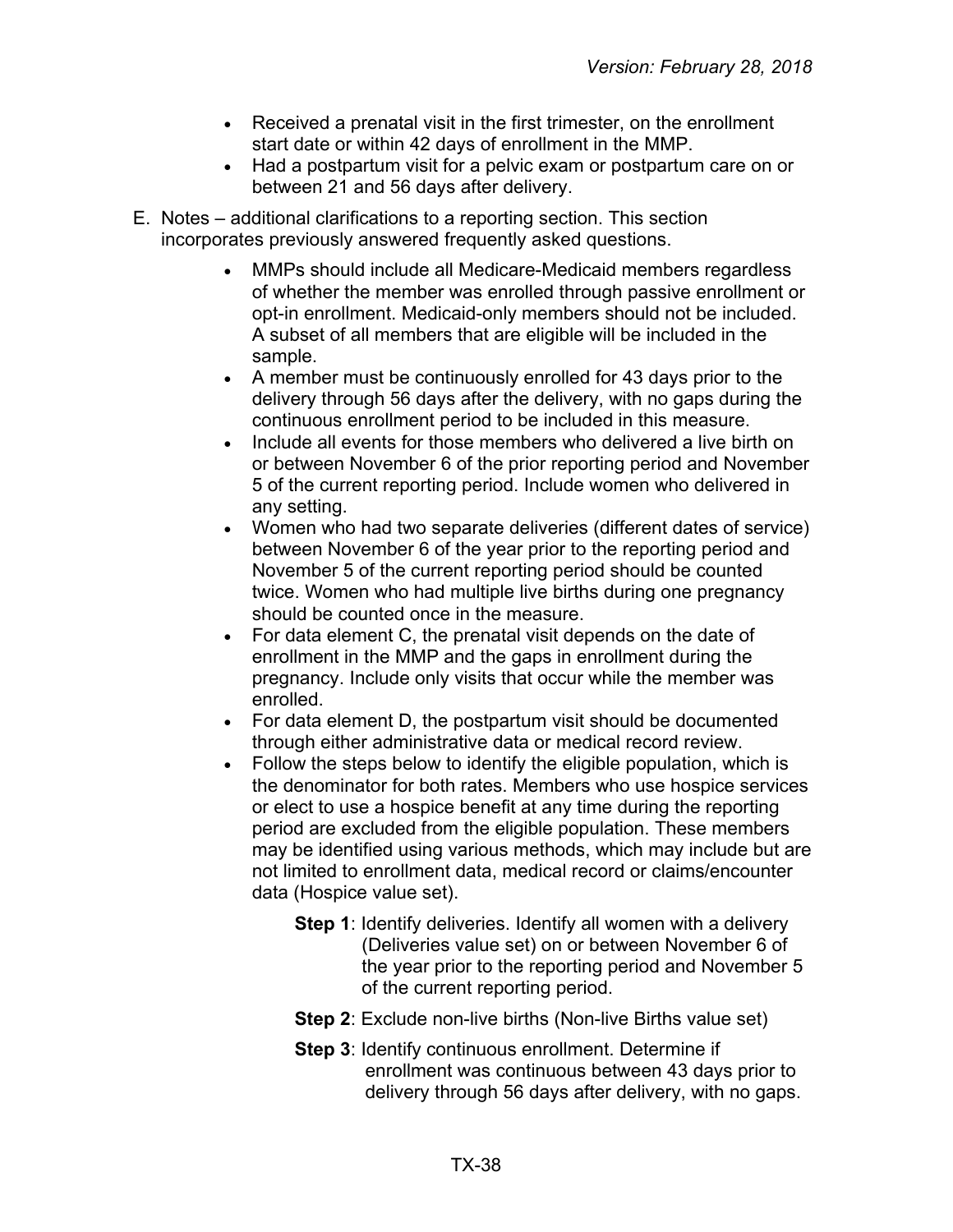#### **Administrative Specifications – Timeliness of Prenatal Care**

- Follow the steps below to identify the numerator:
	- **Step 1**: Determine enrollment status during the first trimester. For all women in the eligible population, identify those who were enrolled on or before 280 days prior to delivery (or estimated date of delivery [EDD]). For these women proceed to step 2.
		- o For women not enrolled on or before 280 days prior to delivery or (EDD), who were therefore pregnant at the time of enrollment, proceed to step 3.
	- **Step 2**: Determine continuous enrollment for the first trimester. Identify women from step 1 who were continuously enrolled during the first trimester (176-280 days prior to delivery [or EDD]), with no gaps in enrollment. For these women, determine numerator compliance using the decision rules for *Identifying Prenatal Care for Women Continuously Enrolled During the First Trimester* (see page TX-65).
		- o For women who were not continuously enrolled during the first trimester (e.g., had a gap between 176 and 280 days before delivery), proceed to step 3.
	- **Step 3**: Determine the start date of the last enrollment segment (i.e., the enrollment segment during the pregnancy with the start date that is closest to the delivery date).
		- o For women whose last enrollment started on or between 219 and 279 days before delivery, proceed to step 4.
		- o For women whose last enrollment started less than 219 days before delivery, proceed to step 5.
	- **Step 4**: Determine numerator compliance. If the last enrollment segment started on or between 219 and 279 days before delivery, determine numerator compliance using the instructions for *Identifying Prenatal Care for Women Not Continuously Enrolled During the First Trimester* (see page TX-67) and find a visit between the last enrollment start date and 176 days before delivery.
	- **Step 5**: Determine numerator compliance. If the last enrollment segment started less than 219 days before delivery (i.e., between 219 days before delivery and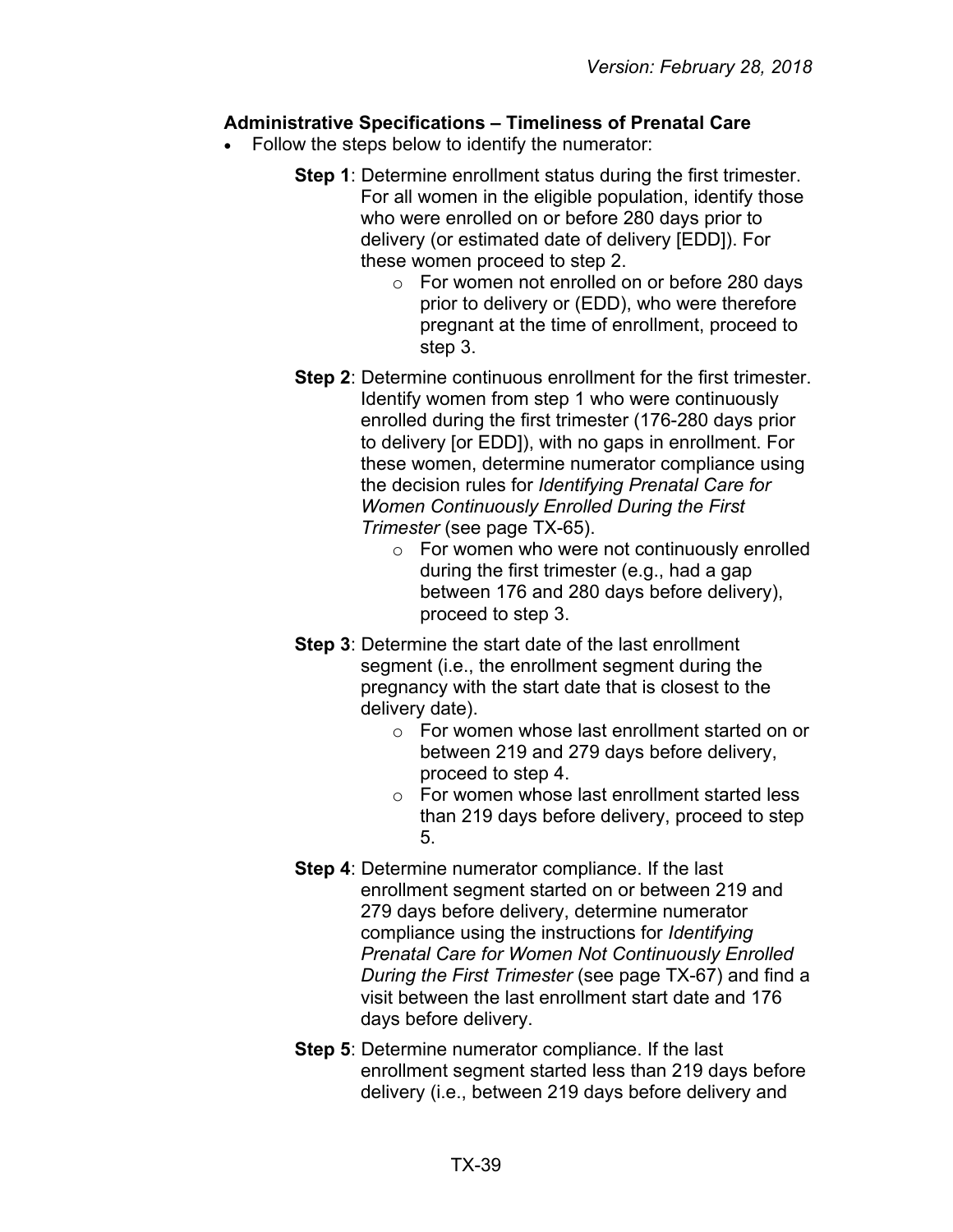the day of delivery), determine numerator compliance using the instructions for *Identifying Prenatal Care for Women Not Continuously Enrolled During The First Trimester* (see page TX-67) and find a visit on the enrollment start date or within 42 days after enrollment.

#### **Identifying Prenatal Care for Women Continuously Enrolled During the First Trimester**

Decision Rule 1: Either of the following during the first trimester, where the practitioner type is an OB/GYN or other prenatal care practitioner or PCP meets criteria:

- o A bundled service (Prenatal Bundled Services value set) where the MMP can identify the date when prenatal care was initiated (because bundled service codes are used on the date of delivery, these codes may be used only if the claim form indicates when prenatal care was initiated).
- o A visit for prenatal care (Stand Alone Prenatal Visits value set)
- Decision Rule 2: A prenatal visit (Prenatal Visits value set) with an OB/GYN or other prenatal care practitioner and at least one of the following, all during the first trimester (on the same date of service as the prenatal visit or on different dates of service):
	- o An obstetric panel (Obstetric Panel value set)
	- o An ultrasound (echocardiography) of the pregnant uterus (Prenatal Ultrasound value set).
	- o A pregnancy-related diagnosis code (Pregnancy Diagnosis value set) on the same claim as the prenatal visit.
	- $\circ$  All of the following on the same date of service or on different dates of service:
		- − Toxoplasma (Toxoplasma Antibody value set)
		- − Rubella (Rubella Antibody value set)
		- − Cytomegalovirus (Cytomegalovirus Antibody value set)
		- − Herpes simplex (Herpes Simplex Antibody value set)
	- o A rubella antibody test (Rubella Antibody value set) and an ABO test (ABO value set) on the same date of service or on different dates of service.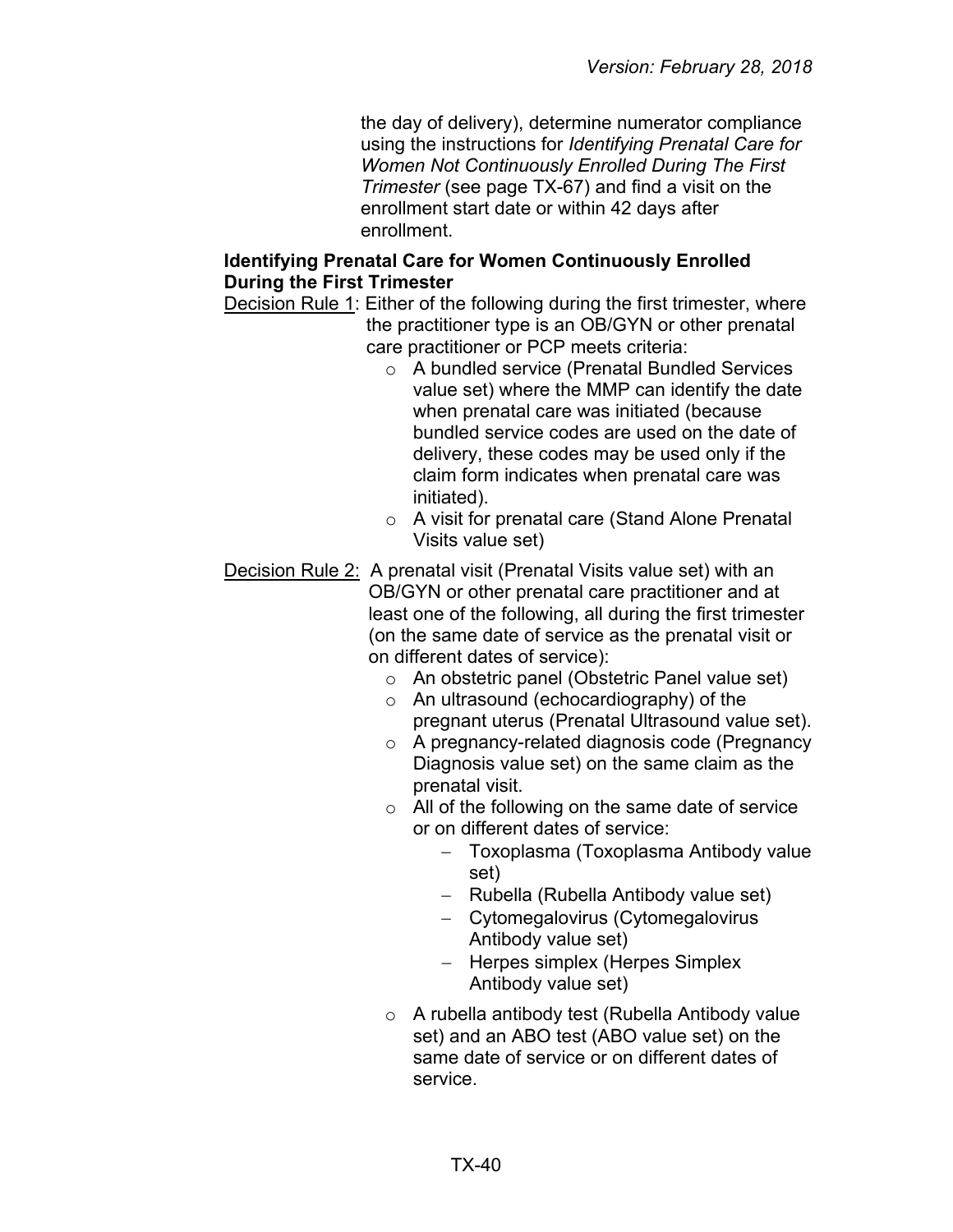- o A rubella antibody test (Rubella Antibody value set) and an Rh test (Rh value set) on the same date of service or on different dates of service.
- o A rubella antibody test (Rubella Antibody value set) and an ABO/Rh test (ABO and Rh value set) on the same date of service or on different dates of service.

Decision Rule 3: Either of the following during the first trimester where the practitioner type is a PCP:

- o A prenatal visit (Prenatal Visits value set) with any internal MMP code for LMP or EDD with an obstetrical history on the same date of service or on different dates of service.
- o A prenatal visit (Prenatal Visits value set) with an internal MMP code for LMP or EDD with risk assessment and counseling/education on the same date of service or on different dates of service.

# *OR*

- o A prenatal visit (Prenatal Visits value set) with a pregnancy-related diagnosis code (Pregnancy Diagnosis value set) (codes must be on the same claim) where the practitioner type is a PCP and at least one of the following, all during the first trimester (on the same date or service as the prenatal visit or on different dates of service):
	- − An obstetric panel (Obstetric Panel value set).
	- − An ultrasound (echocardiography) of the pregnant uterus (Prenatal Ultrasound value set).
- o All of the following on the same date of service or on different dates of service:
	- − Toxoplasma (Toxoplasma Antibody value set)
	- − Rubella (Rubella Antibody value set)
	- − Cytomegalovirus (Cytomegalovirus Antibody value set)
	- − Herpes simplex (Herpes Simplex Antibody value set)
- o A rubella antibody test (Rubella Antibody value set) *and* an ABO test (ABO value set) on the same date of service or on different dates of service.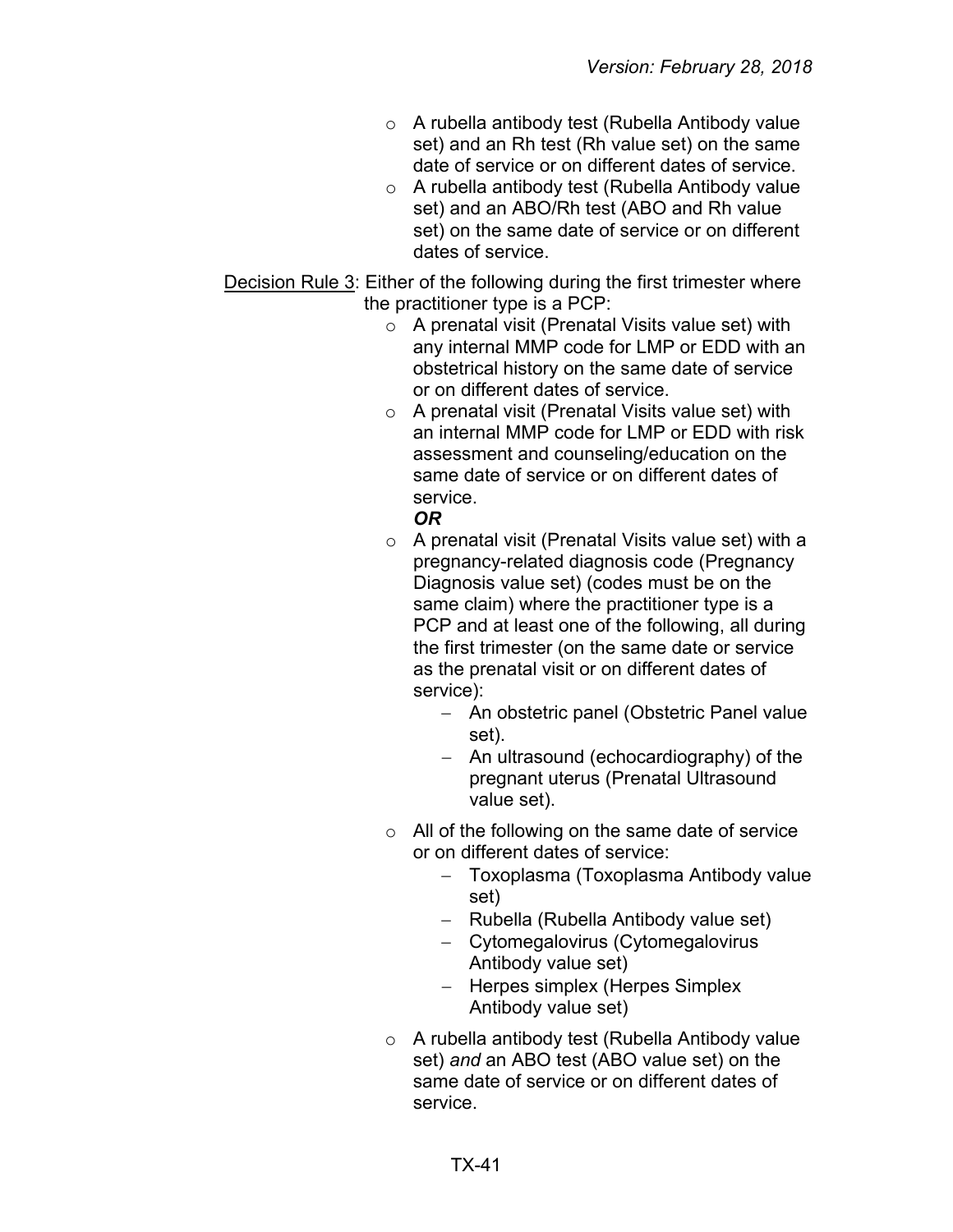- o A rubella antibody test (Rubella Antibody value set) *and* an Rh test (Rh value set) on the same date of service or on different dates of service.
- o A rubella antibody test (Rubella Antibody value set) *and* an ABO/Rh test (ABO and Rh value set) on the same date of service or on different dates of service.

#### **Identifying Prenatal Care for Women Not Continuously Enrolled During the First Trimester**

- Any of the following, where the practitioner type is an OB/GYN or other prenatal care practitioner or PCP, meet criteria:
	- o A bundled service (Prenatal Bundled Services value set) where the MMP can identify the date when prenatal care was initiated (because bundled codes are used on the date of delivery, these codes may be used only if the claim form indicates when prenatal care was initiated).
	- o A visit for prenatal care (Stand Alone Prenatal Visits value set).
	- o A prenatal visit (Prenatal Visits value set) with an ultrasound (echocardiography) of the pregnant uterus (Prenatal Ultrasound value set) on the same date of service or on different dates of service.
	- $\circ$  A prenatal visit (Prenatal Visits value set) with a principal pregnancy-related diagnosis code (Pregnancy Diagnosis value set).

# **Administrative Specifications – Postpartum Care**

- A postpartum visit for a pelvic exam or postpartum care on or between 21 and 56 days after delivery. Any of the following meet criteria:
	- o A postpartum visit (Postpartum Visits value set).
	- o Cervical Cytology (Cervical Cytology value set).
	- o A bundled service (Postpartum Bundled Services value set) where the MMP can identify the date when the postpartum care was rendered (because bundled service codes are used on the date of delivery, not on the date of the postpartum visit, these codes may be used only if the claim form indicates when postpartum care was rendered).
- The practitioner requirement only applies to the Hybrid Specification. The MMP is not required to identify practitioner type in administrative data.

#### **Hybrid Specifications – Timeliness of Prenatal Care**

• The systematic sample drawn must include a subset of all eligible members whether the member was enrolled through passive enrollment or opt-in enrollment.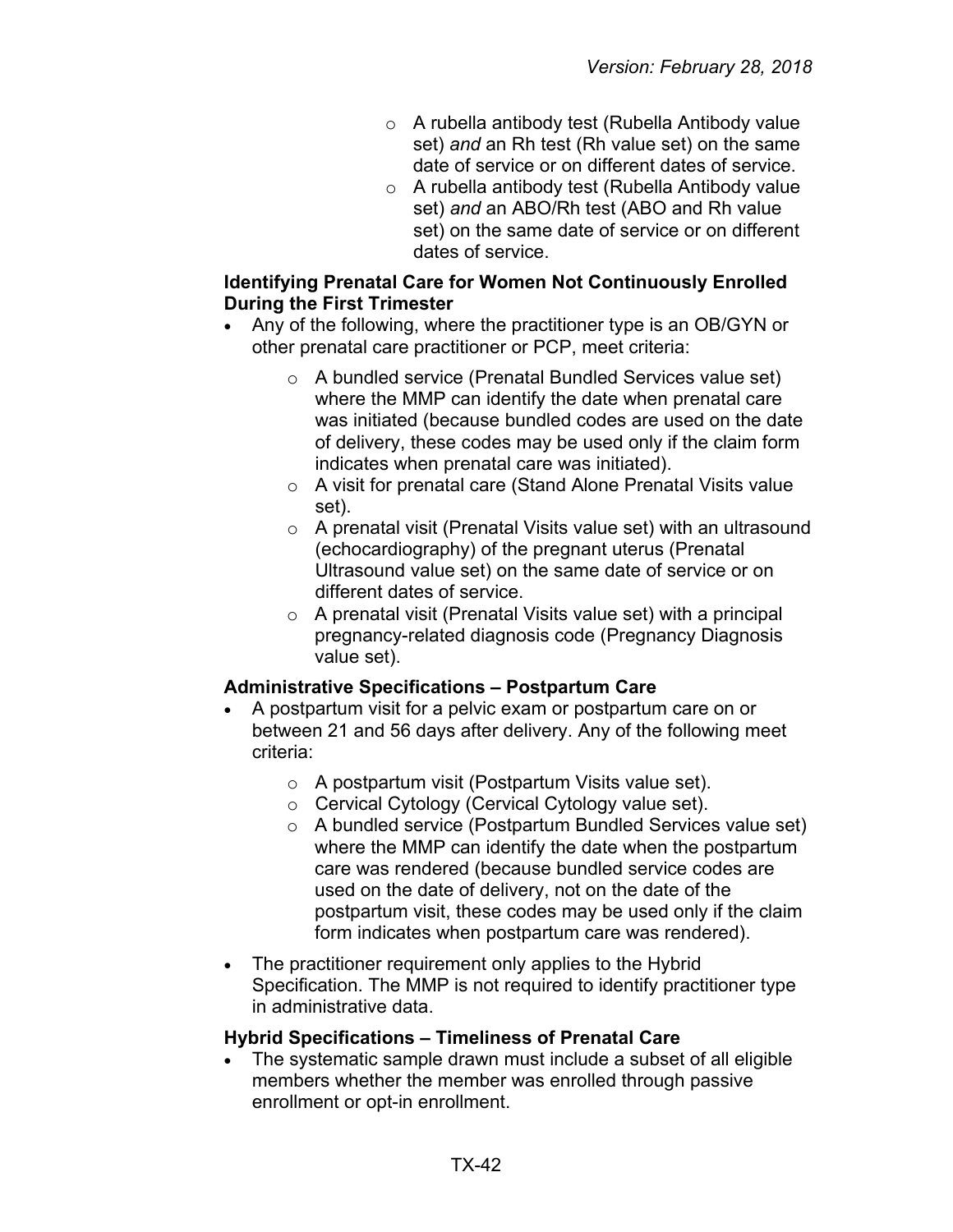- The MMP should refer to the *Administrative Specification* to identify positive numerator hits from administrative data.
- Sampling should be systematic to ensure all eligible individuals have an equal chance of inclusion. The sample size should be 411, plus oversample to allow for substitution.
- If the MMP does not elect to sample, data element B will be equal to data element A.
- When reviewing a member's medical record, the record should include a prenatal care visit to an OB/GYN or other prenatal care practitioner or PCP. For visits to a PCP, a diagnosis of pregnancy must be present. Documentation in the medical record must include a note indicating the date when the prenatal care visit occurred, and evidence of one of the following:
	- o A basic physical obstetrical examination that includes auscultation for fetal heart tone, *or* pelvic exam with obstetric observations, *or* measurement of fundus height (standardized prenatal flow sheet must be used).
	- o Evidence that a prenatal care procedure was performed, such as:
		- − Screening test in the form of an obstetric panel (must include all of the following: hematocrit, differential white blood cell count, platelet count, hepatitis B surface antigen, rubella antibody, syphilis test, red blood cell antibody screen, Rh and ABO blood typing), **or**
		- − TORCH antibody panel alone, **or**
		- − A rubella antibody test/titer with an Rh incompatibility (ABO/Rh) blood typing, **or**
		- − Echography of a pregnant uterus.
	- o Documentation of LMP or EDD in conjunction with *either* of the following.
		- − Prenatal risk assessment and
		- counseling/education.
		- − Complete obstetrical history.
- For women whose last enrollment segment was after 219 days prior to delivery (i.e., between 219 days prior to delivery and the day of delivery) and women who had a gap during the first trimester, count documentation of a visit to an OB/GYN, family practitioner or other PCP with a principle diagnosis of pregnancy.

#### **Hybrid Specifications – Postpartum Care**

• The MMP should refer to the *Administrative Specification* to identify positive numerator hits from administrative data.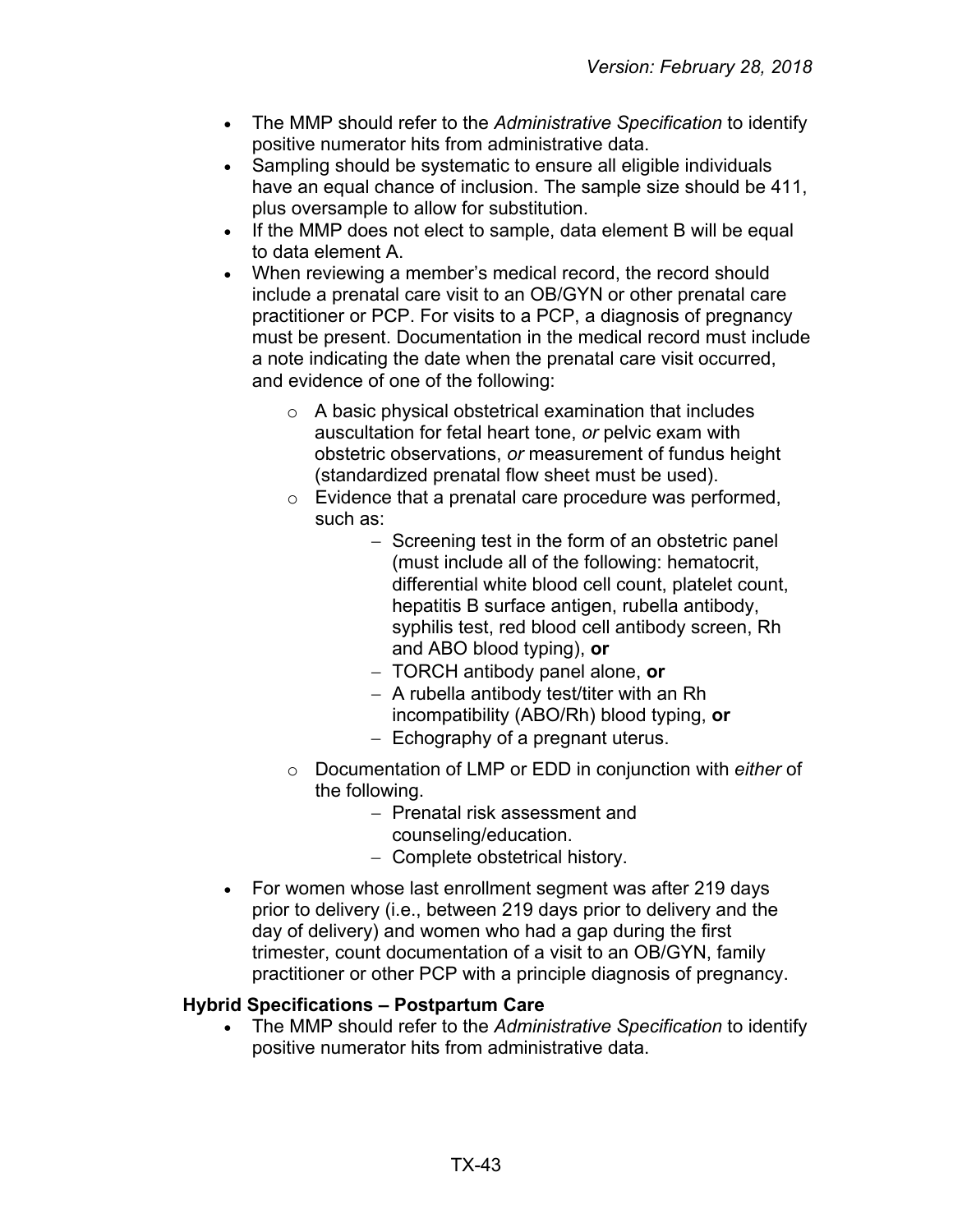- The systematic sample drawn must include a subset of all eligible members whether the member was enrolled through passive enrollment or opt-in enrollment.
- Sampling should be systematic to ensure all eligible individuals have an equal chance of inclusion. The sample size should be 411, plus oversample to allow for substitution.
- If the MMP does not elect to sample, data element B will be equal to data element A.
- When reviewing a member's medical record, the record should include a postpartum visit to an OB/GYN practitioner or midwife, family practitioner or other PCP on or between 21 and 56 days after delivery. Documentation in the medical record must include a note indicating the date when a postpartum visit occurred and one of the following:
	- o Pelvic exam.
	- o Evaluation of weight, blood pressure, breasts and abdomen.
		- − Notation of "breastfeeding" is acceptable for the "evaluation of breasts" component.
	- $\circ$  Notation of postpartum care, including but not limited to:
		- − Notation of "postpartum care", "PP care", "PP check", "6-week check."
		- − A preprinted "Postpartum Care" form in which information was documented during the visit.

#### **Additional Notes:**

- For women continuously enrolled during the first trimester (176–280 days before delivery with no gaps), the MMP has sufficient opportunity to provide prenatal care in the first trimester. Any enrollment gaps in the second and third trimesters are incidental.
- Criteria for identifying prenatal care for women who were not continuously enrolled during the first trimester allow more flexibility than criteria for women who were continuously enrolled.
	- o For women whose last enrollment segment started on or between 219 and 279 days before delivery, the MMP has sufficient opportunity to provide prenatal care by the end of the first trimester.
	- o For women whose last enrollment segment started less than 219 days before delivery, the MMP has sufficient opportunity to provide prenatal care within 42 days after enrollment.
- Services that occur over multiple visits count toward this measure if all services are within the time frame established in the measure. Ultrasound and lab results alone are not considered a visit; they must be linked to an office visit with an appropriate practitioner in order to count for this measure.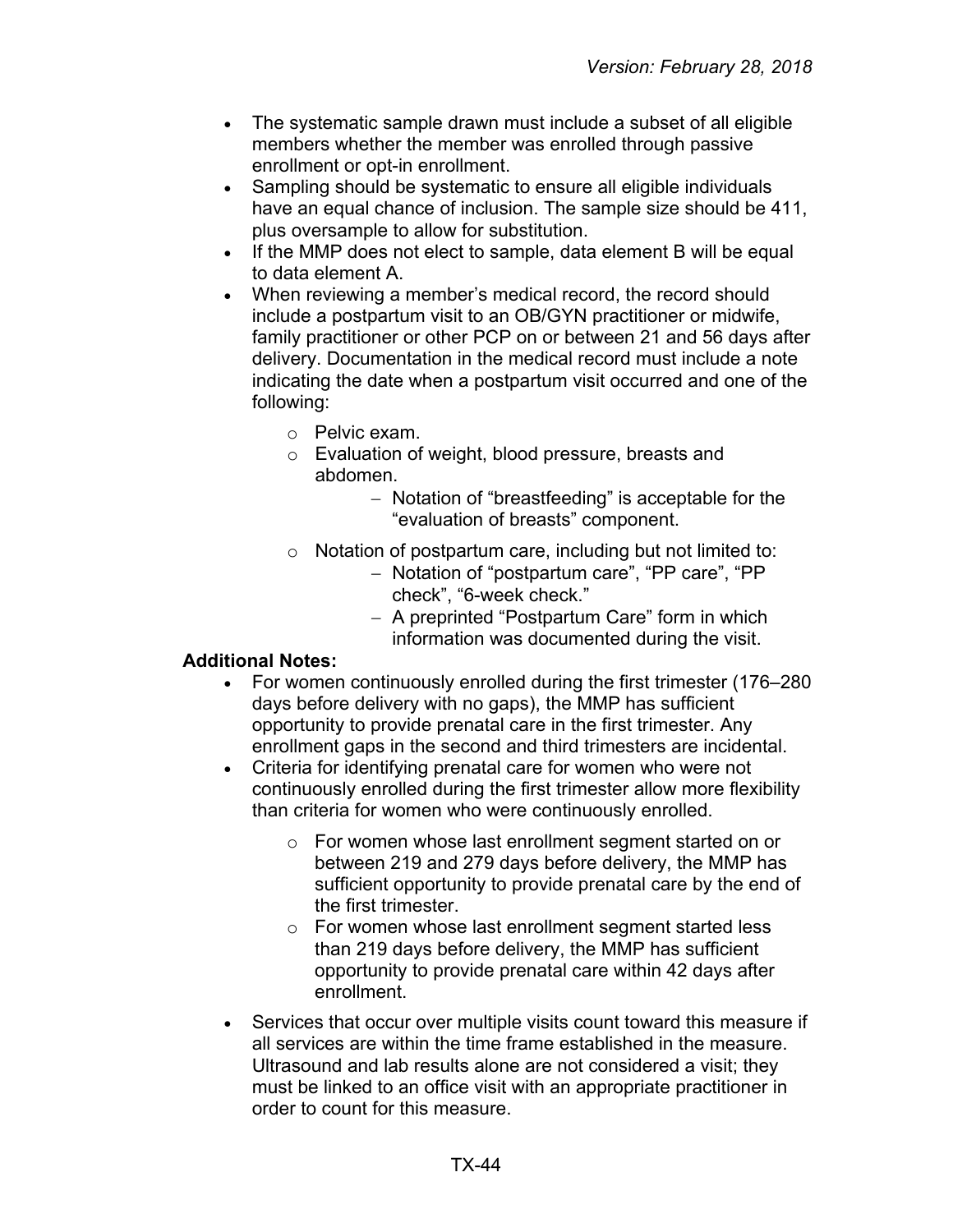- The MMP must use one date (date of delivery or EDD) to define the start and end of the first trimester. If multiple EDDs are documented, the MMP must define a method to determine which EDD to use, and use that date consistently. If the MMP elects to use EDD, and the EDD is not on or between November 6 of the year prior to the reporting period and November 5 of the current reporting period, the member is excluded as a valid data error and replaced by the next member of the oversample. The LMP may not be used to determine the first trimester.
- The MMP may use EDD to identify the first trimester for the Timeliness of Prenatal Care rate and use the date of delivery for the Postpartum Care rate.
- A Pap test alone does not count as a prenatal care visit for the administrative and hybrid specification of the Timeliness of Prenatal Care rate, but is acceptable for the Postpartum Care rate as evidence of a pelvic exam. A colposcopy alone is not numerator compliant for either rate.
- An OB/GYN includes:
	- o Physicians certified as obstetricians or gynecologists by the American Medical Specialties Board of Obstetrics or Gynecology or the American Osteopathic Association; or, if not certified, who successfully completed an accredited program of graduate medical or osteopathic education in obstetrics and gynecology.
	- $\circ$  Certified nurse midwives, nurse practitioners or physician assistants who deliver prenatal care services in a specialty setting (under the direction of an OB/GYN certified or accredited provider).
- A PCP is a primary care practitioner. A physician or nonphysician (e.g., nurse practitioner, physician assistant) who offers primary care medical services. Licensed practical nurses and registered nurses are not considered PCPs.
- The intent is that a visit is with a PCP or OB/GYN. Ancillary services (lab, ultrasound) may be delivered by an ancillary provider.
- The intent is to assess whether prenatal and preventive care was rendered on a routine, outpatient basis rather than assessing treatment for emergent events.
- F. Data Submission how MMPs will submit data collected to CMS and the state.
	- MMPs will submit data collected for this measure in the above specified format through a secure data collection site established by CMS. This site can be accessed at the following web address: [https://Financial-Alignment-Initiative.NORC.org.](https://financial-alignment-initiative.norc.org/)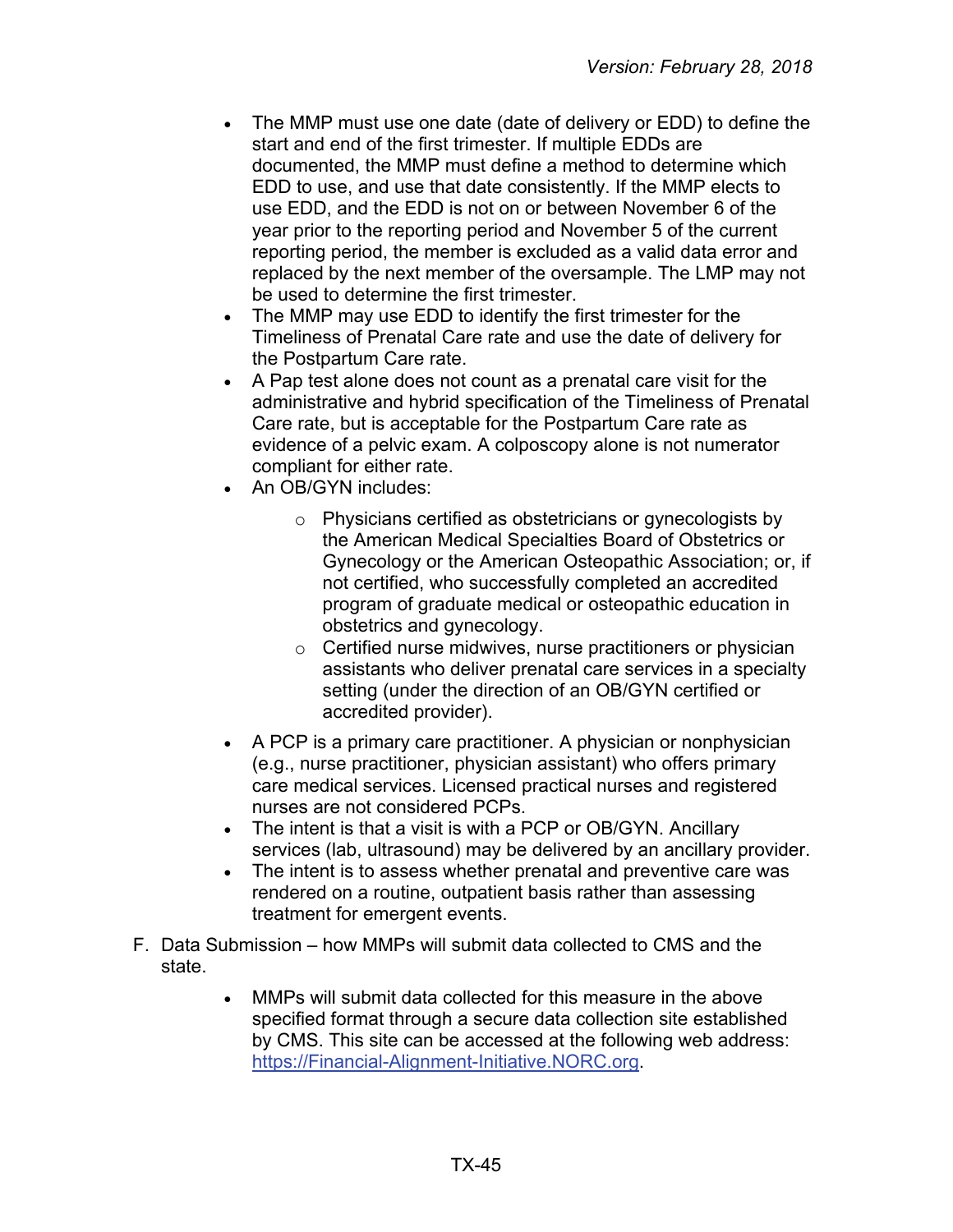| TX4.17 |  | Ambulatory care-sensitive condition hospital admission. (PQI #90) |  |
|--------|--|-------------------------------------------------------------------|--|
|--------|--|-------------------------------------------------------------------|--|

| <b>CONTINUOUS REPORTING</b>                    |                               |          |                            |                                                                                        |  |  |
|------------------------------------------------|-------------------------------|----------|----------------------------|----------------------------------------------------------------------------------------|--|--|
| <b>Reporting Section</b>                       | Reporting<br><b>Frequency</b> | Level    | Reporting<br><b>Period</b> | Due Date                                                                               |  |  |
| TX4. Performance<br>and Quality<br>Improvement | Annually                      | Contract | <b>Calendar Year</b>       | By the end of the fourth<br>month following the last<br>day of the reporting<br>period |  |  |

A. Data element definitions – details for each data element reported to CMS and the state, including examples, calculation methods, and how various data elements are associated.

| <b>Element</b><br><b>Letter</b> | <b>Element Name</b>                                | <b>Definition</b>                                   | <b>Allowable</b><br><b>Values</b> |
|---------------------------------|----------------------------------------------------|-----------------------------------------------------|-----------------------------------|
| А.                              | Total number of members<br>age 21 years and older. | Total number of members<br>age 21 years and older   | Field Type:<br>Numeric            |
|                                 |                                                    | enrolled in the MMP during<br>the reporting period. |                                   |
| Β.                              | Total number of                                    | Of the total reported in A,                         | Field Type:                       |
|                                 | discharges for members                             | the number of discharges                            | <b>Numeric</b>                    |
|                                 | age 21 years and older                             | for members age 21 years                            |                                   |
|                                 | with an admission for one                          | and older with an                                   |                                   |
|                                 | of the following conditions:                       | admission for one of the                            |                                   |
|                                 | Diabetes with short-<br>1.                         | following conditions:                               |                                   |
|                                 | term complications<br>Diabetes with long-<br>2.    | Diabetes with short-<br>$\mathbf 1$ .               |                                   |
|                                 | term complications                                 | term complications<br>2.<br>Diabetes with long-     |                                   |
|                                 | 3.<br>Uncontrolled diabetes                        | term complications                                  |                                   |
|                                 | without complications                              | 3.<br>Uncontrolled diabetes                         |                                   |
|                                 | Diabetes with lower-<br>4.                         | without complications                               |                                   |
|                                 | extremity amputation                               | Diabetes with lower-<br>4.                          |                                   |
|                                 | Chronic obstructive<br>5.                          | extremity amputation                                |                                   |
|                                 | pulmonary disease                                  | 5.<br>Chronic obstructive                           |                                   |
|                                 | Asthma<br>6.                                       | pulmonary disease                                   |                                   |
|                                 | 7.<br>Hypertension                                 | Asthma<br>6.                                        |                                   |
|                                 | 8.<br><b>Heart failure</b>                         | 7.<br>Hypertension                                  |                                   |
|                                 | 9.<br>Dehydration                                  | 8.<br><b>Heart failure</b>                          |                                   |
|                                 | 10. Bacterial pneumonia                            | Dehydration<br>9.                                   |                                   |
|                                 | 11. Urinary tract infection                        | 10. Bacterial pneumonia                             |                                   |
|                                 |                                                    | 11. Urinary tract infection                         |                                   |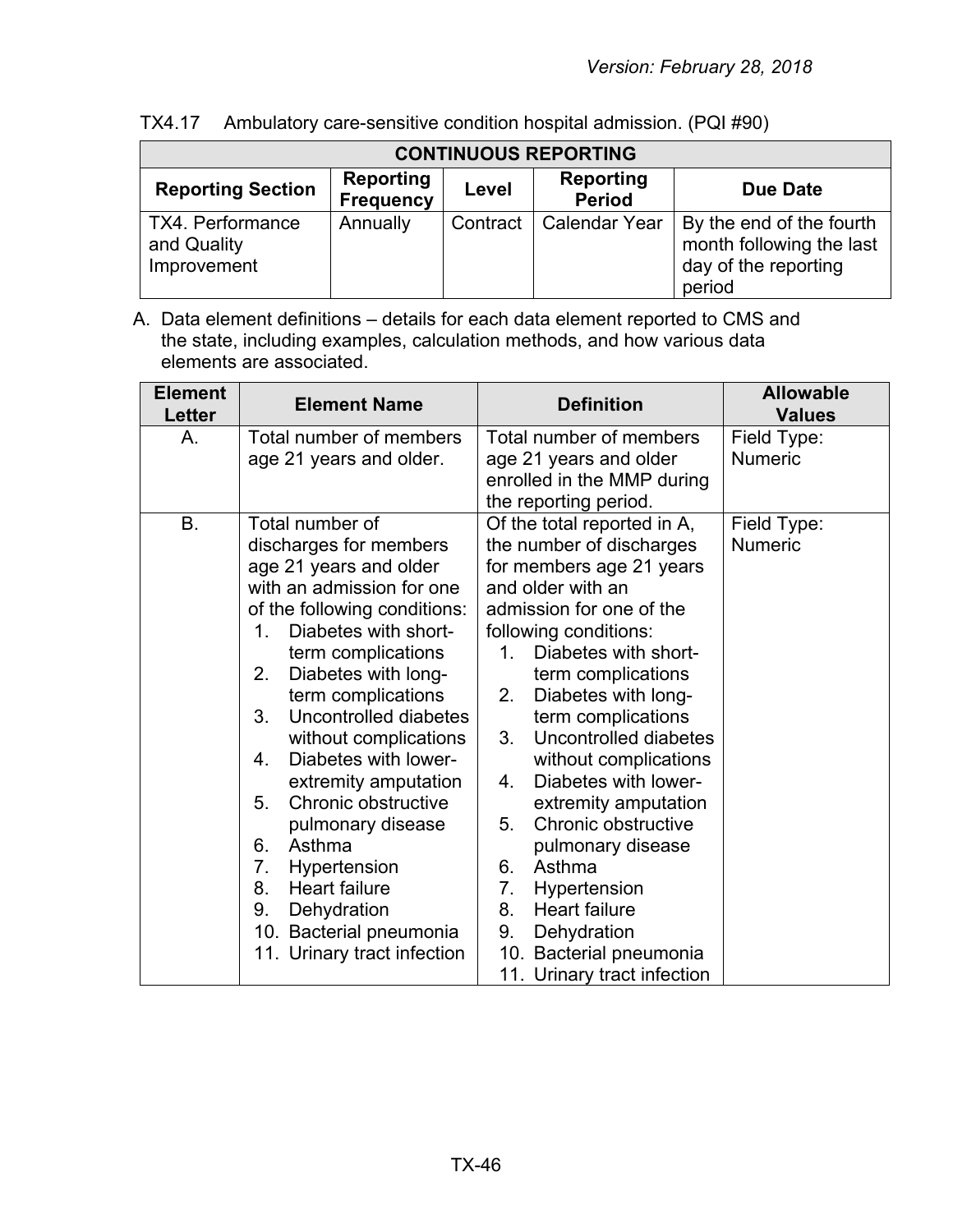- B. QA Checks/Thresholds procedures used by CMS and the state to establish benchmarks in order to identify outliers or data that are potentially erroneous.
	- CMS and the state will perform an outlier analysis.
	- As data are received from MMPs over time, CMS and the state will apply threshold checks.
- C. Edits and Validation checks validation checks that should be performed by each MMP prior to data submission.
	- All data elements should be positive values.
- D. Analysis how CMS and the state will evaluate reported data, as well as how other data sources may be monitored.
	- CMS and the state will evaluate the number of ambulatory caresensitive condition hospital admissions (discharges) for members age 21 years and older per 100,000 members.
- E. Notes additional clarifications to a reporting section. This section incorporates previously answered frequently asked questions.
	- MMPs should include all members regardless of whether the member was enrolled through passive enrollment or opt-in enrollment. Medicaid-only members should not be included.
	- MMPs should include all members who meet the criteria outlined in data element A, regardless if they are disenrolled as of the end of the reporting period (i.e., include all members regardless if they are currently enrolled or disenrolled as of the last day of the reporting period).
	- The PQI overall composite measure includes admissions for one of the following conditions during the reporting period:
		- $\circ$  Diabetes with short-term complications (PQI #01)
		- $\circ$  Diabetes with long-term complications (PQI #03)
		- o Chronic obstructive pulmonary disease or Asthma in Older Adults (PQI #05)
		- o Hypertension (PQI #07)
		- o Heart failure (PQI #08)
		- o Dehydration (PQI #10)
		- o Bacterial pneumonia (PQI #11)
		- o Urinary tract infection (PQI #12)
		- $\circ$  Uncontrolled diabetes without complications (PQI #14)
		- o Asthma in Younger Adults (PQI #15)
		- $\circ$  Diabetes with lower-extremity amputation (PQI #16)
	- Further details on technical specifications for the individual PQI measures, including inclusion and exclusion criteria and codes, are located in the Individual Measure Technical Specifications on the Agency for Healthcare Research and Quality (AHRQ) website at the following link:

[https://www.qualityindicators.ahrq.gov/Modules/PQI\\_TechSpec\\_IC](https://www.qualityindicators.ahrq.gov/Modules/PQI_TechSpec_ICD10_v70.aspx)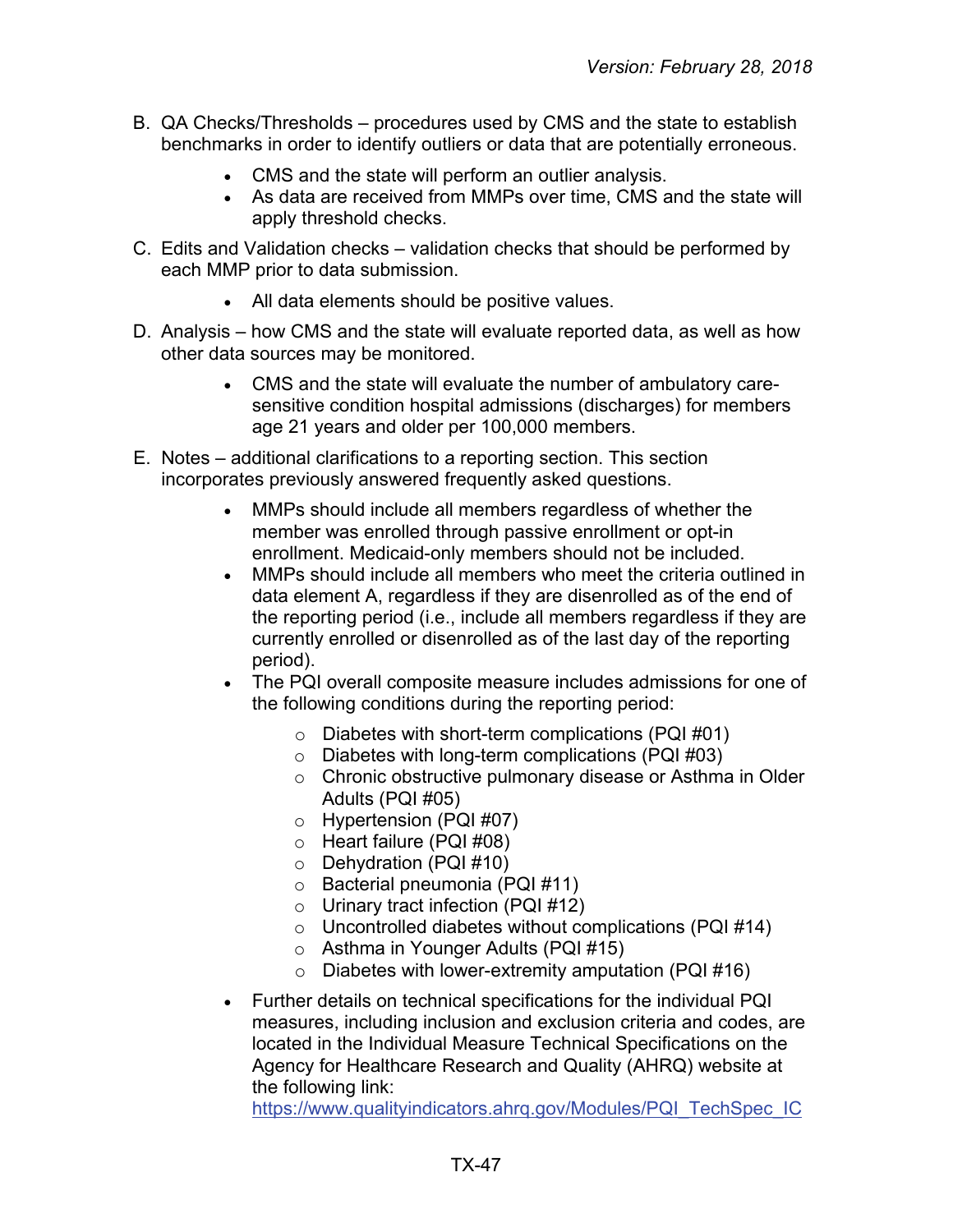[D10\\_v70.aspx.](https://www.qualityindicators.ahrq.gov/Modules/PQI_TechSpec_ICD10_v70.aspx) Further details on the AHRQ quality indicator software used to generate results are located at the following link: <https://www.qualityindicators.ahrq.gov/Software/Default.aspx>

- The numerator for this measure is based on inpatient discharges, not members.
- Discharges that meet the inclusion and exclusion rules for the numerator in more than one of the above PQIs are counted only once in the composite numerator.
- F. Data Submission how MMPs will submit data collected to CMS and the state.
	- MMPs will submit data collected for this measure in the above specified format through a secure data collection site established by CMS. This site can be accessed at the following web address: [https://Financial-Alignment-Initiative.NORC.org.](https://financial-alignment-initiative.norc.org/)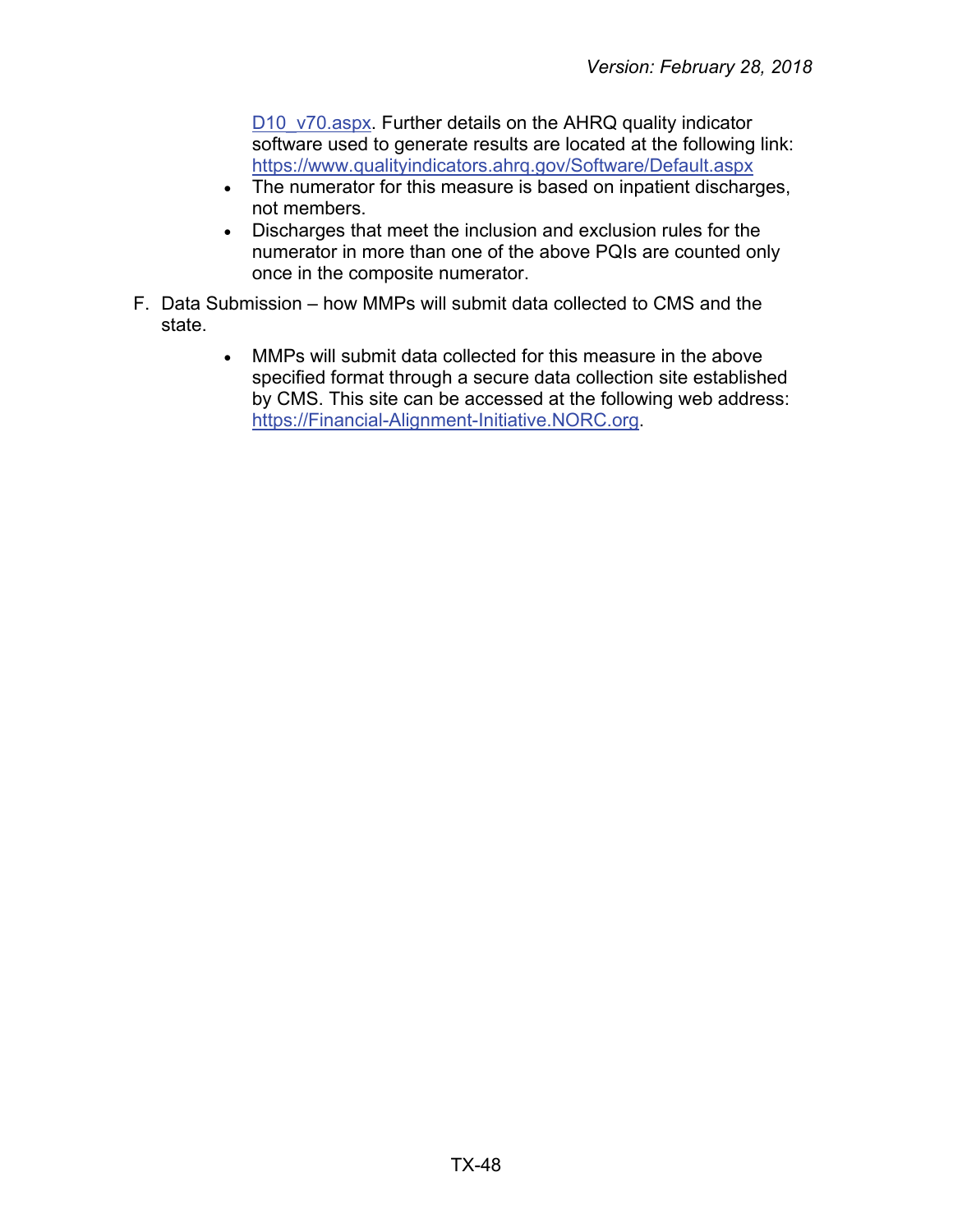# <span id="page-48-0"></span>**Section TXV. Utilization**

TX5.1 Members who went from community to hospital to nursing facility and remained in nursing facility.<sup>i, ii</sup>

| <b>CONTINUOUS REPORTING</b> |                               |          |                            |          |  |  |
|-----------------------------|-------------------------------|----------|----------------------------|----------|--|--|
| Reporting<br><b>Section</b> | Reporting<br><b>Frequency</b> | Level    | Reporting<br><b>Period</b> | Due Date |  |  |
| <b>TX5. Utilization</b>     | Annually                      | Contract | <b>Calendar Year</b>       | N/A      |  |  |

A. Data element definitions - details for each data element reported to CMS and the state, including examples, calculation methods, and how various data elements are associated.

| <b>Element</b><br>Letter | <b>Element Name</b>                  | <b>Definition</b>                             | <b>Allowable Values</b>       |
|--------------------------|--------------------------------------|-----------------------------------------------|-------------------------------|
| Α.                       | Total number of<br>members who were  | Total number of<br>members who were           | Field Type:<br><b>Numeric</b> |
|                          | admitted to the                      | admitted to the hospital                      |                               |
|                          | hospital from the                    | from the community and<br>who remained in the |                               |
|                          | community and who<br>remained in the | hospital for 30 days or                       |                               |
|                          | hospital for 30 days                 | less during the reporting                     |                               |
|                          | or less.                             | period.                                       |                               |
| <b>B.</b>                | Total number of                      | Of the total reported in                      | Field Type:                   |
|                          | members who were                     | A, the number of                              | <b>Numeric</b>                |
|                          | discharged to a                      | members who were                              |                               |
|                          | nursing facility (NF)                | discharged to a NF and                        | Note: Is a subset of          |
|                          | and remained in the                  | remained in the NF for                        | Α.                            |
|                          | NF for at least 120                  | at least 120 continuous                       |                               |
|                          | continuous days.                     | days.                                         |                               |

- B. QA checks/Thresholds procedures used by CMS and the state to establish benchmarks in order to identify outliers or data that are potentially erroneous.
	- Guidance will be forthcoming on the established benchmark for this measure for DY 2 through 5.
- C. Edits and Validation checks validation checks that should be performed by each MMP prior to data submission.
	- Confirm those data elements listed above as subsets of other elements.
	- MMPs should validate that data element B is less than or equal to data element A.
	- All data elements should be positive values.
- D. Analysis how CMS and the state will evaluate reported data, as well as how other data sources may be monitored.